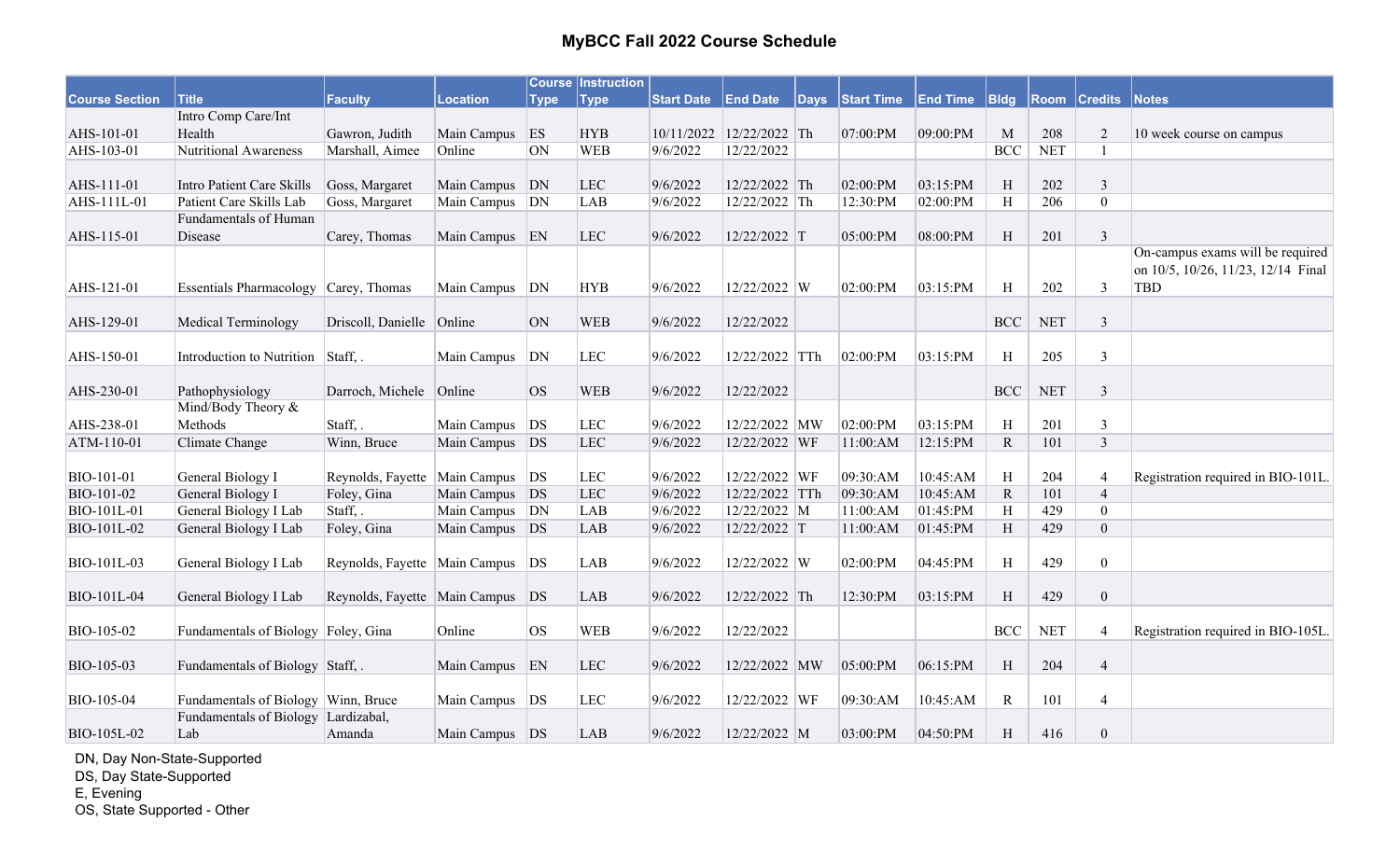|                       |                                                 |                                  |                  |             | <b>Course Instruction</b> |                   |                 |              |                   |                 |              |            |                           |                                    |
|-----------------------|-------------------------------------------------|----------------------------------|------------------|-------------|---------------------------|-------------------|-----------------|--------------|-------------------|-----------------|--------------|------------|---------------------------|------------------------------------|
| <b>Course Section</b> | <b>Title</b>                                    | Faculty                          | Location         | <b>Type</b> | <b>Type</b>               | <b>Start Date</b> | <b>End Date</b> | $\vert$ Days | <b>Start Time</b> | <b>End Time</b> | B            |            | <b>Room Credits Notes</b> |                                    |
|                       | <b>Fundamentals of Biology</b>                  | Lardizabal,                      |                  |             |                           |                   |                 |              |                   |                 |              |            |                           |                                    |
| BIO-105L-03           | Lab                                             | Amanda                           | Main Campus   DS |             | LAB                       | 9/6/2022          | 12/22/2022 W    |              | 11:00:AM          | 12:50:PM        | H            | 416        | $\boldsymbol{0}$          |                                    |
|                       | <b>Fundamentals of Biology</b>                  |                                  |                  |             |                           |                   |                 |              |                   |                 |              |            |                           |                                    |
| BIO-105L-05           | Lab                                             | Staff, .                         | Main Campus EN   |             | LAB                       | 9/6/2022          | 12/22/2022 W    |              | 06:30:PM          | 08:20:PM        | H            | 429        | $\mathbf{0}$              |                                    |
|                       | <b>Fundamentals of Biology</b>                  |                                  |                  |             |                           |                   |                 |              |                   |                 |              |            |                           |                                    |
| <b>BIO-105L-06</b>    | Lab                                             | Foley, Gina                      | Main Campus DS   |             | <b>LAB</b>                | 9/6/2022          | 12/22/2022 M    |              | 09:00:AM          | 10:50:AM        | H            | 416        | $\mathbf{0}$              |                                    |
|                       | <b>Fundamentals of Biology</b>                  | Lardizabal,                      |                  |             |                           |                   |                 |              |                   |                 |              |            |                           |                                    |
| <b>BIO-105L-08</b>    | Lab                                             | Amanda                           | Main Campus DS   |             | LAB                       | 9/6/2022          | 12/22/2022 W    |              | 02:00:PM          | 03:50:PM        | H            | 416        | $\mathbf{0}$              |                                    |
|                       |                                                 |                                  |                  |             |                           |                   |                 |              |                   |                 |              |            |                           |                                    |
| BIO-109-01            | Introductory Ecology I                          | Flanagan, Timothy Online         |                  | <b>OS</b>   | <b>VIR</b>                | 9/6/2022          | 12/22/2022 T    |              | 09:30:AM          | 10:45:AM        | <b>BCC</b>   | <b>NET</b> | $\overline{4}$            |                                    |
| BIO-109L-01           | Intro Ecology I Lab                             | Flanagan, Timothy Main Campus DS |                  |             | <b>LAB</b>                | 9/6/2022          | 12/22/2022 M    |              | 11:00:AM          | 12:50:PM        | $\mathbb{R}$ | 103        | $\mathbf{0}$              |                                    |
| BIO-112-01            | Zoology                                         | Tyning, Thomas                   | Main Campus      | DS          | LEC                       | 9/6/2022          | 12/22/2022 WF   |              | 09:30:AM          | 10:45:AM        | $\mathbf R$  | 102        | $\overline{4}$            |                                    |
| BIO-112L-01           | Zoology Lab                                     | Tyning, Thomas                   | Main Campus DS   |             | LAB                       | 9/6/2022          | 12/22/2022 F    |              | 11:00:AM          | 12:50:PM        | $\mathbf R$  | 102        | $\mathbf{0}$              |                                    |
|                       |                                                 |                                  |                  |             |                           |                   |                 |              |                   |                 |              |            |                           |                                    |
| BIO-150-01            | Intro to the Human Body Staff,.                 |                                  | Main Campus      | DN          | <b>LEC</b>                | 9/6/2022          | 12/22/2022 WF   |              | 08:00:AM          | 09:15:AM        | H            | 201        | $\mathfrak{Z}$            |                                    |
|                       |                                                 |                                  |                  |             |                           |                   |                 |              |                   |                 |              |            |                           |                                    |
| BIO-175-01            | Brain, Mind & Behavior Reynolds, Fayette Online |                                  |                  | <b>OS</b>   | <b>WEB</b>                | 9/6/2022          | 12/22/2022      |              |                   |                 | <b>BCC</b>   | <b>NET</b> | $\mathfrak{Z}$            |                                    |
|                       |                                                 |                                  |                  |             |                           |                   |                 |              |                   |                 |              |            |                           |                                    |
| BIO-175-02            | Brain, Mind & Behavior Reynolds, Fayette Online |                                  |                  | <b>OS</b>   | <b>VIR</b>                | 9/6/2022          | 12/22/2022 T    |              | 12:30:PM          | 01:45:PM        | <b>BCC</b>   | <b>NET</b> | $\mathfrak{Z}$            |                                    |
| BIO-201-01            | Anatomy & Physiology I Crane, Charlotte         |                                  | Main Campus DS   |             | <b>LEC</b>                | 9/6/2022          | 12/22/2022 WF   |              | 09:30:AM          | 10:45:AM        | M            | 212        | $\overline{4}$            |                                    |
|                       |                                                 |                                  |                  |             |                           |                   |                 |              |                   |                 |              |            |                           |                                    |
| BIO-201-02            | Anatomy & Physiology I Staff, .                 |                                  | Main Campus EN   |             | LEC                       | 9/6/2022          | 12/22/2022 MW   |              | 04:30:PM          | 05:45:PM        | M            | 212        | $\overline{4}$            |                                    |
|                       | Anatomy and Physiology                          |                                  |                  |             |                           |                   |                 |              |                   |                 |              |            |                           |                                    |
| BIO-201L-01           | I Lab                                           | Crane, Charlotte                 | Main Campus DS   |             | <b>LAB</b>                | 9/6/2022          | 12/22/2022 M    |              | 02:00:PM          | 04:45:PM        | H            | 415        | $\mathbf{0}$              |                                    |
|                       | Anatomy and Physiology                          |                                  |                  |             |                           |                   |                 |              |                   |                 |              |            |                           |                                    |
| BIO-201L-02           | I Lab                                           | Collins, Jennifer                | Main Campus DS   |             | <b>LAB</b>                | 9/6/2022          | 12/22/2022 T    |              | $11:00:AM$        | 01:45:PM        | H            | 415        | $\mathbf{0}$              |                                    |
|                       | Anatomy and Physiology                          |                                  |                  |             |                           |                   |                 |              |                   |                 |              |            |                           |                                    |
| BIO-201L-03           | I Lab                                           | Staff, .                         | Main Campus EN   |             | LAB                       | 9/6/2022          | 12/22/2022 M    |              | 06:00:PM          | 08:45:PM        | H            | 415        | $\boldsymbol{0}$          |                                    |
|                       | Anatomy and Physiology                          |                                  |                  |             |                           |                   |                 |              |                   |                 |              |            |                           |                                    |
| BIO-201L-04           | I Lab                                           | Staff, .                         | Main Campus EN   |             | <b>LAB</b>                | 9/6/2022          | 12/22/2022 W    |              | 06:00:PM          | 08:45:PM        | H            | 415        | $\boldsymbol{0}$          |                                    |
|                       |                                                 |                                  |                  |             |                           |                   |                 |              |                   |                 |              |            |                           |                                    |
| BIO-202-01            | Anatomy & Physiology II Crane, Charlotte        |                                  | Main Campus DS   |             | <b>LEC</b>                | 9/6/2022          | 12/22/2022 WF   |              | 12:30:PM          | 01:45:PM        | M            | 212        | $\overline{4}$            | Registration required in BIO-202L. |
| BIO-202-02            | Anatomy & Physiology II Staff, .                |                                  | Main Campus EN   |             | <b>LEC</b>                | 9/6/2022          | 12/22/2022 TTh  |              | 04:30:PM          | 05:45:PM        | H            | 205        | $\overline{4}$            |                                    |
|                       |                                                 |                                  |                  |             |                           |                   |                 |              |                   |                 |              |            |                           |                                    |

DN, Day Non-State-Supported DS, Day State-Supported E, Evening OS, State Supported - Other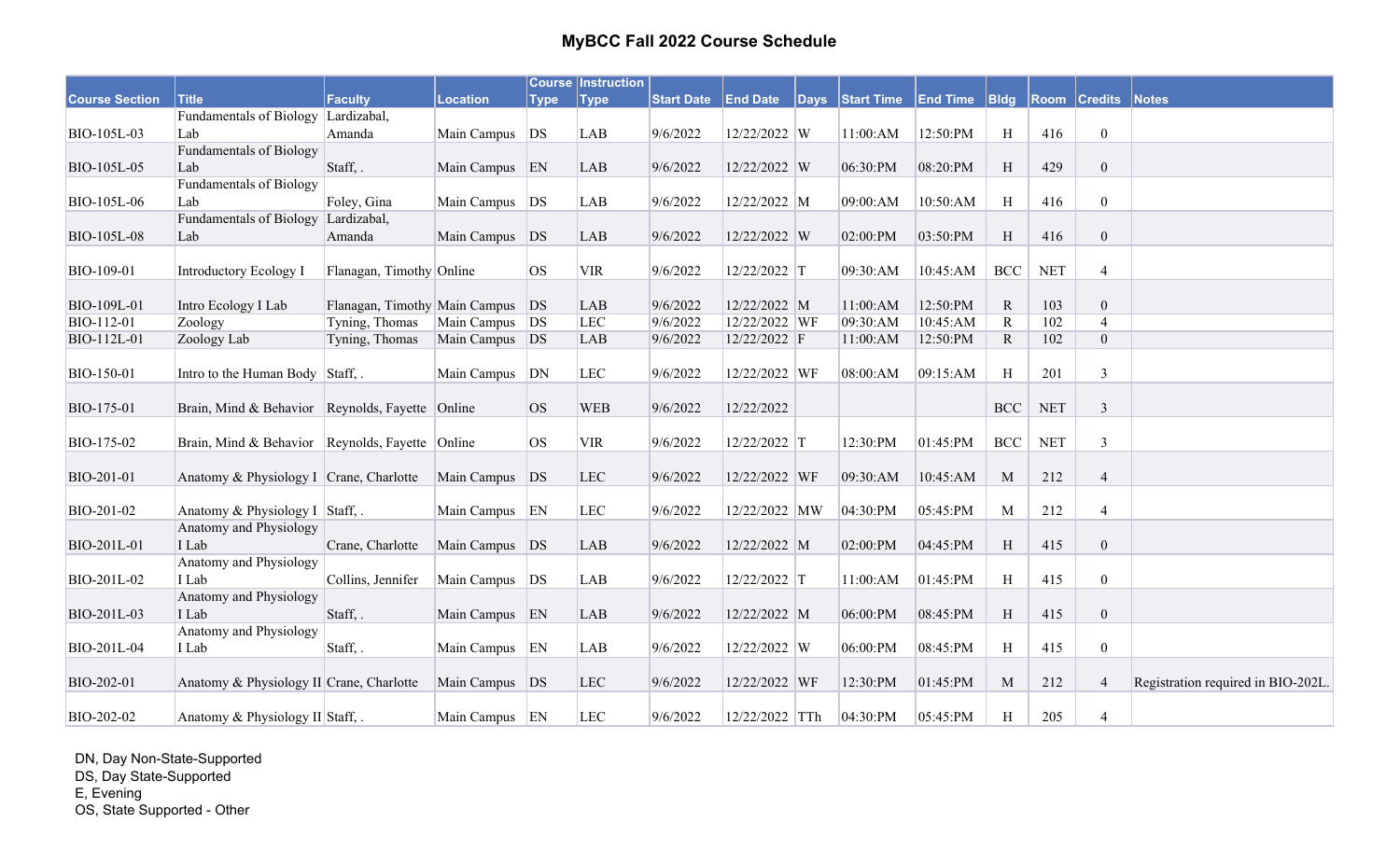|                       |                             |                   |                  |             | <b>Course Instruction</b> |                   |                 |              |                   |                 |            |            |                     |                               |
|-----------------------|-----------------------------|-------------------|------------------|-------------|---------------------------|-------------------|-----------------|--------------|-------------------|-----------------|------------|------------|---------------------|-------------------------------|
| <b>Course Section</b> | <b>Title</b>                | Faculty           | <b>Location</b>  | <b>Type</b> | <b>Type</b>               | <b>Start Date</b> | <b>End Date</b> | $\vert$ Days | <b>Start Time</b> | <b>End Time</b> | B          |            | <b>Room Credits</b> | <b>Notes</b>                  |
|                       | Anatomy and Physiology      |                   |                  |             |                           |                   |                 |              |                   |                 |            |            |                     |                               |
| BIO-202L-01           | II Lab                      | Crane, Charlotte  | Main Campus DS   |             | LAB                       | 9/6/2022          | 12/22/2022 M    |              | 09:30:AM          | 12:15:PM        | H          | 415        | $\mathbf{0}$        |                               |
|                       | Anatomy and Physiology      |                   |                  |             |                           |                   |                 |              |                   |                 |            |            |                     |                               |
| BIO-202L-02           | II Lab                      | Collins, Jennifer | Main Campus   DS |             | <b>LAB</b>                | 9/6/2022          | 12/22/2022 Th   |              | 11:00:AM          | 01:45:PM        | H          | 415        | $\mathbf{0}$        |                               |
|                       | Anatomy and Physiology      |                   |                  |             |                           |                   |                 |              |                   |                 |            |            |                     |                               |
| BIO-202L-03           | II Lab                      | Staff, .          | Main Campus EN   |             | <b>LAB</b>                | 9/6/2022          | 12/22/2022 Th   |              | 06:00:PM          | 08:45:PM        | H          | 415        | $\mathbf{0}$        |                               |
|                       |                             | Lardizabal,       |                  |             |                           |                   |                 |              |                   |                 |            |            |                     |                               |
| BIO-207-01            | Microbiology                | Amanda            | Main Campus DS   |             | LEC                       | 9/6/2022          | 12/22/2022 TTh  |              | 11:00:AM          | 12:15:PM        | M          | 301        | $\overline{4}$      |                               |
| BIO-207-02            | Microbiology                | Staff, .          | Main Campus EN   |             | <b>LEC</b>                | 9/6/2022          | 12/22/2022 MW   |              | 04:30:PM          | 05:45:PM        | M          | 301        | $\overline{4}$      |                               |
|                       |                             | Lardizabal,       |                  |             |                           |                   |                 |              |                   |                 |            |            |                     |                               |
| BIO-207L-01           | Microbiology Lab            | Amanda            | Main Campus   DS |             | <b>LAB</b>                | 9/6/2022          | 12/22/2022 M    |              | 11:00:AM          | 01:45:PM        | H          | 403        | $\overline{0}$      |                               |
|                       |                             | Lardizabal,       |                  |             |                           |                   |                 |              |                   |                 |            |            |                     |                               |
| BIO-207L-02           | Microbiology Lab            | Amanda            | Main Campus DS   |             | LAB                       | 9/6/2022          | 12/22/2022 T    |              | 03:30:PM          | 06:15:PM        | H          | 403        | $\mathbf{0}$        |                               |
| BIO-207L-03           | Microbiology Lab            | Staff,.           | Main Campus EN   |             | LAB                       | 9/6/2022          | 12/22/2022 W    |              | 06:00:PM          | 08:45:PM        | H          | 403        | $\theta$            |                               |
|                       |                             |                   |                  |             |                           |                   |                 |              |                   |                 |            |            |                     |                               |
|                       |                             | Peru Durayalage,  |                  |             |                           |                   |                 |              |                   |                 |            |            |                     | Hybrid - on campus Wed 9:30-  |
| <b>BUS-105-01</b>     | <b>Business Mathematics</b> | Dhanushka         | Main Campus DS   |             | <b>HYB</b>                | 9/6/2022          | 12/22/2022      |              |                   |                 | <b>BCC</b> | <b>NET</b> | $\overline{3}$      | 10:45AM                       |
|                       |                             |                   |                  |             |                           |                   |                 |              |                   |                 |            |            |                     |                               |
|                       |                             | Peru Durayalage,  |                  |             |                           |                   |                 |              |                   |                 |            |            |                     | Hybrid - on campus Wed 9:30-  |
| <b>BUS-105-01</b>     | <b>Business Mathematics</b> | Dhanushka         | Main Campus DS   |             | <b>HYB</b>                | 9/6/2022          | 12/22/2022 W    |              | 09:30:AM          | 10:45:AM        | M          | 213        | $\mathbf{3}$        | 10:45AM                       |
|                       | Fundamentals of             |                   |                  |             |                           |                   |                 |              |                   |                 |            |            |                     |                               |
| <b>BUS-107-01</b>     | <b>Business</b>             | Hines, Karen      | Online           | <b>OS</b>   | <b>WEB</b>                | 9/6/2022          | 12/22/2022      |              |                   |                 | <b>BCC</b> | <b>NET</b> | $\mathfrak{Z}$      | Online                        |
|                       |                             |                   |                  |             |                           |                   |                 |              |                   |                 |            |            |                     |                               |
|                       | Fundamentals of             | Peru Durayalage,  |                  |             |                           |                   |                 |              |                   |                 |            |            |                     | Hybrid - T/Thu 9:30am-10:45am |
| <b>BUS-107-02</b>     | <b>Business</b>             | Dhanushka         | Main Campus DS   |             | <b>HYB</b>                | 9/6/2022          | 12/22/2022      |              |                   |                 | <b>BCC</b> | <b>NET</b> | $\mathfrak{Z}$      | on campus                     |
|                       |                             |                   |                  |             |                           |                   |                 |              |                   |                 |            |            |                     |                               |
|                       | Fundamentals of             | Peru Durayalage,  |                  |             |                           |                   |                 |              |                   |                 |            |            |                     | Hybrid - T/Thu 9:30am-10:45am |
| <b>BUS-107-02</b>     | <b>Business</b>             | Dhanushka         | Main Campus DS   |             | <b>HYB</b>                | 9/6/2022          | 12/22/2022 TTh  |              | 09:30:AM          | 10:45:AM        | H          | 204        | $\mathfrak{Z}$      | on campus                     |
|                       | Fundamentals of             |                   |                  |             |                           |                   |                 |              |                   |                 |            |            |                     |                               |
| <b>BUS-107-03</b>     | <b>Business</b>             | Zinter, Carin     | Online           | ON          | <b>WEB</b>                | 9/14/2022         | 12/22/2022      |              |                   |                 | <b>BCC</b> | <b>NET</b> | $\mathfrak{Z}$      | Online - late start 9/14/22   |
|                       |                             |                   |                  |             |                           |                   |                 |              |                   |                 |            |            |                     |                               |
|                       | Fundamentals of             | Peru Durayalage,  |                  |             |                           |                   |                 |              |                   |                 |            |            |                     |                               |
| <b>BUS-107-04</b>     | <b>Business</b>             | Dhanushka         | Online           | <b>OS</b>   | <b>WEB</b>                | 9/6/2022          | 12/22/2022 W    |              | 07:00:PM          | 08:15:PM        | <b>BCC</b> | <b>NET</b> | 3                   | Virtual - Wed 7pm-8:15pm      |
|                       | Fundamentals of             |                   |                  |             |                           |                   |                 |              |                   |                 |            |            |                     | Hybrid - on campus Wed 11am-  |
| <b>BUS-107-05</b>     | <b>Business</b>             | Hines, Karen      | Main Campus      | DS          | <b>HYB</b>                | 9/6/2022          | 12/22/2022      |              |                   |                 | <b>BCC</b> | <b>NET</b> | 3                   | $12:15$ pm                    |
|                       | Fundamentals of             |                   |                  |             |                           |                   |                 |              |                   |                 |            |            |                     | Hybrid - on campus Wed 11am-  |
| <b>BUS-107-05</b>     | <b>Business</b>             | Hines, Karen      | Main Campus DS   |             | <b>HYB</b>                | 9/6/2022          | 12/22/2022 W    |              | 11:00:AM          | 12:15:PM        | M          | 213        | $\mathfrak{Z}$      | $ 12:15$ pm                   |

DN, Day Non-State-Supported

DS, Day State-Supported

E, Evening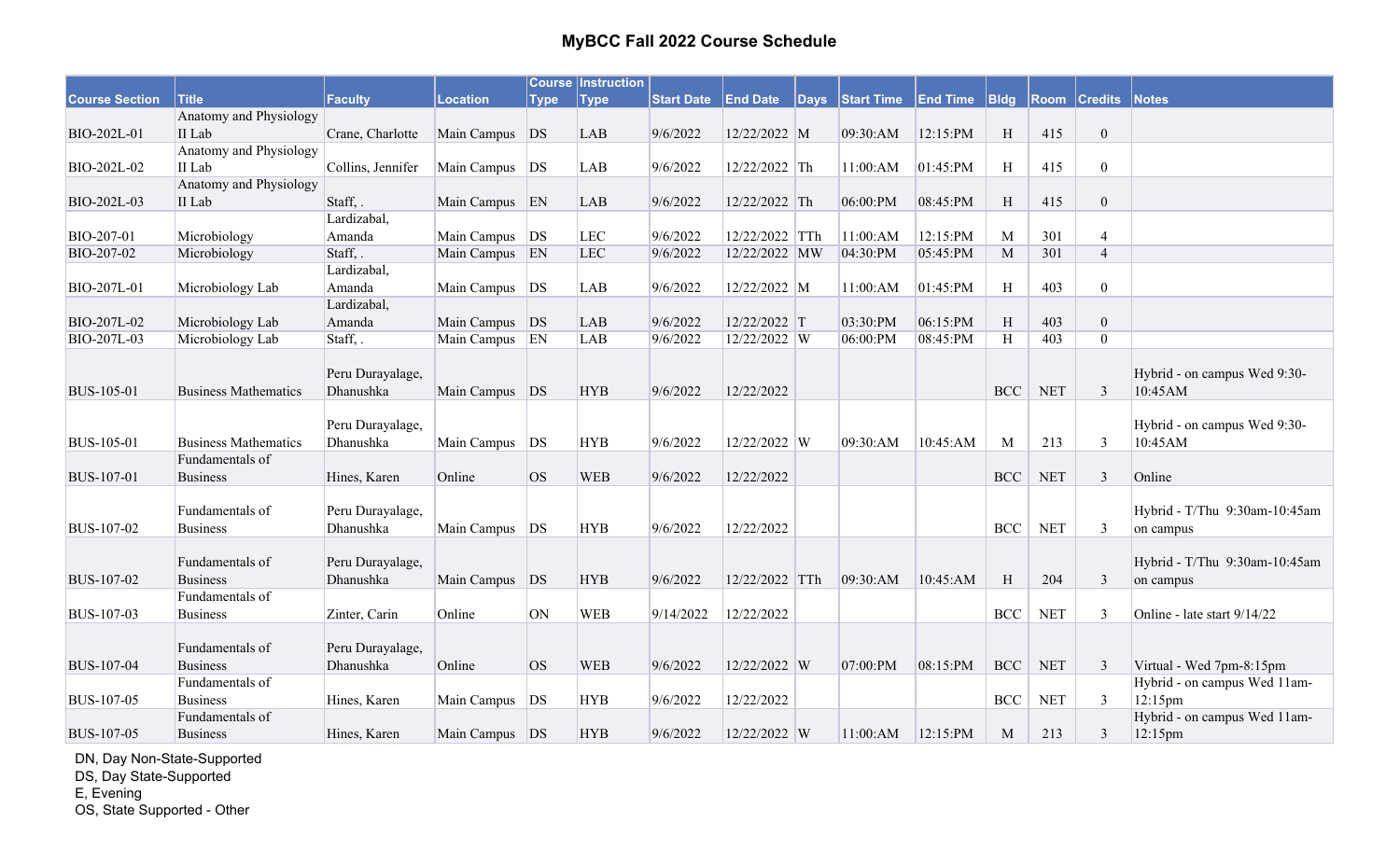|                       |                                            |                               |                  |             | <b>Course Instruction</b> |                   |                         |              |                   |                 |                  |            |                     |                                    |
|-----------------------|--------------------------------------------|-------------------------------|------------------|-------------|---------------------------|-------------------|-------------------------|--------------|-------------------|-----------------|------------------|------------|---------------------|------------------------------------|
| <b>Course Section</b> | <b>Title</b>                               | <b>Faculty</b>                | <b>Location</b>  | <b>Type</b> | <b>Type</b>               | <b>Start Date</b> | <b>End Date</b>         | $\vert$ Days | <b>Start Time</b> | <b>End Time</b> | B <sub>ldg</sub> |            | <b>Room Credits</b> | <b>Notes</b>                       |
|                       |                                            |                               |                  |             |                           |                   |                         |              |                   |                 |                  |            |                     | 7 week virtuatl course - Tue 9:30- |
| <b>BUS-111-01</b>     | Prin of Accounting I                       | Lowry, Catherine Online       |                  | ON          | <b>VIR</b>                | 9/6/2022          | 10/22/2022 T            |              | 09:30:AM          | 10:45:AM        | <b>BCC</b>       | <b>NET</b> | $\mathbf{3}$        | 10:45am                            |
|                       |                                            |                               |                  |             |                           |                   |                         |              |                   |                 |                  |            |                     |                                    |
| BUS-111-02            | Prin of Accounting I                       | Lowry, Catherine Online       |                  | ON          | <b>VIR</b>                | 9/6/2022          | 12/22/2022 Th           |              | 11:00:AM          | 12:15:PM        | <b>BCC</b>       | <b>NET</b> | 3                   | Virtual - Thu 9:30am-10:45am       |
|                       |                                            |                               |                  |             |                           |                   |                         |              |                   |                 |                  |            |                     | 7 week virtual-starts 10/25/22 Tue |
| BUS-112-01            | Prin of Accounting II                      | Lowry, Catherine Online       |                  | ON          | <b>VIR</b>                |                   | 10/25/2022 12/22/2022 T |              | 09:30:AM          | 10:45:AM        | BCC              | <b>NET</b> | $\overline{3}$      | 9:30am-1045am                      |
|                       |                                            |                               |                  |             |                           |                   |                         |              |                   |                 |                  |            |                     |                                    |
|                       | Personal Finance: Money Peru Durayalage,   |                               |                  |             |                           |                   |                         |              |                   |                 |                  |            |                     |                                    |
| <b>BUS-139-01</b>     | Mgmt                                       | Dhanushka                     | Online           | OS          | <b>WEB</b>                | 9/6/2022          | 12/22/2022              |              |                   |                 | <b>BCC</b>       | <b>NET</b> | $\mathfrak{Z}$      | Online                             |
|                       | Principles of                              |                               |                  |             |                           |                   |                         |              |                   |                 |                  |            |                     | 7 Week Hybrid - Wed on campus -    |
| <b>BUS-206-01</b>     | Management                                 | Hines, Karen                  | Main Campus   DS |             | <b>HYB</b>                |                   | 10/25/2022 12/22/2022   |              |                   |                 | <b>BCC</b>       | <b>NET</b> | 3                   | starts 10/25/22                    |
|                       | Principles of                              |                               |                  |             |                           |                   |                         |              |                   |                 |                  |            |                     | 7 Week Hybrid - Wed on campus -    |
| <b>BUS-206-01</b>     | Management                                 | Hines, Karen                  | Main Campus DS   |             | <b>HYB</b>                |                   | 10/25/2022 12/22/2022 W |              | 09:30:AM          | 10:45:AM        | H                | 201        | 3                   | starts 10/25/22                    |
|                       |                                            |                               |                  |             |                           |                   |                         |              |                   |                 |                  |            |                     | 7 week hybrid - Wed 9:30am-        |
| <b>BUS-208-01</b>     | Principles of Marketing                    | Hines, Karen                  | Main Campus   DS |             | <b>HYB</b>                | 9/6/2022          | 10/22/2022              |              |                   |                 | <b>BCC</b>       | <b>NET</b> | 3                   | 10:45am                            |
|                       |                                            |                               |                  |             |                           |                   |                         |              |                   |                 |                  |            |                     | 7 week hybrid - Wed 9:30am-        |
| <b>BUS-208-01</b>     | Principles of Marketing                    | Hines, Karen                  | Main Campus      | DS          | <b>HYB</b>                | 9/6/2022          | 10/22/2022 T            |              | 09:30:AM          | 10:45:AM        | M                | 209        | 3                   | 10:45am                            |
| BUS-220-01            | Managerial Accounting                      | Hart, Martin                  | Online           | <b>ON</b>   | <b>WEB</b>                | 9/6/2022          | 12/22/2022              |              |                   |                 | <b>BCC</b>       | <b>NET</b> | $\overline{3}$      | Online                             |
|                       | <b>Business</b>                            |                               |                  |             |                           |                   |                         |              |                   |                 |                  |            |                     |                                    |
| BUS-247-01            | Communications                             | Hines, Karen                  | Online           | <b>OS</b>   | <b>WEB</b>                | 9/6/2022          | 12/22/2022              |              |                   |                 |                  |            | $\overline{3}$      | Online                             |
|                       |                                            |                               |                  |             |                           |                   |                         |              |                   |                 |                  |            |                     |                                    |
| CHM-101-01            | Introductory Chemistry I Collins, Jennifer |                               | Main Campus DS   |             | LEC                       | 9/6/2022          | 12/22/2022 TTh          |              | 08:00:AM          | 09:15:AM        | M                | 301        | $\overline{4}$      |                                    |
|                       | Introductory Chemistry I                   |                               |                  |             |                           |                   |                         |              |                   |                 |                  |            |                     |                                    |
| CHM-101L-01           | Lab                                        | Collins, Jennifer             | Main Campus DS   |             | <b>LAB</b>                | 9/6/2022          | 12/22/2022 M            |              | 08:00:AM          | 10:45:AM        | M                | 316        | $\boldsymbol{0}$    |                                    |
|                       | Introductory Chemistry I                   |                               |                  |             |                           |                   |                         |              |                   |                 |                  |            |                     |                                    |
| CHM-101L-02           | Lab                                        | Meier, Amanda                 | Main Campus DS   |             | LAB                       | 9/6/2022          | 12/22/2022 M            |              | 11:00:AM          | 01:45:PM        | M                | 316        | $\boldsymbol{0}$    |                                    |
| CHM-150-02            | <b>Essentials of Chemistry</b>             | Meier, Amanda                 | Main Campus DS   |             | <b>LEC</b>                | 9/6/2022          | 12/22/2022 TTh          |              | 12:30:PM          | 01:45:PM        | H                | 202        | $\overline{3}$      |                                    |
| CHM-150A-01           | <b>Essentials of Chemistry</b>             | Meier, Amanda                 | Main Campus   DS |             | <b>LEC</b>                | 9/6/2022          | 12/22/2022 TTh          |              | 12:30:PM          | 01:45:PM        | H                | 202        | $\overline{4}$      |                                    |
|                       | <b>Essentials of Chemistry</b>             |                               |                  |             |                           |                   |                         |              |                   |                 |                  |            |                     |                                    |
| CHM-150L-01           | Lab                                        | Meier, Amanda                 | Main Campus DS   |             | LAB                       | 9/6/2022          | 12/22/2022 F            |              | 08:00:AM          | 10:45:AM        | M                | 316        | $\boldsymbol{0}$    |                                    |
| CHM-201-01            | Organic Chemistry I                        | Meier, Amanda                 | Main Campus   DS |             | <b>LEC</b>                | 9/6/2022          | 12/22/2022 TTh          |              | 11:00:AM          | 12:15:PM        | H                | 205        | $\overline{4}$      |                                    |
|                       |                                            |                               |                  |             |                           |                   |                         |              |                   |                 |                  |            |                     |                                    |
| CHM-201L-01           | Organic Chemistry I Lab Meier, Amanda      |                               | Main Campus DS   |             | <b>LAB</b>                | 9/6/2022          | 12/22/2022 W            |              | 02:00:PM          | 04:45:PM        | M                | 316        | $\mathbf{0}$        |                                    |
|                       | <b>Fundamental Computer</b>                |                               |                  |             |                           |                   |                         |              |                   |                 |                  |            |                     |                                    |
| CIS-102-01            | Lit                                        | Panczner, Gregory Main Campus |                  | DS          | <b>LEC</b>                | 9/6/2022          | 12/22/2022 WF           |              | 11:00:AM          | 12:15:PM        | M                | 417        | $\overline{4}$      |                                    |
|                       | <b>Fundamental Computer</b>                |                               |                  |             |                           |                   |                         |              |                   |                 |                  |            |                     |                                    |
| CIS-102-02            | Lit                                        | Collins, John                 | Online           | <b>ON</b>   | <b>WEB</b>                | 9/6/2022          | 12/22/2022              |              |                   |                 | <b>BCC</b>       | <b>NET</b> | $\overline{4}$      |                                    |

DN, Day Non-State-Supported

DS, Day State-Supported

E, Evening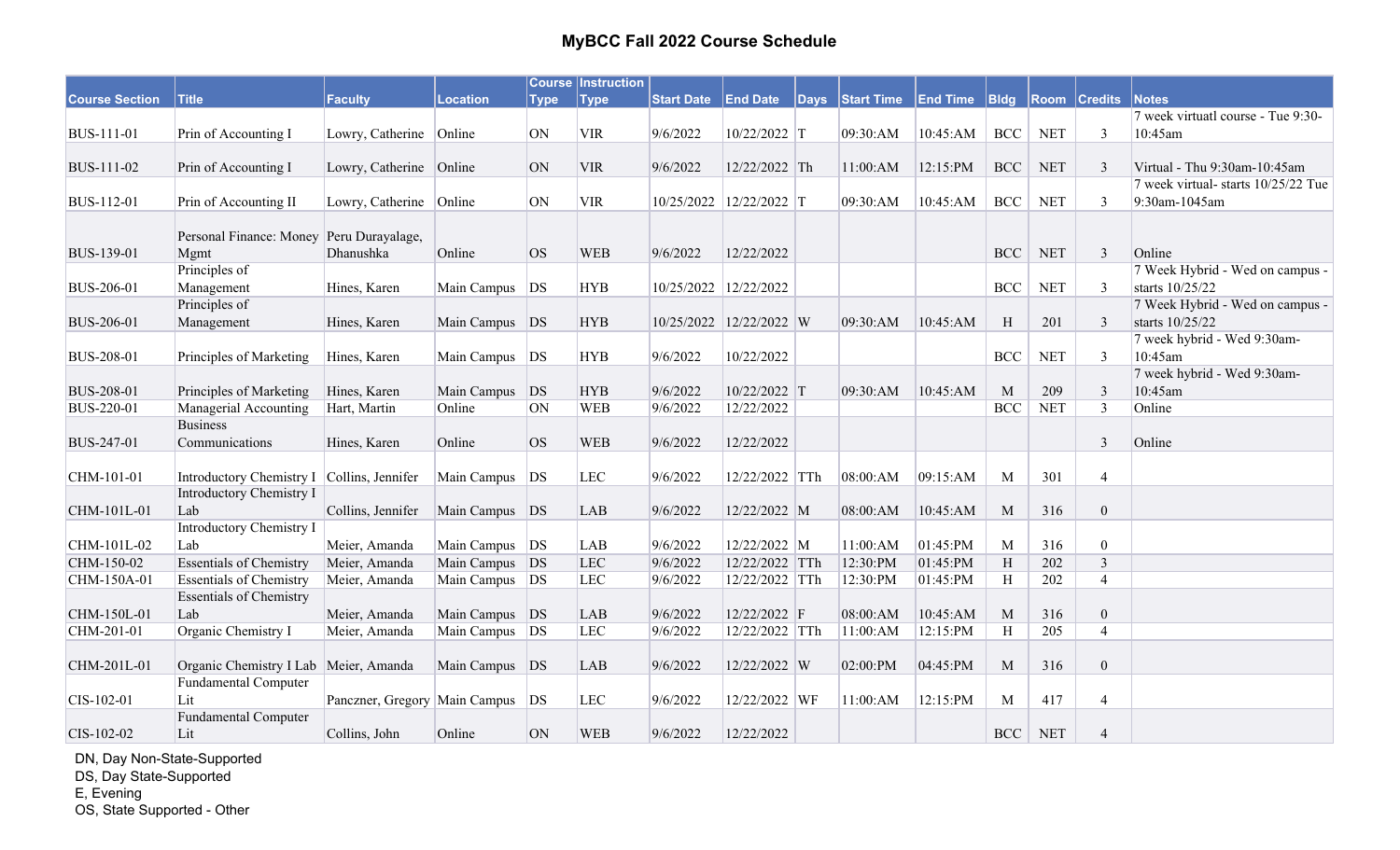|                       |                                                   |                               |                 |             | <b>Course Instruction</b> |                   |                 |              |                   |                 |             |                      |                     |                                    |
|-----------------------|---------------------------------------------------|-------------------------------|-----------------|-------------|---------------------------|-------------------|-----------------|--------------|-------------------|-----------------|-------------|----------------------|---------------------|------------------------------------|
| <b>Course Section</b> | <b>Title</b>                                      | Faculty                       | <b>Location</b> | <b>Type</b> | <b>Type</b>               | <b>Start Date</b> | <b>End Date</b> | $\vert$ Days | <b>Start Time</b> | <b>End Time</b> | <b>Bldg</b> |                      | <b>Room Credits</b> | Notes                              |
|                       |                                                   |                               |                 |             |                           |                   |                 |              |                   |                 |             |                      |                     |                                    |
| $CIS-110-01$          | <b>IT Essentials</b>                              | Panczner, Gregory Online      |                 | <b>OS</b>   | <b>WEB</b>                | 9/6/2022          | 12/22/2022      |              |                   |                 | <b>BCC</b>  | <b>NET</b>           | $\overline{4}$      |                                    |
|                       |                                                   |                               |                 |             |                           |                   |                 |              |                   |                 |             |                      |                     |                                    |
| CIS-110L-01           | IT Essentials Lab                                 | Panczner, Gregory Main Campus |                 | DN          | <b>LAB</b>                | 9/6/2022          | 12/22/2022 T    |              | 09:30:AM          | 12:00:PM        | M           | 403                  | $\boldsymbol{0}$    |                                    |
| CIS-124-01            | $C++$ Programming I                               | Panczner, Gregory Main Campus |                 | DS          | <b>LEC</b>                | 9/6/2022          | 12/22/2022 WF   |              | 09:30:AM          | 10:45:AM        | M           | 209                  | $\overline{4}$      |                                    |
|                       |                                                   |                               |                 |             |                           |                   |                 |              |                   |                 |             |                      |                     |                                    |
| CIS-125-01            | C++ Programming II                                | Panczner, Gregory Online      |                 | OS          | <b>WEB</b>                | 9/6/2022          | 12/22/2022      |              |                   |                 |             |                      | $\overline{4}$      |                                    |
| CIS-155-01            | Web Development                                   | Osthoff, John                 | Main Campus     | <b>DS</b>   | <b>LEC</b>                | 9/6/2022          | 12/22/2022 F    |              | 11:00:AM          | 12:15:PM        | M           | 403                  | $\overline{3}$      |                                    |
|                       | Network, Security &                               |                               |                 |             |                           |                   |                 |              |                   |                 |             |                      |                     |                                    |
| CIS-218-01            | Automation                                        | Osthoff, John                 | Online          | <b>OS</b>   | <b>WEB</b>                | 9/6/2022          | 12/22/2022      |              |                   |                 | <b>BCC</b>  | <b>NET</b>           | $\overline{4}$      | Registration required in CIS-218L  |
|                       | Network, Security &                               |                               |                 |             |                           |                   |                 |              |                   |                 |             |                      |                     |                                    |
| CIS-218L-01           | Auto Lab                                          | Osthoff, John                 | Main Campus     | DS          | <b>LAB</b>                | 9/6/2022          | 12/22/2022 TTh  |              | 09:30:AM          | 12:00:PM        | M           | 418                  | $\mathbf{0}$        |                                    |
|                       | Introduction to                                   |                               |                 |             |                           |                   |                 |              |                   |                 |             |                      |                     |                                    |
| CIS-222-01            | Cybersecurity                                     | Osthoff, John                 | Online          | OS          | <b>WEB</b>                | 9/6/2022          | 12/22/2022      |              |                   |                 | <b>BCC</b>  | $\operatorname{NET}$ | $\overline{4}$      | Registration required in CIS-222L  |
|                       | Intro to Cybersecurity                            |                               |                 |             |                           |                   |                 |              |                   |                 |             |                      |                     |                                    |
| CIS-222L-01           | Lab                                               | Osthoff, John                 | Main Campus     | DS          | LAB                       | 9/6/2022          | 12/22/2022 MW   |              | 09:30:AM          | 12:00:PM        | M           | 418                  | $\mathbf{0}$        |                                    |
|                       | Spreadsheets/Database                             |                               |                 |             |                           |                   |                 |              |                   |                 |             |                      |                     |                                    |
| CIS-225-02            | for Prof                                          | Staff, .                      | Online          | ON          | <b>WEB</b>                | 9/6/2022          | 12/22/2022      |              |                   |                 | <b>BCC</b>  | <b>NET</b>           | $\overline{4}$      | Microsoft Office 2016 is required. |
|                       |                                                   |                               |                 |             |                           |                   |                 |              |                   |                 |             |                      |                     |                                    |
| CIS-231-01            | Computer Sci I with Java Panczner, Gregory Online |                               |                 | ON          | <b>WEB</b>                | 9/6/2022          | 12/22/2022      |              |                   |                 | <b>BCC</b>  | <b>NET</b>           | $\overline{4}$      |                                    |
|                       |                                                   | Berman,                       |                 |             |                           |                   |                 |              |                   |                 |             |                      |                     |                                    |
| COM-104-02            | Intro Interpersonal Comm Constance                |                               | Online          | <b>OS</b>   | <b>WEB</b>                | 9/6/2022          | 12/22/2022      |              |                   |                 | <b>BCC</b>  | $\operatorname{NET}$ | $\overline{3}$      |                                    |
|                       |                                                   | Berman,                       |                 |             |                           |                   |                 |              |                   |                 |             |                      |                     | Hybrid on-ground Registration in   |
| COM-104-A1            | Intro Interpersonal Comm Constance                |                               | Main Campus     | DS          | <b>HYB</b>                | 9/6/2022          | 12/22/2022 T    |              | 12:30:PM          | 01:45:PM        | M           | 213                  | 3                   | HIS-121-A1 Required                |
|                       | Intro Oral                                        | Berman,                       |                 |             |                           |                   |                 |              |                   |                 |             |                      |                     |                                    |
| COM-105-01            | Communication                                     | Constance                     | Main Campus DN  |             | <b>HYB</b>                | 9/21/2022         | 12/22/2022 W    |              | 02:00:PM          | 03:15:PM        | M           | 213                  | $\overline{3}$      | Hybrid Late Start Course           |
|                       | Intro Oral                                        |                               |                 |             |                           |                   |                 |              |                   |                 |             |                      |                     |                                    |
| COM-105-02            | Communication                                     | Staff, .                      | Online          | <b>OS</b>   | <b>WEB</b>                | 9/6/2022          | 12/22/2022      |              |                   |                 | <b>BCC</b>  | <b>NET</b>           | $\mathfrak{Z}$      |                                    |
| COM-106-01            | Oral Interpretation Lit                           | Echeverria, Amy               | Online          | ON          | <b>VIR</b>                | 9/6/2022          | 12/22/2022 T    |              | 12:45:PM          | 02:00:PM        | <b>BCC</b>  | <b>NET</b>           | $\overline{3}$      | Virtual Hybrid                     |
|                       |                                                   | Berman,                       |                 |             |                           |                   |                 |              |                   |                 |             |                      |                     |                                    |
| COM-107-01            | Oral Comm in Business                             | Constance                     | Online          | <b>OS</b>   | <b>WEB</b>                | 9/6/2022          | 12/22/2022      |              |                   |                 | <b>BCC</b>  | <b>NET</b>           | $\overline{3}$      |                                    |
|                       |                                                   |                               |                 |             |                           |                   |                 |              |                   |                 |             |                      |                     |                                    |
| CRJ-105-01            | Intro to Criminal Justice                         | Bucknell, Reena               | Main Campus     | DS          | <b>HYB</b>                | 9/6/2022          | 12/22/2022 T    |              | 08:00:AM          | 09:15:AM        | M           | 212                  | $\overline{3}$      | On-ground Hybrid course            |
| $CRJ-108-01$          | Drugs & Society                                   | Barry, Patrick                | Main Campus     | DN          | LEC                       | 9/6/2022          | 12/22/2022 TTh  |              | 12:30:PM          | 01:45:PM        | M           | 211                  | $\overline{3}$      |                                    |
| CRJ-108-02            | Drugs & Society                                   | Bucknell, Reena               | Online          | <b>ON</b>   | <b>WEB</b>                | 9/6/2022          | 12/22/2022      |              |                   |                 | <b>BCC</b>  | <b>NET</b>           | $\overline{3}$      |                                    |

DN, Day Non-State-Supported DS, Day State-Supported E, Evening OS, State Supported - Other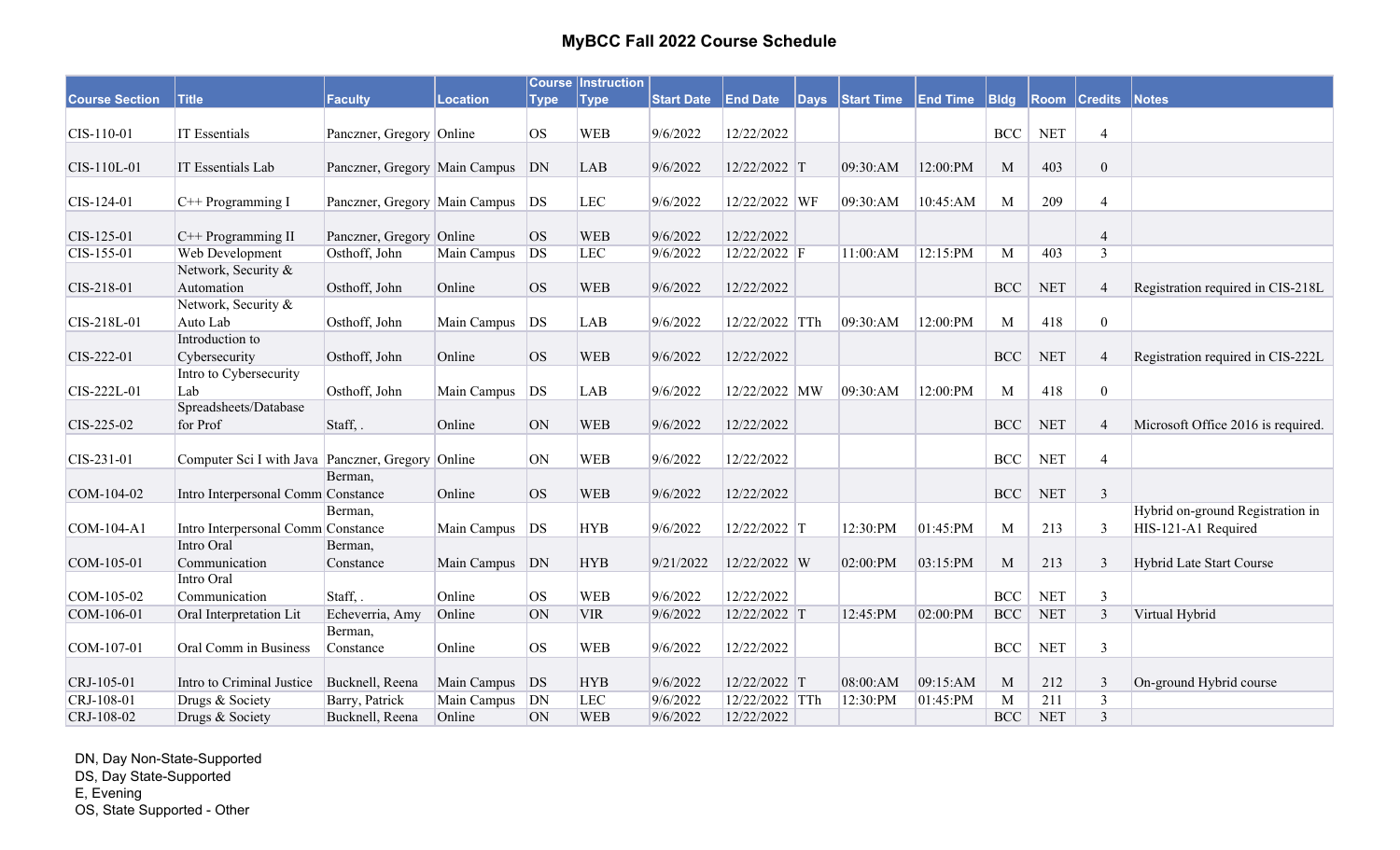|                       |                                        |                                     |                 |             | <b>Course Instruction</b> |                   |                          |                 |                 |                   |            |                |                                                                                                                       |
|-----------------------|----------------------------------------|-------------------------------------|-----------------|-------------|---------------------------|-------------------|--------------------------|-----------------|-----------------|-------------------|------------|----------------|-----------------------------------------------------------------------------------------------------------------------|
| <b>Course Section</b> | <b>Title</b>                           | Faculty                             | <b>Location</b> | <b>Type</b> | <b>Type</b>               | <b>Start Date</b> | <b>End Date</b>          | Days Start Time | <b>End Time</b> | B <sub>ldg</sub>  | Room       | <b>Credits</b> | Notes                                                                                                                 |
|                       |                                        |                                     |                 |             |                           |                   |                          |                 |                 |                   |            |                |                                                                                                                       |
| CRJ-109-01            | Police & Community Rel Bucknell, Reena |                                     | Online          | <b>OS</b>   | <b>WEB</b>                | 9/6/2022          | 12/22/2022               |                 |                 | $BCC$             | <b>NET</b> | $\mathfrak{Z}$ |                                                                                                                       |
| CRJ-123-01            | <b>Criminal Procedures</b>             | Baker, Gene                         | Online          | ON          | <b>WEB</b>                | 9/6/2022          | 12/22/2022               |                 |                 | <b>BCC</b>        | <b>NET</b> | $\overline{3}$ |                                                                                                                       |
| CRJ-126-01            | Criminal Investigation                 | Bucknell, Reena                     | Online          | <b>OS</b>   | <b>VIR</b>                | 9/6/2022          | 12/22/2022 W             | 09:30:AM        | 10:45:AM        | $_{\mathrm{BCC}}$ | <b>NET</b> | $\mathfrak{Z}$ | Virtual Hybrid Course                                                                                                 |
| CUL-101-01            | <b>Culinary Foundations I</b>          | Brennan, Maureen Main Campus        |                 | DN          | <b>HYB</b>                | 9/6/2022          | 10/20/2022               |                 |                 | <b>BCC</b>        | <b>NET</b> | $\mathfrak{Z}$ | Hybrid 7 week                                                                                                         |
| CUL-101-01            | <b>Culinary Foundations I</b>          | Brennan, Maureen   Main Campus   DN |                 |             | <b>HYB</b>                | 9/6/2022          | 10/20/2022 Th            | 11:00:AM        | 04:00:PM        | $\mathbf{A}$      | G7         | $\mathfrak{Z}$ | Hybrid 7 week                                                                                                         |
| $ CUL-102-01$         | Culinary Foundations II                | Brennan, Maureen Main Campus DN     |                 |             | <b>HYB</b>                |                   | 10/24/2022 12/22/2022    |                 |                 | <b>BCC</b>        | <b>NET</b> | 3              | Hybrid - 7 week course                                                                                                |
| CUL-102-01            | Culinary Foundations II                | Brennan, Maureen Main Campus DN     |                 |             | <b>HYB</b>                |                   | 10/24/2022 12/22/2022 Th | 11:00:AM        | 04:00:PM        | $\mathbf{A}$      | G7         | $\mathfrak{Z}$ | Hybrid - 7 week course                                                                                                |
| CUL-104-01            | Fundamentals of Baking                 | Sussman, Audrey                     | Main Campus DN  |             | <b>LEC</b>                | 9/6/2022          | 12/22/2022 T             | 12:00:PM        | 04:00:PM        | $\mathbf{A}$      | G7         | $\mathfrak{Z}$ |                                                                                                                       |
| DAN-119-01            | Dance I                                | Borak, Andrea                       | Main Campus     | DN          | <b>STD</b>                | 9/6/2022          | 12/22/2022 WF            | 11:00:AM        | 12:15:PM        | $\bf K$           | 110        | $\overline{3}$ | Cross-listed with DAN-120-01                                                                                          |
| DAN-120-01            | Dance II                               | Borak, Andrea                       | Main Campus DN  |             | <b>STD</b>                | 9/6/2022          | 12/22/2022 WF            | 11:00:AM        | 12:15:PM        | $\rm K$           | 110        | $\overline{3}$ | Cross-listed with DAN-119-01                                                                                          |
| ECE-100-01            | Child Care Health &<br>Safety          | Staff, .                            | Online          | <b>ON</b>   | <b>VIR</b>                | 9/6/2022          | 12/22/2022 T             | 06:45:PM        | 07:35:PM        | BCC               | <b>NET</b> |                | Reserved for ECE Cohort                                                                                               |
| ECE-101-01            | Early Child Growth &<br>Dev            | Staff, .                            | Online          | <b>OS</b>   | <b>VIR</b>                | 9/19/2022         | 12/22/2022 T             | 05:00:PM        | 06:15:PM        | <b>BCC</b>        | <b>NET</b> | 3              | Late Start Virtual Hybrid Reserved<br>for ECE Cohort(abv)                                                             |
| ECE-101-02            | Early Child Growth &<br>Dev            | Staff,.                             | Online          | <b>los</b>  | <b>VIR</b>                | 9/19/2022         | 12/22/2022 T             | 05:00:PM        | 06:15:PM        | <b>BCC</b>        | <b>NET</b> | $\overline{3}$ | Late Start Virtual Hybrid Xlisted<br>w/ ECE 101 01 Virtual mtgs every<br>other Tue See instructor for<br>further info |
|                       | Early Child Growth &                   |                                     |                 |             |                           |                   |                          |                 |                 |                   |            |                |                                                                                                                       |
| ECE-101-03            | Dev                                    | Kay, Patricia                       | Main Campus     | DS          | <b>LEC</b>                | 9/6/2022          | 12/22/2022 TTh           | 12:30:PM        | 01:45:PM        | $\mathbf F$       | 203        | $\overline{3}$ |                                                                                                                       |
| ECE-123-01            | Early Child Ed Pract I                 | Kay, Patricia                       | Off Campus      | DS          | PRC                       | 9/6/2022          | 12/22/2022               |                 |                 |                   |            | 3              | Additional fee of \$13 for<br>malpractice insurance. Student<br>teaching location TBA                                 |
| ECE-124-01            | Early Child Ed Seminar I Kay, Patricia |                                     | Online          | OS          | <b>VIR</b>                | 9/6/2022          | 12/22/2022 T             | 11:00:AM        | 11:50:AM        |                   |            | $\mathbf{1}$   | Virtual Hybrid                                                                                                        |
| ECE-223-01            | Early Child Ed Pract II                | Kay, Patricia                       | Off Campus      | DS          | PRC                       | 9/6/2022          | 12/22/2022               |                 |                 |                   |            | 3              | Additional fee of \$13 for<br>malpractice insurance Student<br>Teaching Location TBA                                  |
|                       | Early Child Ed Seminar                 |                                     |                 |             |                           |                   |                          |                 |                 |                   |            |                |                                                                                                                       |
| ECE-224-01            | $\mathbf{I}$                           | Kay, Patricia                       | Online          | OS          | <b>VIR</b>                | 9/6/2022          | 12/22/2022 Th            | 11:00:AM        | 11:50:AM        | <b>BCC</b>        | <b>NET</b> |                | Virtual hybrid                                                                                                        |

DN, Day Non-State-Supported

DS, Day State-Supported

E, Evening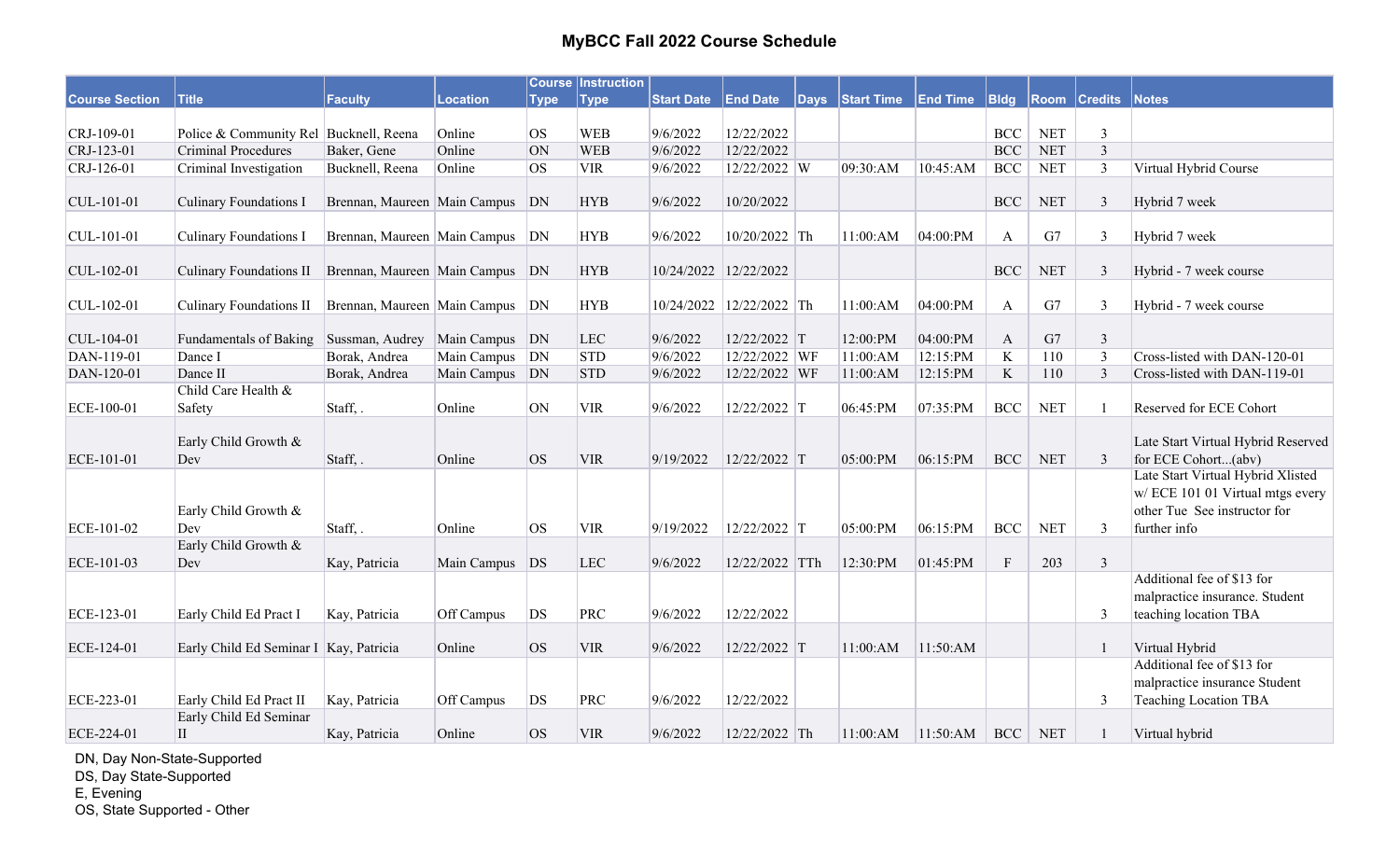|                       |                                                      |                  |                 |             | <b>Course Instruction</b> |           |               |                                              |          |              |            |                     |                                    |
|-----------------------|------------------------------------------------------|------------------|-----------------|-------------|---------------------------|-----------|---------------|----------------------------------------------|----------|--------------|------------|---------------------|------------------------------------|
| <b>Course Section</b> | $ $ Title                                            | Faculty          | <b>Location</b> | <b>Type</b> | <b>Type</b>               |           |               | Start Date End Date Days Start Time End Time |          | $ B $ dg     |            | <b>Room Credits</b> | <b>Notes</b>                       |
|                       | Design Curriculum:                                   | Kotelnicki,      |                 |             |                           |           |               |                                              |          |              |            |                     | Reserved for ECE Cohort Xlisted    |
| ECE-241-01            | Creativity                                           | Barbara          | Online          | <b>OS</b>   | <b>WEB</b>                | 9/6/2022  | 12/22/2022    |                                              |          | <b>BCC</b>   | <b>NET</b> | $\overline{3}$      | with ECE-241-02                    |
|                       | Design Curriculum:                                   | Kotelnicki,      |                 |             |                           |           |               |                                              |          |              |            |                     |                                    |
| ECE-241-02            | Creativity                                           | Barbara          | Online          | <b>OS</b>   | <b>WEB</b>                | 9/6/2022  | 12/22/2022    |                                              |          | <b>BCC</b>   | <b>NET</b> | 3                   | Xlisted with ECE-241-01            |
|                       |                                                      |                  |                 |             |                           |           |               |                                              |          |              |            |                     |                                    |
|                       |                                                      | Peru Durayalage, |                 |             |                           |           |               |                                              |          |              |            |                     | Hybrid - W 11:00am-12:15pm on      |
| ECO-211-01            | Prin of Microeconomics                               | Dhanushka        | Main Campus DS  |             | <b>HYB</b>                | 9/6/2022  | 12/22/2022    |                                              |          | <b>BCC</b>   | <b>NET</b> | 3                   | campus                             |
|                       |                                                      |                  |                 |             |                           |           |               |                                              |          |              |            |                     |                                    |
|                       |                                                      | Peru Durayalage, |                 |             |                           |           |               |                                              |          |              |            |                     | Hybrid - W 11:00am-12:15pm on      |
| ECO-211-01            | Prin of Microeconomics                               | Dhanushka        | Main Campus DS  |             | <b>HYB</b>                | 9/6/2022  | 12/22/2022 W  | 11:00:AM                                     | 12:15:PM | M            | 212        | $\mathfrak{Z}$      | campus                             |
|                       |                                                      |                  |                 |             |                           |           |               |                                              |          |              |            |                     |                                    |
|                       |                                                      | Peru Durayalage, |                 |             |                           |           |               |                                              |          |              |            |                     | Hybrid - Tue 12:30pm-1:45pm on     |
| ECO-212-02            | Prin of Macroeconomics                               | Dhanushka        | Main Campus DS  |             | <b>HYB</b>                | 9/6/2022  | 12/22/2022    |                                              |          | <b>BCC</b>   | <b>NET</b> | $\mathfrak{Z}$      | campus                             |
|                       |                                                      |                  |                 |             |                           |           |               |                                              |          |              |            |                     |                                    |
|                       |                                                      | Peru Durayalage, |                 |             |                           |           |               |                                              |          |              |            |                     | Hybrid - Tue 12:30pm-1:45pm on     |
| ECO-212-02            | Prin of Macroeconomics                               | Dhanushka        | Main Campus DS  |             | <b>HYB</b>                | 9/6/2022  | 12/22/2022 T  | 12:30:PM                                     | 01:45:PM | M            | 212        | $\mathfrak{Z}$      | campus                             |
|                       |                                                      | Kotelnicki,      |                 |             |                           |           |               |                                              |          |              |            |                     | Hybrid with mtgs from 3:30-5 on    |
| EDU-105-01            | Foundations of Education Barbara                     |                  | Online          | <b>OS</b>   | <b>HYB</b>                | 9/6/2022  | 12/22/2022 W  | 03:30:PM                                     | 05:00:PM | $\mathbf F$  | 203        | 3                   | Wed 9/14, 10/12, 11/16, 12/14      |
|                       |                                                      |                  |                 |             |                           |           |               |                                              |          |              |            |                     | On-ground Hybrid Reserved for      |
|                       |                                                      | Kotelnicki,      |                 |             |                           |           |               |                                              |          |              |            |                     | ECE Cohort xlisted with EDU205-    |
| EDU-205-01            | Children's Literature                                | Barbara          | Main Campus ES  |             | <b>HYB</b>                | 11/1/2022 | 12/13/2022 T  | 05:00:PM                                     | 07:00:PM | $\mathbf{F}$ | 203        | $\mathfrak{Z}$      | 02                                 |
|                       |                                                      | Kotelnicki,      |                 |             |                           |           |               |                                              |          |              |            |                     | On- ground hybrid xlisted with     |
| EDU-205-02            | Children's Literature                                | Barbara          | Main Campus     | ES          | <b>HYB</b>                | 11/1/2022 | 12/13/2022 T  | 05:00:PM                                     | 07:00:PM | $\mathbf{F}$ | 203        | 3                   | EDU-205-01                         |
|                       |                                                      |                  |                 |             |                           |           |               |                                              |          |              |            |                     | Virtual Hybrid Reserved for ECE    |
|                       | Equity & Cultural                                    | Kotelnicki,      |                 |             |                           |           |               |                                              |          |              |            |                     | Cohort xlisted with EDU-215-02     |
| EDU-215-01            | Diversity                                            | Barbara          | Online          | <b>OS</b>   | <b>VIR</b>                | 9/6/2022  | 12/22/2022 Th | 05:00:PM                                     | 06:15:PM | <b>BCC</b>   | <b>NET</b> | 3                   | 1st virtual mtg TH 9/15/22         |
|                       | Equity & Cultural                                    | Kotelnicki,      |                 |             |                           |           |               |                                              |          |              |            |                     | xlisted with EDU-215-01 1st        |
| EDU-215-02            | Diversity                                            | Barbara          | Online          | <b>OS</b>   | <b>VIR</b>                | 9/6/2022  | 12/22/2022 Th | 05:00:PM                                     | 06:15:PM | <b>BCC</b>   | <b>NET</b> | $\mathfrak{Z}$      | virtual mtg TH 9/15/22             |
|                       | <b>College Reading</b>                               |                  |                 |             |                           |           |               |                                              |          |              |            |                     | Hybrid on-ground Late Start        |
| ENG-020-01            | Strategies                                           | Staff, .         | Main Campus     | DS          | <b>HYB</b>                | 9/14/2022 | 12/22/2022 W  | 08:00:AM                                     | 09:15:AM | M            | 102        | $\overline{4}$      | Course                             |
|                       |                                                      |                  |                 |             |                           |           |               |                                              |          |              |            |                     | Late Start Course Registration in  |
| ENG-090-01            | College Writing Practices Spallholz, Julianna Online |                  |                 | <b>OS</b>   | <b>WEB</b>                | 9/19/2022 | 12/22/2022    |                                              |          | <b>BCC</b>   | <b>NET</b> | 3                   | ENG-101-C1 required                |
|                       |                                                      |                  |                 |             |                           |           |               |                                              |          |              |            |                     | Registration in ENG-101-C2         |
| ENG-090-02            | College Writing Practices Staff, .                   |                  | Main Campus     | EN          | <b>LEC</b>                | 9/6/2022  | 12/22/2022 MW | 07:00:PM                                     | 08:15:PM | M            | 103        | $\mathfrak{Z}$      | required                           |
|                       |                                                      |                  |                 |             |                           |           |               |                                              |          |              |            |                     |                                    |
|                       |                                                      |                  |                 |             |                           |           |               |                                              |          |              |            |                     | Virtual Hybrid course Registration |
| ENG-090-03            | College Writing Practices Mooney, Nicole             |                  | Online          | <b>OS</b>   | <b>VIR</b>                | 9/6/2022  | 12/22/2022 Th | 11:00:AM                                     | 12:15:PM | BCC          | <b>NET</b> | 3                   | $\ln$ ENG-101-C3 is required       |

DN, Day Non-State-Supported

DS, Day State-Supported

E, Evening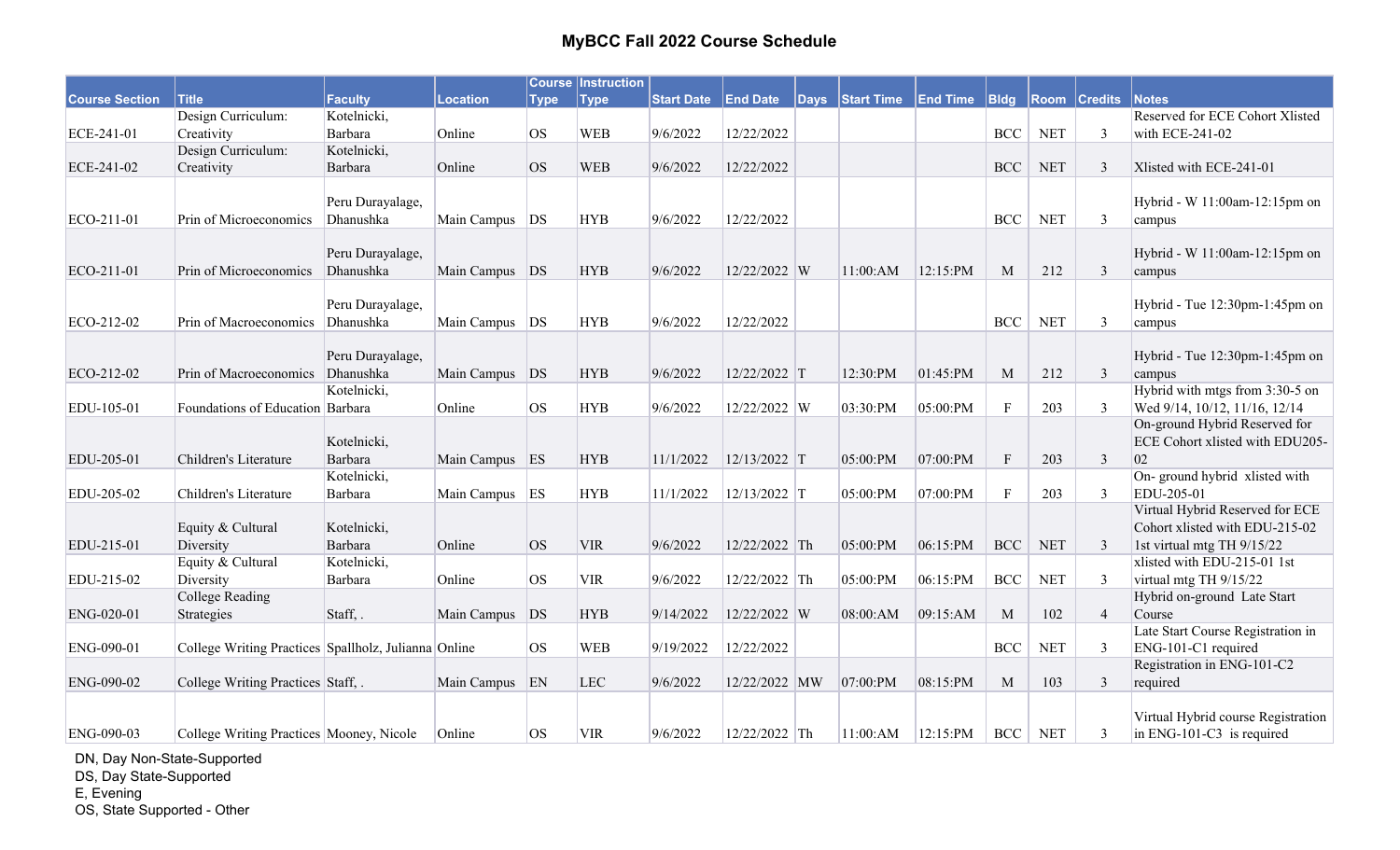|                       |                                                             |                            |             |             | <b>Course Instruction</b> |                   |                 |                 |                 |              |            |                     |                                    |
|-----------------------|-------------------------------------------------------------|----------------------------|-------------|-------------|---------------------------|-------------------|-----------------|-----------------|-----------------|--------------|------------|---------------------|------------------------------------|
| <b>Course Section</b> | <b>Title</b>                                                | <b>Faculty</b>             | Location    | <b>Type</b> | <b>Type</b>               | <b>Start Date</b> | <b>End Date</b> | Days Start Time | <b>End Time</b> | $ B $ dg     |            | <b>Room Credits</b> | Notes                              |
|                       |                                                             |                            |             |             |                           |                   |                 |                 |                 |              |            |                     | Late Start Course x-listed with    |
| ENG-101-01            | Composition I                                               | Spallholz, Julianna Online |             | OS          | <b>WEB</b>                | 9/19/2022         | 12/22/2022      |                 |                 | <b>BCC</b>   | <b>NET</b> | $\overline{3}$      | ENG-101-C1                         |
| ENG-101-02            | Composition I                                               | Staff,.                    | Main Campus | EN          | <b>LEC</b>                | 9/6/2022          | 12/22/2022 MW   | 05:30:PM        | 06:45:PM        | M            | 102        | 3                   | x-listed with ENG-101-C2           |
|                       |                                                             |                            |             |             |                           |                   |                 |                 |                 |              |            |                     | Virtual hybrid Xlisted w/ ENG-101  |
| ENG-101-03            | Composition I                                               | Mooney, Nicole             | Online      | <b>OS</b>   | <b>VIR</b>                | 9/6/2022          | 12/22/2022 W    | 09:30:AM        | 10:45:AM        | <b>BCC</b>   | <b>NET</b> | $\mathfrak{Z}$      | C3                                 |
|                       |                                                             |                            |             |             |                           |                   |                 |                 |                 |              |            |                     |                                    |
| ENG-101-05            | Composition I                                               | Spallholz, Julianna Online |             | <b>OS</b>   | <b>WEB</b>                | 9/6/2022          | 12/22/2022      |                 |                 | <b>BCC</b>   | <b>NET</b> | 3                   |                                    |
| ENG-101-06            | Composition I                                               | Mooney, Nicole             | Online      | <b>OS</b>   | <b>VIR</b>                | 9/6/2022          | 12/22/2022 Th   | 08:00:AM        | 09:15:AM        | <b>BCC</b>   | <b>NET</b> | $\overline{3}$      | Virtual Hybrid Course              |
| ENG-101-07            | Composition I                                               | Staff, .                   | Online      | ON          | <b>WEB</b>                | 9/6/2022          | 12/22/2022      |                 |                 | <b>BCC</b>   | <b>NET</b> | 3                   |                                    |
| ENG-101-08            | Composition I                                               | Prescott, Charles          | Online      | <b>OS</b>   | <b>VIR</b>                | 9/6/2022          | 12/22/2022 W    | 09:30:AM        | 10:45:AM        | <b>BCC</b>   | <b>NET</b> | $\overline{3}$      | Virtual Hybrid                     |
| ENG-101-09            | Composition I                                               | Prescott, Charles          | Online      | <b>OS</b>   | <b>VIR</b>                | 9/6/2022          | 12/22/2022 W    | 12:30:PM        | 01:45:PM        | <b>BCC</b>   | <b>NET</b> | $\overline{3}$      | Virtual Hybrid                     |
| ENG-101-10            | Composition I                                               | Staff, .                   | Main Campus | DN          | <b>LEC</b>                | 9/6/2022          | 12/22/2022 WF   | 11:00:AM        | 12:15:PM        | $\mathbf{M}$ | 101        | $\overline{3}$      |                                    |
| ENG-101-11            | Composition I                                               | Staff, .                   | Main Campus | EN          | LEC                       | 9/6/2022          | 12/22/2022 TTh  | 05:30:PM        | 06:45:PM        | H            | 202        | $\overline{3}$      |                                    |
|                       |                                                             |                            |             |             |                           |                   |                 |                 |                 |              |            |                     | Hybrid on-ground Registration in   |
| ENG-101-A4            | Composition I                                               | McCabe, Nell               | Main Campus | DS          | <b>HYB</b>                | 9/6/2022          | 12/22/2022 F    | 12:30:PM        | 01:45:PM        | H            | 204        | 3                   | LAR-101-A1 required                |
|                       |                                                             |                            |             |             |                           |                   |                 |                 |                 |              |            |                     | Late Start Course Registration in  |
|                       |                                                             |                            |             |             |                           |                   |                 |                 |                 |              |            |                     | ENG-090-01 required x-listed with  |
| ENG-101-C1            | Composition I                                               | Spallholz, Julianna Online |             | <b>OS</b>   | <b>WEB</b>                | 9/19/2022         | 12/22/2022      |                 |                 | <b>BCC</b>   | <b>NET</b> | $\mathbf{3}$        | ENG-101-01                         |
|                       |                                                             |                            |             |             |                           |                   |                 |                 |                 |              |            |                     |                                    |
|                       |                                                             |                            |             |             |                           |                   |                 |                 |                 |              |            |                     | Registration in ENG-090-02         |
| ENG-101-C2            | Composition I                                               | Staff, .                   | Main Campus | EN          | <b>LEC</b>                | 9/6/2022          | 12/22/2022 MW   | 05:30:PM        | 06:45:PM        | M            | 102        | $\overline{3}$      | required x-listed with ENG-101-02  |
|                       |                                                             |                            |             |             |                           |                   |                 |                 |                 |              |            |                     | Virtual Hybrid Course Xlisted with |
| ENG-101-C3            | Composition I                                               | Mooney, Nicole             | Online      | <b>OS</b>   | <b>VIR</b>                | 9/6/2022          | 12/22/2022 Th   | 09:30:AM        | 10:45:AM        | <b>BCC</b>   | <b>NET</b> | $\overline{3}$      | ENG-101-03                         |
| ENG-102-01            | Composition II                                              | Prescott, Charles          | Main Campus | DS          | <b>HYB</b>                | 9/6/2022          | 12/22/2022 T    | 12:30:PM        | 01:45:PM        | H            | 201        | $\mathfrak{Z}$      | Hybrid on-ground                   |
| ENG-102-02            | Composition II                                              | Staff,.                    | Online      | <b>OS</b>   | <b>WEB</b>                | 9/6/2022          | 12/22/2022      |                 |                 | <b>BCC</b>   | <b>NET</b> | $\overline{3}$      |                                    |
| ENG-102-03            | Composition II                                              | Prescott, Charles          | Main Campus | DS          | <b>HYB</b>                | 9/6/2022          | 12/22/2022 Th   | 12:30:PM        | 01:45:PM        | M            | 212        | $\overline{3}$      | Hybrid on-ground                   |
| ENG-102-04            | Composition II                                              | Staff,.                    | Main Campus | DN          | <b>LEC</b>                | 9/6/2022          | 12/22/2022 WF   | 12:30:PM        | 01:45:PM        | M            | 102        | $\mathfrak{Z}$      |                                    |
|                       |                                                             |                            |             |             |                           |                   |                 |                 |                 |              |            |                     | Hybrid on-ground Registration in   |
|                       |                                                             |                            |             |             |                           |                   |                 |                 |                 |              |            |                     | Berkshire Honors Scholar Program   |
| ENG-103-01            | Honors Composition I                                        | Muller, Matthew            | Main Campus | DS          | <b>HYB</b>                | 9/6/2022          | 12/22/2022 F    | 11:00:AM        | 12:15:PM        | M            | 208        | $\mathfrak{Z}$      | required                           |
|                       | Multi-Genre Creative                                        |                            |             |             |                           |                   |                 |                 |                 |              |            |                     |                                    |
| ENG-143-01            | Writing                                                     | Muller, Matthew            | Main Campus | DS          | <b>LEC</b>                | 9/6/2022          | 12/22/2022 TTh  | 12:30:PM        | 01:45:PM        | M            | 209        | $\overline{3}$      |                                    |
| ENG-215-01            | Intro to Literature                                         | Mooney, Nicole             | Main Campus | DS          | LEC                       | 9/6/2022          | 12/22/2022 WF   | 09:30:AM        | 10:45:AM        | M            | 211        | $\overline{3}$      |                                    |
| ENG-231-01            | American Lit to 1865                                        | Muller, Matthew            | Online      | <b>OS</b>   | <b>VIR</b>                | 9/6/2022          | 12/22/2022 T    | 11:00:AM        | 12:15:PM        | <b>BCC</b>   | <b>NET</b> | $\mathfrak{Z}$      | Virtual Hybrid Course              |
| ENG-241-01            | <b>British Literature I</b>                                 | Prescott, Charles          | Main Campus | DS          | <b>LEC</b>                | 9/6/2022          | 12/22/2022 TTh  | 09:30:AM        | 10:45:AM        | H            | 201        | $\mathfrak{Z}$      |                                    |
|                       |                                                             |                            |             |             |                           |                   |                 |                 |                 |              |            |                     |                                    |
| ENG-255-01            | Multiethnic American Lit Spallholz, Julianna Main Campus DS |                            |             |             | <b>HYB</b>                | 9/6/2022          | 12/22/2022 W    | 11:00:AM        | 12:15:PM        | M            | 211        | 3                   | Hybrid on-ground                   |

DN, Day Non-State-Supported

DS, Day State-Supported

E, Evening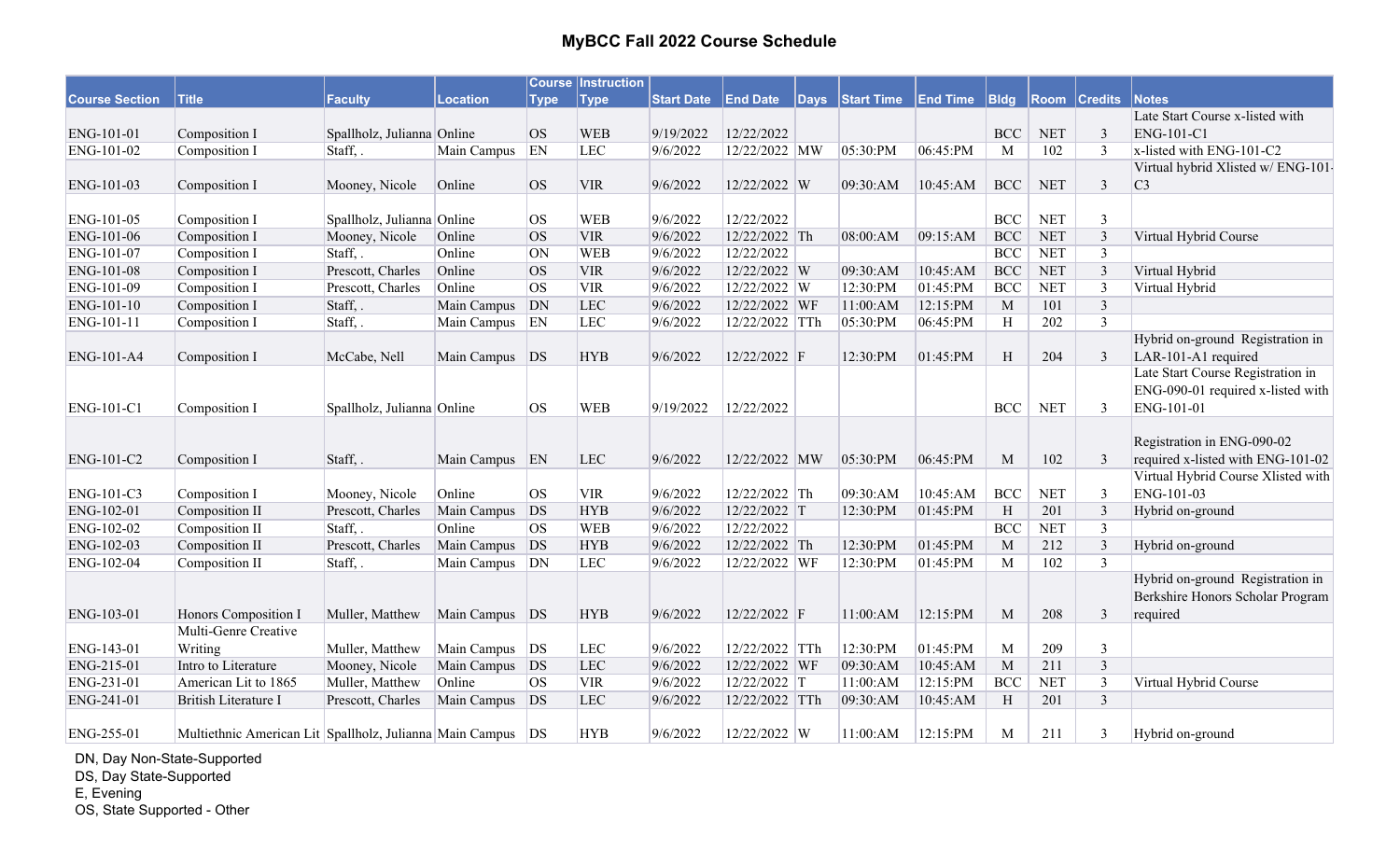|                       |                                  |                 |                  |             | <b>Course Instruction</b> |                   |                 |                 |                 |              |            |                |                                   |
|-----------------------|----------------------------------|-----------------|------------------|-------------|---------------------------|-------------------|-----------------|-----------------|-----------------|--------------|------------|----------------|-----------------------------------|
| <b>Course Section</b> | <b>Title</b>                     | Faculty         | <b>Location</b>  | <b>Type</b> | Type <sup></sup>          | <b>Start Date</b> | <b>End Date</b> | Days Start Time | <b>End Time</b> | <b>Bldg</b>  | Room       | <b>Credits</b> | Notes                             |
|                       | Special Topic: Science           |                 |                  |             |                           |                   |                 |                 |                 |              |            |                |                                   |
| ENG-297T-01           | Fiction                          | McCabe, Nell    | Online           | <b>OS</b>   | <b>WEB</b>                | 9/6/2022          | 12/22/2022      |                 |                 | <b>BCC</b>   | <b>NET</b> | $\mathfrak{Z}$ |                                   |
|                       |                                  |                 |                  |             |                           |                   |                 |                 |                 |              |            |                |                                   |
| ENT-115-01            | Intro to Engineering             | Mossman, Robert | Main Campus      | DN          | <b>LEC</b>                | 9/6/2022          | 12/22/2022 TTh  | 09:30:AM        | 10:45:AM        | M            | 432        | $\mathfrak{Z}$ |                                   |
|                       | Comp Aided                       | Van Deurzen,    |                  |             |                           |                   |                 |                 |                 |              |            |                |                                   |
| ENT-122-01            | Drafting/Design I                | Addie           | Main Campus      | DN          | <b>HYB</b>                | 9/6/2022          | 12/22/2022 TTh  | 03:00:PM        | 04:45:PM        | M            | 417        | $\overline{4}$ |                                   |
| ENT-212-01            | <b>Statics</b>                   | Zayan, Ahmed    | Main Campus      | DS          | <b>LEC</b>                | 9/6/2022          | 12/22/2022 TTh  | 12:30:PM        | 01:45:PM        | M            | 102        | $\overline{3}$ |                                   |
|                       |                                  |                 |                  |             |                           |                   |                 |                 |                 |              |            |                | Registration required in ENT-     |
| ENT-233-01            | Digital Circuits                 | Osthoff, John   | Online           | OS          | <b>WEB</b>                | 9/6/2022          | 12/22/2022      |                 |                 | <b>BCC</b>   | <b>NET</b> | $\overline{4}$ | 233L.                             |
| ENT-233L-01           | Digital Circuits Lab             | Osthoff, John   | Main Campus      | DS          | <b>LAB</b>                | 9/6/2022          | 12/22/2022 W    | 12:30:PM        | 02:30:PM        | M            | 432        | $\mathbf{0}$   |                                   |
|                       | Physics II: Elect, Mag &         |                 |                  |             |                           |                   |                 |                 |                 |              |            |                |                                   |
| ENT-261-01            | Light                            | Zayan, Ahmed    | Main Campus      | DS          | <b>LEC</b>                | 9/6/2022          | 12/22/2022 TTh  | 09:30:AM        | 10:45:AM        | M            | 419        | $\overline{4}$ |                                   |
| ENT-261L-01           | Physics II Lab                   | Zayan, Ahmed    | Main Campus      | DS          | <b>LAB</b>                | 9/6/2022          | 12/22/2022 M    | 11:00:AM        | 01:45:PM        | M            | 432        | $\mathbf{0}$   |                                   |
|                       | <b>Conservation of Nat Res</b>   |                 |                  |             |                           |                   |                 |                 |                 |              |            |                |                                   |
| ENV-101-01            |                                  | Tyning, Thomas  | Main Campus DS   |             | <b>LEC</b>                | 9/6/2022          | 12/22/2022 TTh  | 12:30:PM        | 01:45:PM        | ${\bf R}$    | 101        | $\overline{4}$ |                                   |
|                       |                                  |                 |                  |             |                           |                   |                 |                 |                 |              |            |                | Reserved for ECE Cohort           |
|                       | <b>Conservation of Nat Res</b>   |                 |                  |             |                           |                   |                 |                 |                 |              |            |                | Registration required in ENV-     |
| ENV-101-02            |                                  | Winn, Bruce     | Main Campus      | ES          | <b>LEC</b>                | 9/8/2022          | 10/20/2022 Th   | 07:40:PM        | 08:30:PM        | $\mathbb{R}$ | 101        | $\overline{4}$ | 101L-02                           |
| ENV-101L-01           | Conservation I Lab               | Tyning, Thomas  | Main Campus DS   |             | <b>LAB</b>                | 9/6/2022          | 12/22/2022 Th   | 02:00:PM        | 03:50:PM        | ${\bf R}$    | 103        | $\mathbf{0}$   |                                   |
|                       |                                  |                 |                  |             |                           |                   |                 |                 |                 |              |            |                | Reserved for ECE Cohort           |
|                       |                                  |                 |                  |             |                           |                   |                 |                 |                 |              |            |                | Registration required in ENV-101- |
| ENV-101L-02           | Conservation I Lab               | Winn, Bruce     | Main Campus      | ES          | <b>LAB</b>                | 9/8/2022          | $10/20/2022$ Th | 05:30:PM        | 07:30:PM        | ${\bf R}$    | 103        | $\mathbf{0}$   | 02                                |
|                       | Environmental                    |                 |                  |             |                           |                   |                 |                 |                 |              |            |                |                                   |
| ENV-127-01            | Awareness                        | Winn, Bruce     | Online           | <b>OS</b>   | <b>WEB</b>                | 9/6/2022          | 12/22/2022      |                 |                 | <b>BCC</b>   | <b>NET</b> | 1              |                                   |
| ENV-165-01            | Field Methods                    | Tyning, Thomas  | Main Campus      | DS          | <b>FLD</b>                | 9/6/2022          | 12/22/2022 TTh  | 08:00:AM        | 09:15:AM        | $\mathbf R$  | 101        | $\overline{4}$ |                                   |
| ENV-165L-01           | Field Methods Lab                | Tyning, Thomas  | Main Campus DS   |             | <b>LAB</b>                | 9/6/2022          | 12/22/2022 W    | 11:00:AM        | 12:50:PM        | $\mathbf R$  | 102        | $\mathbf{0}$   |                                   |
| FAS-111-01            | Drawing I                        | Griffith, Lisa  | Main Campus   DS |             | <b>HYB</b>                | 9/6/2022          | 12/22/2022 F    | 09:00:AM        | 12:30:PM        | $\bf K$      | 118        | $\mathfrak{Z}$ | Hybrid on ground                  |
| FAS-111-02            | Drawing I                        | Staff, .        | Main Campus EN   |             | <b>STD</b>                | 9/6/2022          | 12/22/2022 Th   | 06:00:PM        | 09:50:PM        | $\rm K$      | 118        | $\overline{3}$ |                                   |
| FAS-115-01            | Digital Photography              | Staff, .        | Main Campus      | DN          | <b>STD</b>                | 9/6/2022          | 12/22/2022 W    | 02:00:PM        | 04:45:PM        | $\bf K$      | 116        | $\overline{3}$ |                                   |
|                       | Two-Dimensional Design           |                 |                  |             |                           |                   |                 |                 |                 |              |            |                |                                   |
| FAS-123-01            |                                  | Griffith, Lisa  | Main Campus      | DS          | <b>HYB</b>                | 9/6/2022          | 12/22/2022 T    | 09:00:AM        | 12:30:PM        | $\mathbf K$  | 117        | $\mathfrak{Z}$ | Hybrid on ground                  |
| FAS-124-01            | Three-Dimen Design I             | Griffith, Lisa  | Main Campus      | DS          | <b>HYB</b>                | 9/6/2022          | 12/22/2022 W    | 09:00:AM        | 12:30:PM        | $\bf K$      | 118        | $\mathfrak{Z}$ | Hybrid on ground                  |
|                       |                                  |                 |                  |             |                           |                   |                 |                 |                 |              |            |                | Class held at Pittsfield High     |
| FAS-136-01            | Introduction to Ceramics Staff,. |                 | Off Campus       | EN          | <b>STD</b>                | 9/6/2022          | 12/22/2022 T    | 05:00:PM        | 08:00:PM        | <b>TBA</b>   | <b>TBA</b> | 3              | School                            |
|                       |                                  |                 |                  |             |                           |                   |                 |                 |                 |              |            |                |                                   |
| FAS-171-01            | Pre-Renaissance Art Hist Staff,. |                 | Online           | ON          | <b>WEB</b>                | 9/6/2022          | 12/22/2022      |                 |                 | <b>BCC</b>   | <b>NET</b> | 3              |                                   |

DN, Day Non-State-Supported DS, Day State-Supported E, Evening OS, State Supported - Other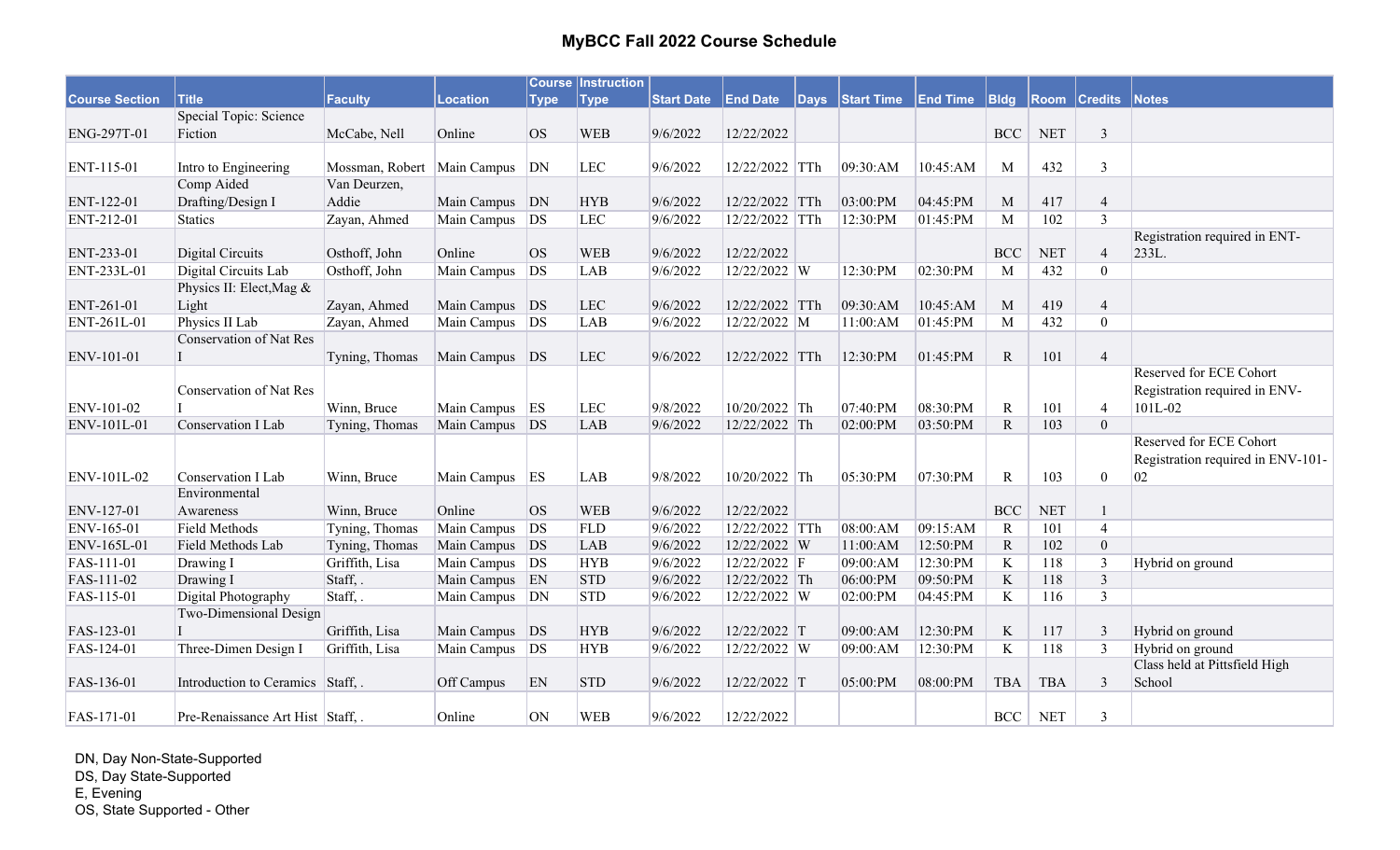|                       |                                         |                                  |                  |             | <b>Course Instruction</b> |                   |                 |              |                   |                 |                  |            |                     |                                                             |
|-----------------------|-----------------------------------------|----------------------------------|------------------|-------------|---------------------------|-------------------|-----------------|--------------|-------------------|-----------------|------------------|------------|---------------------|-------------------------------------------------------------|
| <b>Course Section</b> | <b>Title</b>                            | Faculty                          | <b>Location</b>  | <b>Type</b> | <b>Type</b>               | <b>Start Date</b> | <b>End Date</b> | $\vert$ Days | <b>Start Time</b> | <b>End Time</b> | B <sub>ldg</sub> |            | <b>Room Credits</b> | Notes                                                       |
| FAS-210-01            | Fundamentals of Painting Griffith, Lisa |                                  | Main Campus DN   |             | <b>HYB</b>                | 9/6/2022          | 12/22/2022 Th   |              | 09:00:AM          | 12:30:PM        | $\rm K$          | 118        | $\mathbf{3}$        | Hybrid on ground                                            |
| GEY-121-01            | Earth Systems Science                   | Flanagan, Timothy Online         |                  | <b>OS</b>   | <b>VIR</b>                | 9/6/2022          | 12/22/2022 T    |              | 11:00:AM          | 12:15:PM        | <b>BCC</b>       | <b>NET</b> | $\overline{4}$      |                                                             |
|                       |                                         |                                  |                  |             |                           |                   |                 |              |                   |                 |                  |            |                     |                                                             |
| GEY-121L-01           | Earth Systems Lab                       | Flanagan, Timothy Main Campus DS |                  |             | <b>LAB</b>                | 9/6/2022          | 12/22/2022 M    |              | 02:00:PM          | 03:50:PM        | $\mathbf R$      | 103        | $\boldsymbol{0}$    | Hybrid course. On campus<br>meeting days will be announced. |
| GOV-105-01            | <b>US</b> Government                    | Staff, .                         | Main Campus   DN |             | <b>HYB</b>                | 9/6/2022          | 12/22/2022 T    |              | 09:30:AM          | 10:45:AM        | M                | 212        | 3                   | Hybrid on-ground                                            |
|                       |                                         |                                  |                  |             |                           |                   |                 |              |                   |                 |                  |            |                     | Meets on campus every other                                 |
| HIM-106-01            | Medical Coding II                       | Staff, .                         | Main Campus EN   |             | <b>LEC</b>                | 9/6/2022          | 12/22/2022 T    |              | 05:30:PM          | 07:00:PM        | M                | 417        | $\mathfrak{Z}$      | Wednesday.                                                  |
|                       | United States History to                | Laney,                           |                  |             |                           |                   |                 |              |                   |                 |                  |            |                     |                                                             |
| HIS-117-01            | 1877                                    | Christopher                      | Main Campus   DS |             | <b>HYB</b>                | 9/6/2022          | 12/22/2022 W    |              | 09:30:AM          | 10:45:AM        | M                | 301        | $\overline{3}$      | Hybrid On Ground                                            |
|                       | <b>United States Hist Since</b>         |                                  |                  |             |                           |                   |                 |              |                   |                 |                  |            |                     |                                                             |
| HIS-118-01            | 1865                                    | Staff, .                         | Online           | <b>ON</b>   | <b>WEB</b>                | 9/6/2022          | 12/22/2022      |              |                   |                 | <b>BCC</b>       | <b>NET</b> | $\overline{3}$      |                                                             |
| HIS-121-02            | World History to 1500                   | Staff,.                          | Online           | <b>OS</b>   | <b>WEB</b>                | 9/6/2022          | 12/22/2022      |              |                   |                 | <b>BCC</b>       | <b>NET</b> | $\overline{3}$      |                                                             |
|                       |                                         | Laney,                           |                  |             |                           |                   |                 |              |                   |                 |                  |            |                     |                                                             |
| HIS-121-03            | World History to 1500                   | Christopher                      | Main Campus      | DS          | LEC                       | 9/6/2022          | 12/22/2022 WF   |              | 12:30:PM          | 01:45:PM        | M                | 301        | $\mathfrak{Z}$      |                                                             |
| HIS-121-04            | World History to 1500                   | Staff, .                         | Main Campus      | DN          | LEC                       | 9/6/2022          | 12/22/2022 TTh  |              | 08:00:AM          | 09:15:AM        | H                | 204        | $\overline{3}$      |                                                             |
|                       |                                         |                                  |                  |             |                           |                   |                 |              |                   |                 |                  |            |                     | Hybrid on-ground Registration in                            |
| HIS-121-A1            | World History to 1500                   | Tooley, June                     | Main Campus DS   |             | <b>HYB</b>                | 9/6/2022          | 12/22/2022 Th   |              | 12:30:PM          | 01:45:PM        | M                | 213        | 3                   | COM-104-A1 Required                                         |
|                       | World History Since                     | Laney,                           |                  |             |                           |                   |                 |              |                   |                 |                  |            |                     |                                                             |
| HIS-122-01            | 1500                                    | Christopher                      | Online           | <b>OS</b>   | <b>WEB</b>                | 9/6/2022          | 12/22/2022      |              |                   |                 | <b>BCC</b>       | <b>NET</b> | $\mathbf{3}$        |                                                             |
| HIS-238-01            | History of the Holocaust                | Tooley, June                     | Online           | <b>OS</b>   | <b>WEB</b>                | 9/6/2022          | 12/22/2022      |              |                   |                 | <b>BCC</b>       | <b>NET</b> | 3                   |                                                             |
|                       | Honors: Graphic                         |                                  |                  |             |                           |                   |                 |              |                   |                 |                  |            |                     | Registration in Berkshire Honors                            |
| HON-298I-01           | Novel/Comics                            | Staff, .                         | Main Campus   DS |             | <b>LEC</b>                | 9/6/2022          | 12/22/2022 TTh  |              | 12:30:PM          | 01:45:PM        | M                | 208        | 3                   | Scholar Program Required                                    |
|                       |                                         |                                  |                  |             |                           |                   |                 |              |                   |                 |                  |            |                     | 1-credit, 5 three hour classes off                          |
| HSP-108-01            | Wine Appreciation                       | Staff, .                         | Off Campus       | EN          | <b>LEC</b>                | 11/1/2022         | 12/6/2022       | T            | 04:30:PM          | 07:30:PM        |                  |            | $\mathbf{1}$        | campus; no class 11/22                                      |
|                       | Student Success &                       |                                  |                  |             |                           |                   |                 |              |                   |                 |                  |            |                     |                                                             |
| HSV-104-01            | Wellness                                | Dupuis, Kari                     | Main Campus   DS |             | <b>HYB</b>                | 9/6/2022          | 12/22/2022 W    |              | 09:30:AM          | 10:45:AM        | M                | 302        | 3                   | Hybrid On-Ground                                            |
|                       |                                         |                                  |                  |             |                           |                   |                 |              |                   |                 |                  |            |                     |                                                             |
| HSV-111-01            | Human Service Methods                   | Dupuis, Kari                     | Main Campus DS   |             | <b>HYB</b>                | 9/6/2022          | 12/22/2022 W    |              | 11:00:AM          | 12:15:PM        | M                | 302        | $\mathbf{3}$        | Hybrid On-Ground                                            |
|                       | Intro to Mental Health                  | Coley McCann,                    |                  |             |                           |                   |                 |              |                   |                 |                  |            |                     |                                                             |
| HSV-115-02            | Worker                                  | Pamela                           | Online           | <b>OS</b>   | <b>WEB</b>                | 9/6/2022          | 12/22/2022      |              |                   |                 | <b>BCC</b>       | <b>NET</b> | $\overline{3}$      |                                                             |
|                       | Intro Community                         | Coley McCann,                    |                  |             |                           |                   |                 |              |                   |                 |                  |            |                     |                                                             |
| HSV-135-01            | Resources                               | Pamela                           | Main Campus DS   |             | <b>HYB</b>                | 9/6/2022          | 12/22/2022 T    |              | 11:00:AM          | 12:15:PM        | $\mathbf M$      | 302        | $\mathfrak{Z}$      | Hybrid on-ground                                            |

DN, Day Non-State-Supported

DS, Day State-Supported

E, Evening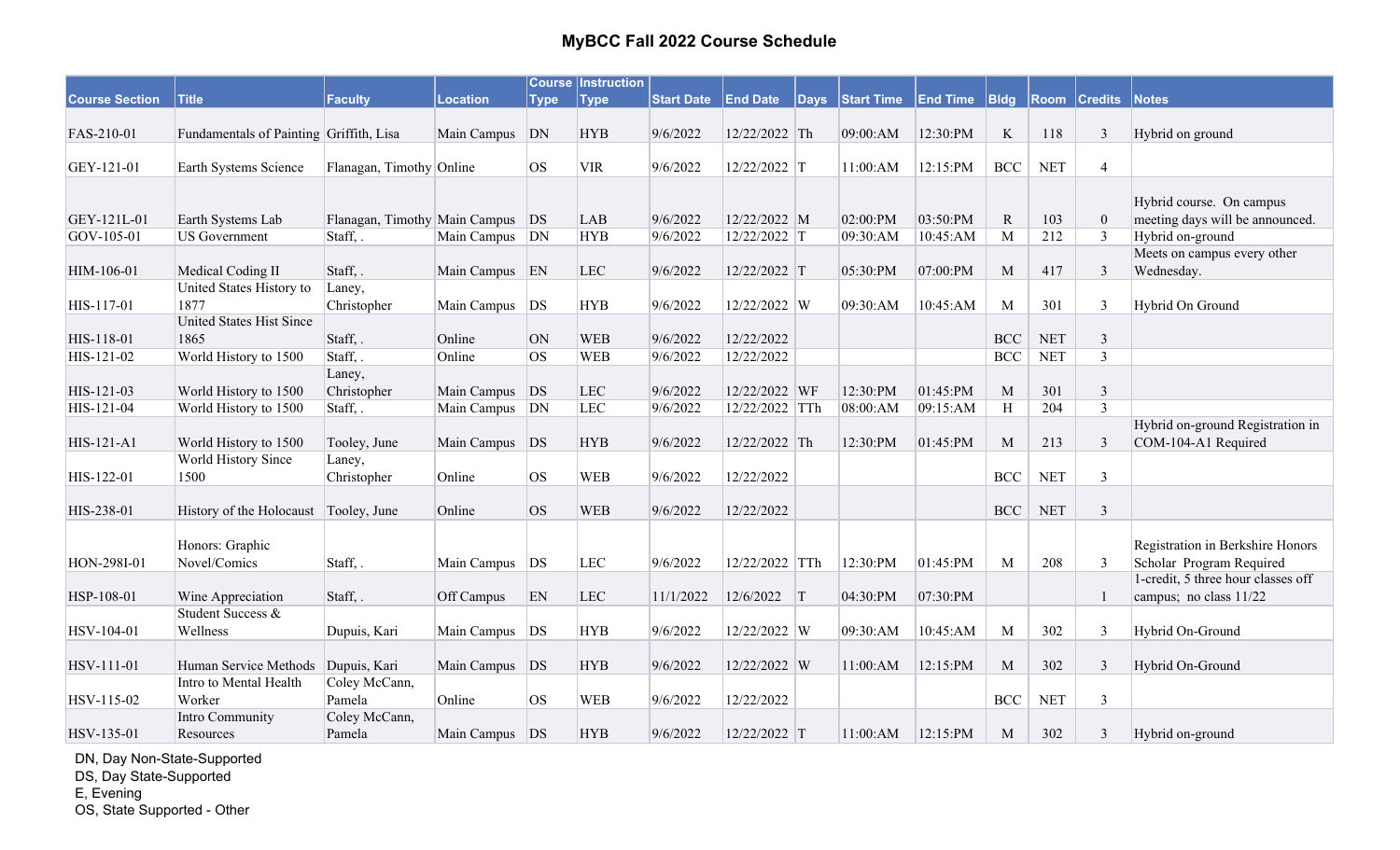|                       |                             |                                |                |             | <b>Course Instruction</b> |                   |                 |          |                   |                 |              |            |                |                                   |
|-----------------------|-----------------------------|--------------------------------|----------------|-------------|---------------------------|-------------------|-----------------|----------|-------------------|-----------------|--------------|------------|----------------|-----------------------------------|
| <b>Course Section</b> | <b>Title</b>                | Faculty                        | Location       | <b>Type</b> | <b>Type</b>               | <b>Start Date</b> | <b>End Date</b> | $ $ Days | <b>Start Time</b> | <b>End Time</b> | B            | Room       | <b>Credits</b> | Notes                             |
| HSV-151-01            | Field Work Seminar I        | Dupuis, Kari                   | Main Campus    | DS          | <b>SEM</b>                | 9/6/2022          | 12/22/2022 M    |          | 11:00:AM          | 11:50:AM        | M            | 302        |                | Cross-listed w/HSV-252            |
|                       |                             |                                |                |             |                           |                   |                 |          |                   |                 |              |            |                | Additional fee of \$13 for        |
|                       |                             |                                |                |             |                           |                   |                 |          |                   |                 |              |            |                | malpractice insurance. Xlisted w/ |
| HSV-161-01            | Field Practicum I           | Dupuis, Kari                   | Main Campus DS |             | PRC                       | 9/6/2022          | 12/22/2022 M    |          | 12:00:PM          | 12:50:PM        | M            | 302        | 2              | <b>HSV-262</b>                    |
|                       |                             | Coley McCann,                  |                |             |                           |                   |                 |          |                   |                 |              |            |                |                                   |
| HSV-210-01            | <b>Addiction Counseling</b> | Pamela                         | Main Campus DS |             | <b>HYB</b>                | 9/6/2022          | 12/22/2022 T    |          | 09:30:AM          | 10:45:AM        | M            | 302        | 3              | Hybrid on-ground                  |
| HSV-252-01            | Field Work Seminar II       | Dupuis, Kari                   | Main Campus DS |             | <b>SEM</b>                | 9/6/2022          | 12/22/2022 M    |          | 11:00:AM          | 11:50:AM        | M            | 302        |                | Cross-listed w/ HSV-151           |
|                       |                             |                                |                |             |                           |                   |                 |          |                   |                 |              |            |                | Additional Fee of \$13 for        |
|                       |                             |                                |                |             |                           |                   |                 |          |                   |                 |              |            |                | Malpractice Insurance Xlisted w/  |
| HSV-262-01            | Field Practicum II          | Dupuis, Kari                   | Main Campus    | DS          | PRC                       | 9/6/2022          | 12/22/2022 M    |          | 12:00:PM          | 12:50:PM        | M            | 302        | 3              | <b>HSV-161</b>                    |
|                       |                             | Berman,                        |                |             |                           |                   |                 |          |                   |                 |              |            |                |                                   |
| HUM-121-01            | Intro to the Humanities     | Constance                      | Online         | <b>ON</b>   | <b>WEB</b>                | 9/6/2022          | 12/22/2022      |          |                   |                 | <b>BCC</b>   | <b>NET</b> | $\overline{3}$ |                                   |
|                       | Introduction to Liberal     |                                |                |             |                           |                   |                 |          |                   |                 |              |            |                |                                   |
| LAR-101-02            | Arts                        | Shanahan, Ellen                | Online         | <b>OS</b>   | <b>VIR</b>                | 9/6/2022          | 12/22/2022 Th   |          | 11:00:AM          | 12:15:PM        | $_{\rm BCC}$ | <b>NET</b> | $\mathbf{3}$   | Virtual Hybrid                    |
|                       | Introduction to Liberal     |                                |                |             |                           |                   |                 |          |                   |                 |              |            |                |                                   |
| LAR-101-03            | Arts                        | Staff, .                       | Online         | <b>ON</b>   | <b>WEB</b>                | 9/6/2022          | 12/22/2022      |          |                   |                 | <b>BCC</b>   | <b>NET</b> | $\mathfrak{Z}$ |                                   |
|                       | Introduction to Liberal     |                                |                |             |                           |                   |                 |          |                   |                 |              |            |                | Hybrid on ground Registration in  |
| LAR-101-A1            | Arts                        | Muller, Matthew                | Main Campus    | DS          | <b>HYB</b>                | 9/6/2022          | 12/22/2022 W    |          | 12:30:PM          | 01:45:PM        | $\,$ H       | 204        | 3              | ENG-101-A4 required               |
| LAR-285-01            | Liberal Arts Capstone       | McCabe, Nell                   | Online         | <b>OS</b>   | <b>WEB</b>                | 9/6/2022          | 12/22/2022      |          |                   |                 | <b>BCC</b>   | <b>NET</b> | $\overline{3}$ |                                   |
|                       |                             |                                |                |             |                           |                   |                 |          |                   |                 |              |            |                | Additional fee of \$13 for        |
| LPN-142-01            | Health Maintenance          | #MULTIVALUE   Main Campus      |                | DS          | <b>LEC</b>                | 9/6/2022          | 12/22/2022 M    |          | 08:00:AM          | 12:00:PM        | H            | 402        | 15             | malpractice insurance.            |
|                       |                             |                                |                |             |                           |                   |                 |          |                   |                 |              |            |                | Additional fee of \$13 for        |
| LPN-142-01            | Health Maintenance          | #MULTIVALUE   Main Campus   DS |                |             | <b>LEC</b>                | 9/6/2022          | 12/22/2022 TW   |          | 08:00:AM          | 12:00:PM        | M            | 317        | 15             | malpractice insurance.            |
|                       |                             |                                |                |             |                           |                   |                 |          |                   |                 |              |            |                | Registration for billing purposes |
|                       | Health Maintenance          |                                |                |             |                           |                   |                 |          |                   |                 |              |            |                | ONLY Day or evening clinical      |
| LPN-142C-01           | Clinical                    | Osgood, Amanda                 | Off Campus     | DS          | <b>CLN</b>                | 9/6/2022          | 12/22/2022 ThF  |          | 07:00:AM          | 01:00:PM        | <b>CLIN</b>  | <b>TBA</b> | $\theta$       | times assigned by faculty         |
|                       |                             |                                |                |             |                           |                   |                 |          |                   |                 |              |            |                | Registration for billing purposes |
|                       | <b>Health Maintenance</b>   |                                |                |             |                           |                   |                 |          |                   |                 |              |            |                | ONLY. Day or evening clinical     |
| LPN-142C-02           | Clinical                    | Staff, .                       | Off Campus     | DN          | <b>CLN</b>                | 9/6/2022          | 12/22/2022 ThF  |          | 07:00:AM          | 01:00:PM        | <b>CLIN</b>  | <b>TBA</b> | $\theta$       | times assigned by faculty         |
|                       |                             |                                |                |             |                           |                   |                 |          |                   |                 |              |            |                | Registration for billing purposes |
|                       | Health Maintenance          |                                |                |             |                           |                   |                 |          |                   |                 |              |            |                | ONLY. Day or evening clinical     |
| LPN-142C-03           | Clinical                    | Staff, .                       | Off Campus     | DN          | <b>CLN</b>                | 9/6/2022          | 12/22/2022 ThF  |          | 07:00:AM          | 01:00:PM        | <b>CLIN</b>  | <b>TBA</b> | $\theta$       | times assigned by faculty         |
|                       |                             |                                |                |             |                           |                   |                 |          |                   |                 |              |            |                | Registration for billing purposes |
|                       | Health Maintenance          |                                |                |             |                           |                   |                 |          |                   |                 |              |            |                | ONLY. Day or evening clinical     |
| LPN-142C-04           | Clinical                    | Staff,.                        | Off Campus     | DN          | <b>CLN</b>                | 9/6/2022          | 12/22/2022 ThF  |          | 07:00:AM          | 01:00:PM        | <b>CLIN</b>  | <b>TBA</b> | $\overline{0}$ | times assigned by faculty         |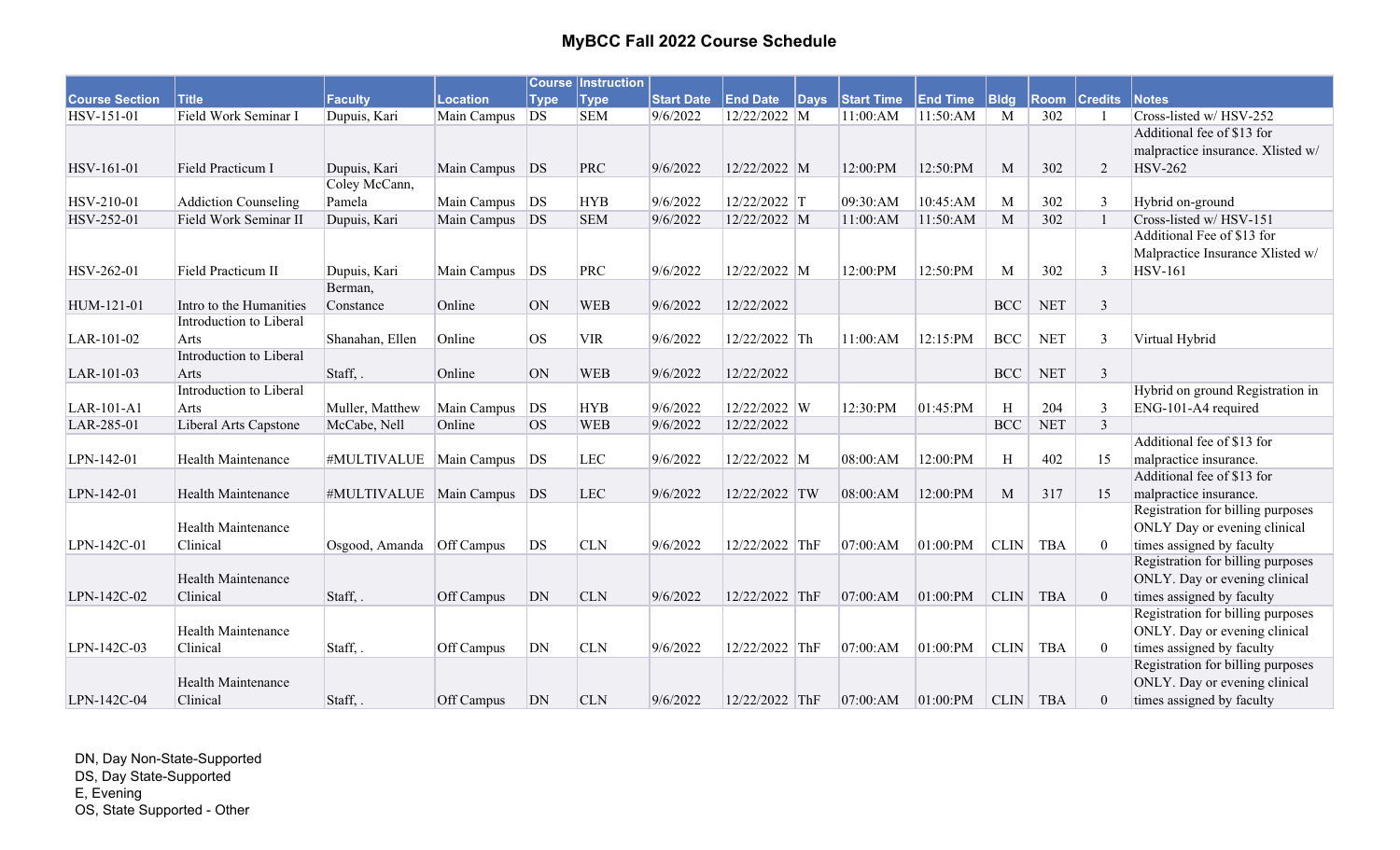|                       |                                                            |                  |                  |             | <b>Course Instruction</b> |          |                         |                                                   |          |              |            |                     |                                                                    |
|-----------------------|------------------------------------------------------------|------------------|------------------|-------------|---------------------------|----------|-------------------------|---------------------------------------------------|----------|--------------|------------|---------------------|--------------------------------------------------------------------|
| <b>Course Section</b> | <b>Title</b>                                               | <b>Faculty</b>   | <b>Location</b>  | <b>Type</b> | <b>Type</b>               |          |                         | Start Date End Date Days Start Time End Time Bldg |          |              |            | <b>Room Credits</b> | Notes                                                              |
|                       |                                                            |                  |                  |             |                           |          |                         |                                                   |          |              |            |                     | Registration for billing purposes                                  |
|                       | <b>Health Maintenance</b>                                  |                  |                  |             |                           |          |                         |                                                   |          |              |            |                     | ONLY. Day or evening clinical                                      |
| LPN-142C-05           | Clinical                                                   | Staff, .         | Off Campus       | DN          | <b>CLN</b>                | 9/6/2022 | 12/22/2022 ThF          | 07:00:AM                                          | 01:00:PM | <b>CLIN</b>  | <b>TBA</b> | $\mathbf{0}$        | times assigned by faculty                                          |
|                       |                                                            |                  |                  |             |                           |          |                         |                                                   |          |              |            |                     | Registration for billing purposes                                  |
|                       |                                                            |                  |                  |             |                           |          |                         |                                                   |          |              |            |                     | ONLY. Actual lab day and time                                      |
| LPN-142L-01           | Health Maintenance Lab Cerda, Nicole                       |                  | Main Campus DS   |             | LAB                       | 9/6/2022 | 12/22/2022 T            | 01:00:PM                                          | 04:00:PM | H            | 109        | $\theta$            | assigned by faculty.                                               |
|                       |                                                            | Charbonneau,     |                  |             |                           |          |                         |                                                   |          |              |            |                     | Registration for billing purposes<br>ONLY. Actual lab day and time |
| LPN-142L-02           | Health Maintenance Lab                                     | Jennifer         | Main Campus DS   |             | LAB                       | 9/6/2022 | $12/22/2022$ T          | 01:00:PM                                          | 04:00:PM | H            | 110        | $\theta$            | assigned by faculty.                                               |
|                       |                                                            |                  |                  |             |                           |          |                         |                                                   |          |              |            |                     | Registration for billing purposes                                  |
|                       |                                                            |                  |                  |             |                           |          |                         |                                                   |          |              |            |                     | ONLY. Actual lab day and time                                      |
| LPN-142L-03           | Health Maintenance Lab   Osgood, Amanda   Main Campus   DS |                  |                  |             | <b>LAB</b>                | 9/6/2022 | 12/22/2022 W            | 01:00:PM                                          | 04:00:PM | H            | 109        | $\overline{0}$      | assigned by faculty.                                               |
|                       |                                                            |                  |                  |             |                           |          |                         |                                                   |          |              |            |                     | Registration for billing purposes                                  |
|                       |                                                            | Polchlopek,      |                  |             |                           |          |                         |                                                   |          |              |            |                     | ONLY. Actual lab day and time                                      |
| LPN-142L-04           | Health Maintenance Lab                                     | Katherine        | Main Campus   DS |             | LAB                       | 9/6/2022 | 12/22/2022 W            | 01:00:PM                                          | 04:00:PM | H            | 110        | $\boldsymbol{0}$    | assigned by faculty.                                               |
| MAT-018-01            | Pre-algebra                                                | Staff,.          | Main Campus DS   |             | LEC                       | 9/6/2022 | 12/22/2022 TTh          | 09:30:AM                                          | 10:45:AM | M            | 101        | $\overline{3}$      |                                                                    |
|                       |                                                            | Van Valen,       |                  |             |                           |          |                         |                                                   |          |              |            |                     |                                                                    |
| MAT-028-01            | Elementary Algebra I-III                                   | Francis          | Main Campus      | DS          | LEC                       | 9/6/2022 | 12/22/2022 TTh          | 09:30:AM                                          | 10:45:AM | H            | 202        | $\mathfrak{Z}$      | Required: MyMathLab and Zoom                                       |
|                       |                                                            |                  |                  |             |                           |          |                         |                                                   |          |              |            |                     |                                                                    |
| MAT-028-02            | Elementary Algebra I-III Staff, .                          |                  | Main Campus EN   |             | LEC                       | 9/6/2022 | 12/22/2022 T            | 06:00:PM                                          | 09:00:PM | M            | 101        | $\mathfrak{Z}$      |                                                                    |
|                       | Elementary Algebra IV-                                     |                  |                  |             |                           |          |                         |                                                   |          |              |            |                     |                                                                    |
| MAT-029-01            | VI                                                         | Staff,.          | Main Campus      | DS          | <b>LEC</b>                | 9/6/2022 | 12/22/2022 WF           | 09:30:AM                                          | 10:45:AM | M            | 101        | 3                   |                                                                    |
|                       |                                                            |                  |                  |             |                           |          |                         |                                                   |          |              |            |                     | Accompanying recitation highly                                     |
|                       |                                                            |                  |                  |             |                           |          |                         |                                                   |          |              |            |                     | recommended (WF 11AM-                                              |
| MAT-102-01            | College Algebra                                            | Staff, .         | Main Campus DS   |             | <b>LEC</b>                | 9/6/2022 | 12/22/2022 WF           | 09:30:AM                                          | 10:45:AM | H            | 205        | 3                   | 12:15PM                                                            |
|                       |                                                            |                  |                  |             |                           |          |                         |                                                   |          |              |            |                     |                                                                    |
|                       |                                                            |                  |                  |             |                           |          |                         |                                                   |          |              |            |                     | Required: MyMathLab and Zoom                                       |
|                       |                                                            | Van Valen,       |                  |             |                           |          |                         |                                                   |          |              |            |                     | exam meetings on 10/7, 11/10 and                                   |
| MAT-102-02            | College Algebra                                            | Francis          | Online           | <b>OS</b>   | <b>WEB</b>                | 9/6/2022 | 12/22/2022              |                                                   |          | <b>BCC</b>   | <b>NET</b> | 3                   | 12/16 from 4:30PM-6:00PM.                                          |
|                       |                                                            |                  |                  |             |                           |          |                         |                                                   |          |              |            |                     | Friday classes will be held                                        |
| MAT-102-04            | College Algebra                                            | Colmenares, Jose | Main Campus      | DS          | <b>LEC</b>                | 9/6/2022 | 12/22/2022 TTh          | 03:30:PM                                          | 04:45:PM | M            | 301        | 3                   | remotely from 2-3:15PM                                             |
|                       |                                                            |                  |                  |             |                           |          |                         |                                                   |          |              |            |                     | Accompanying recitation highly                                     |
|                       | Introductory Topics in                                     |                  |                  |             |                           |          |                         |                                                   |          |              |            |                     | recommended (TTH 12:30PM-                                          |
| MAT-113-01            | Math<br>Introductory Topics in                             | Staff,.          | Main Campus      | DS          | LEC                       | 9/6/2022 | 12/22/2022 TTh          | 11:00:AM                                          | 12:15:PM | $\, {\rm H}$ | 201        | $\mathfrak{Z}$      | 1:45PM                                                             |
| MAT-113-02            | Math                                                       | Staff, .         | Online           | <b>ON</b>   | <b>VIR</b>                | 9/6/2022 | 12/22/2022 Th           | 06:45:PM                                          | 08:00:PM | <b>BCC</b>   | <b>NET</b> | 3                   | Restricted to: ECE Cohort                                          |
| MAT-121-01            | Precalculus                                                | Dundas, Traci    | Main Campus      | DS          | LEC                       | 9/6/2022 | 12/22/2022 MWF 12:30:PM |                                                   | 01:40:PM | M            | 213        | $\overline{4}$      |                                                                    |
|                       |                                                            |                  |                  |             |                           |          |                         |                                                   |          |              |            |                     |                                                                    |

DN, Day Non-State-Supported

DS, Day State-Supported

E, Evening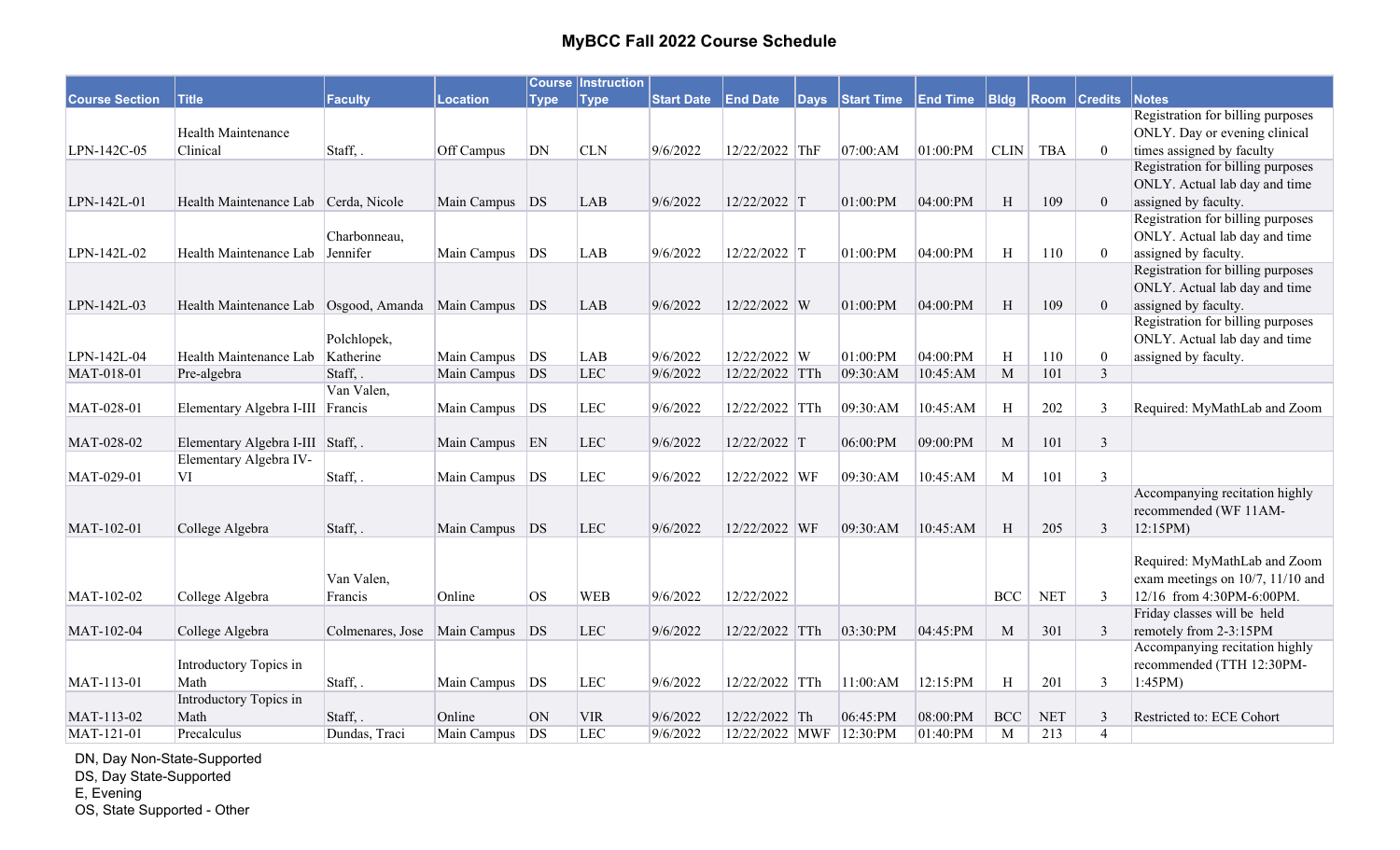|                       |                              |                |                  |             | <b>Course Instruction</b> |                   |                         |          |                   |                 |                  |                      |                |                                                            |
|-----------------------|------------------------------|----------------|------------------|-------------|---------------------------|-------------------|-------------------------|----------|-------------------|-----------------|------------------|----------------------|----------------|------------------------------------------------------------|
| <b>Course Section</b> | <b>Title</b>                 | <b>Faculty</b> | <b>Location</b>  | <b>Type</b> | <b>Type</b>               | <b>Start Date</b> | <b>End Date</b>         | $ $ Days | <b>Start Time</b> | <b>End Time</b> | B <sub>ldg</sub> | Room                 | <b>Credits</b> | Notes                                                      |
|                       |                              |                |                  |             |                           |                   |                         |          |                   |                 |                  |                      |                |                                                            |
|                       |                              |                |                  |             |                           |                   |                         |          |                   |                 |                  |                      |                | Required: MyMathLab and Zoom                               |
|                       |                              | Van Valen,     |                  |             |                           |                   |                         |          |                   |                 |                  |                      |                | exam meetings on 10/7, 11/10 and                           |
| MAT-121-02            | Precalculus                  | Francis        | Online           | <b>OS</b>   | <b>WEB</b>                | 9/6/2022          | 12/22/2022              |          |                   |                 | <b>BCC</b>       | $\operatorname{NET}$ | $\overline{4}$ | 12/16 from 6:30PM-8:00PM                                   |
|                       |                              |                |                  |             |                           |                   |                         |          |                   |                 |                  |                      |                | Accompanying recitation highly<br>recommended (TTH 9:30AM- |
| MAT-123-01            | <b>Elementary Statistics</b> | Rhind, Chantal | Main Campus DS   |             | <b>LEC</b>                | 9/6/2022          | 12/22/2022 TTh          |          | 08:00:AM          | 09:15:AM        | M                | 211                  | $\mathfrak{Z}$ | 10:45AM)                                                   |
| MAT-123-02            | <b>Elementary Statistics</b> | Staff, .       | Main Campus DS   |             | <b>LEC</b>                | 9/6/2022          | 12/22/2022 WF           |          | 12:30:PM          | 01:45:PM        | M                | 211                  | $\overline{3}$ |                                                            |
| MAT-123-03            | <b>Elementary Statistics</b> | Staff, .       | Main Campus EN   |             | LEC                       | 9/6/2022          | $12/22/2022$ T          |          | 05:30:PM          | 08:30:PM        | M                | 212                  | $\overline{3}$ |                                                            |
|                       |                              |                |                  |             |                           |                   |                         |          |                   |                 |                  |                      |                |                                                            |
| MAT-123-05            | <b>Elementary Statistics</b> | Staff, .       | Online           | ON          | <b>WEB</b>                | 9/6/2022          | 12/22/2022              |          |                   |                 | <b>BCC</b>       | <b>NET</b>           | 3              | Required: MyMathLab and Zoom                               |
| MAT-136-01            | Math for the Health Sci      | Dundas, Traci  | Main Campus      | DS          | <b>LEC</b>                | 9/6/2022          | 12/22/2022 TTh          |          | 11:00:AM          | 12:15:PM        | M                | 101                  | 3              |                                                            |
| MAT-136-02            | Math for the Health Sci      | Staff, .       | Main Campus EN   |             | LEC                       | 9/6/2022          | 12/22/2022 T            |          | 05:30:PM          | 08:30:PM        | M                | 209                  | $\overline{3}$ |                                                            |
|                       |                              |                |                  |             |                           |                   |                         |          |                   |                 |                  |                      |                | Accompanying recitation highly                             |
|                       |                              |                |                  |             |                           |                   |                         |          |                   |                 |                  |                      |                | recommended (WF 11:00AM-                                   |
| MAT-151-01            | Calculus I                   | Dundas, Traci  | Main Campus   DS |             | <b>LEC</b>                | 9/6/2022          | 12/22/2022 MWF 09:30:AM |          |                   | 10:40:AM        | M                | 208                  | $\overline{4}$ | 12:15PM                                                    |
|                       |                              |                |                  |             |                           |                   |                         |          |                   |                 |                  |                      |                | Accompanying recitation highly                             |
|                       |                              |                |                  |             |                           |                   |                         |          |                   |                 |                  |                      |                | recommended (MWF 9:30AM-                                   |
| MAT-251-01            | Calculus III                 | Rhind, Chantal | Main Campus DS   |             | LEC                       | 9/6/2022          | 12/22/2022 MWF          |          | 08:00:AM          | 09:10:AM        | M                | 211                  | $\overline{4}$ | 10:20AM                                                    |
| MAT-253-01            | Linear Algebra               | Rhind, Chantal | Main Campus      | DS          | LEC                       | 9/6/2022          | 12/22/2022 WF           |          | 11:00:AM          | 12:15:PM        | M                | 209                  | 3              |                                                            |
|                       |                              |                |                  |             |                           |                   |                         |          |                   |                 |                  |                      |                |                                                            |
|                       |                              | Van Valen,     |                  |             |                           |                   |                         |          |                   |                 |                  |                      |                | Required: MyMathLab and Zoom                               |
| MAT-800-01            | <b>Mathematics Modules</b>   | Francis        | Online           | <b>OS</b>   | <b>WEB</b>                | 9/6/2022          | 12/22/2022              |          |                   |                 | BCC              | <b>NET</b>           |                | exam meetings by appointment                               |
|                       |                              | Van Valen,     |                  |             |                           |                   |                         |          |                   |                 |                  |                      |                |                                                            |
| MAT-800-04            | <b>Mathematics Modules</b>   | Francis        | Main Campus   DS |             | <b>SEL</b>                | 9/6/2022          | $12/22/2022$ TTh        |          | 11:00:AM          | 12:15:PM        |                  |                      |                | Required: MyMathLab and Zoom                               |
|                       |                              |                |                  |             |                           |                   |                         |          |                   |                 |                  |                      |                | Additional Fee of \$13 for                                 |
|                       |                              |                |                  |             |                           |                   |                         |          |                   |                 |                  |                      |                | malpractice insurance.                                     |
|                       | Therapeutic Massage          |                |                  |             |                           |                   |                         |          |                   |                 |                  |                      |                | requires registration in MBW                               |
| MBW-129-01            | Pract II                     | Staff, .       | Main Campus EN   |             | <b>LEC</b>                | 9/6/2022          | 12/22/2022 M            |          | 08:00:PM          | 09:00:PM        | H                | 302                  |                | 129C                                                       |
|                       | Therapeutic Massage II       |                |                  |             |                           |                   |                         |          |                   |                 |                  |                      |                |                                                            |
| MBW-129C-01           | Clinic                       | Staff, .       | Main Campus EN   |             | <b>CLN</b>                | 9/6/2022          | 12/22/2022 M            |          | 05:00:PM          | 07:50:PM        | H                | 302                  | $\mathbf{0}$   |                                                            |
|                       | Therapeutic Massage II       |                |                  |             |                           |                   |                         |          |                   |                 |                  |                      |                |                                                            |
| MBW-129C-01           | Clinic                       | Staff, .       | Main Campus EN   |             | <b>CLN</b>                | 9/6/2022          | 12/22/2022 W            |          | 05:00:PM          | 08:15:PM        | H                | 302                  | $\mathbf{0}$   |                                                            |
|                       | Therapeutic Massage          |                |                  |             |                           |                   |                         |          |                   |                 |                  |                      |                |                                                            |
| MBW-131-01            | Seminar                      | Staff, .       | Main Campus EN   |             | <b>SEM</b>                | 9/6/2022          | 12/22/2022 Th           |          | 05:00:PM          | 06:50:PM        | M                | 208                  | 2              |                                                            |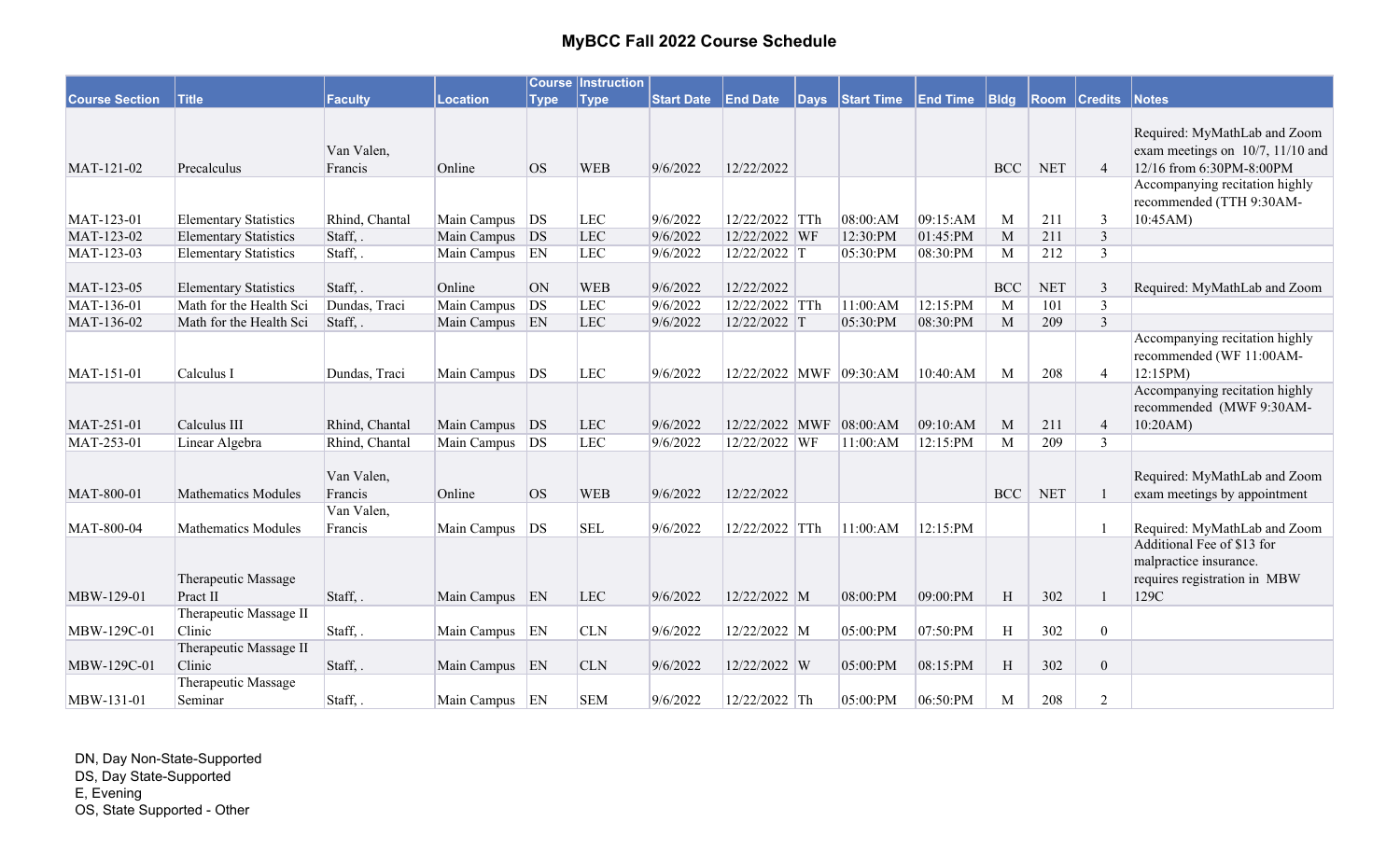| Start Date End Date Days Start Time End Time Bldg Room Credits<br><b>Notes</b><br>Extra fees apply Contact Berkshire<br>Johnsonius<br>9/6/2022<br>Music School for fee information<br>MUS-101-01<br>Applied Music I<br>Neubert, Natalie<br>Off Campus<br>EN<br><b>STD</b><br>12/22/2022<br>Johnsonius<br>Extra fees apply contact Berkshire<br>Neubert, Natalie<br>Music School for fee information<br>MUS-102-01<br>Applied Music II<br>Off Campus<br>EN<br><b>STD</b><br>9/6/2022<br>12/22/2022<br>$\mathfrak{Z}$<br>MUS-106-01<br>Fundamentals of Music<br>Shanahan, Ellen<br>Main Campus<br>DS<br><b>HYB</b><br>9/6/2022<br>09:30:AM<br>10:45:AM<br>$\rm K$<br>202<br>Hybrid on ground<br>12/22/2022 T<br>MUS-110-01<br>9/6/2022<br>American Popular Music Shanahan, Ellen<br>Online<br><b>OS</b><br><b>WEB</b><br>12/22/2022<br><b>BCC</b><br><b>NET</b><br>$\mathfrak{Z}$<br>Main Campus<br>MUS-113-01<br>Ensemble I<br>Staff, .<br>DN<br><b>STD</b><br>9/6/2022<br>12/22/2022 TTh<br>01:45:PM<br>$\mathbf K$<br>111<br>Xlisted w/ MUS-143/213/243<br>12:30:PM<br>Shanahan, Ellen<br>LEC<br>$\rm K$<br>MUS-114-01<br>Performance Seminar<br>Main Campus<br>DS<br>9/6/2022<br>12/22/2022 T<br>12:15:PM<br>111<br>11:00:AM<br>Music Prod for Film &<br>MUS-142-01<br>Staff, .<br>Main Campus<br>LEC<br>9/6/2022<br>03:30:PM<br>04:45:PM<br>$\rm K$<br>116<br>$\mathfrak{Z}$<br>Gaming<br>DN<br>12/22/2022 TTh<br>Ensemble II<br>Staff, .<br>DN<br><b>STD</b><br>9/6/2022<br>12/22/2022 TTh<br>K<br>111<br>Xlisted w/ MUS-113/213/243<br>MUS-143-01<br>Main Campus<br>12:30:PM<br> 01:45:PM<br><b>NET</b><br>3<br>MUS-145-01<br>World Music<br>Online<br><b>ON</b><br><b>WEB</b><br>9/6/2022<br>12/22/2022<br><b>BCC</b><br>Staff, .<br>Extra fees apply contact Berkshire<br>Johnsonius<br>MUS-201-01<br>Neubert, Natalie<br>EN<br><b>STD</b><br>9/6/2022<br>12/22/2022<br>Music School for fee information<br>Applied Music III<br>Off Campus<br>Johnsonius<br>Extra fees apply contact Berkshire<br>MUS-202-01<br>EN<br><b>STD</b><br>9/6/2022<br>12/22/2022<br>Music School for fee information<br>Applied Music IV<br>Neubert, Natalie<br>Off Campus<br>MUS-213-01<br>DN<br><b>STD</b><br>9/6/2022<br>$\bf K$<br>Ensemble III<br>Staff, .<br>Main Campus<br>12/22/2022 TTh<br>12:30:PM<br> 01:45:PM<br>111<br>Xlisted w/ MUS-113/143/243<br>$\rm K$<br>MUS-243-01<br>Ensemble IV<br>Staff, .<br>Main Campus<br>DN<br><b>STD</b><br>9/6/2022<br>12/22/2022 TTh<br>12:30:PM<br>01:45:PM<br>111<br>Xlisted w/ MUS-113-/143/213<br>Additional fee of \$13 for<br><b>LEC</b><br>9/6/2022<br>H<br>402<br>9<br>malpractice insurance.<br>NUR-101-01<br>Physical/Mental Health I #MULTIVALUE<br>DS<br>12/22/2022 ThF<br>12:30:PM<br>03:00:PM<br>Main Campus<br>Registration for billing purposes<br>ONLY. Day or evening clinical<br>Phys/Mental Health I<br>times assigned by faculty<br>Clinical<br>9/6/2022<br>12:30:PM<br>NUR-101C-01<br>Wilczak, Jennifer   Off Campus<br><b>DS</b><br><b>CLN</b><br>12/22/2022 M<br>07:00:AM<br><b>CLIN</b><br><b>TBA</b><br>$\overline{0}$<br>Registration for billing purposes<br>Phys/Mental Health I<br>ONLY. Day or evening clinical<br>times assigned by faculty<br>NUR-101C-01<br>Clinical<br>DS<br><b>CLN</b><br>9/6/2022<br>12/22/2022 T<br>07:00:AM<br>01:30:PM<br><b>CLIN</b><br><b>TBA</b><br>$\mathbf{0}$<br>Wilczak, Jennifer   Off Campus<br>Registration for billing purposes<br>ONLY. Day or evening clinical<br>Phys/Mental Health I<br>Clinical<br>times assigned by faculty<br>NUR-101C-02<br>DN<br><b>CLN</b><br>9/6/2022<br>12/22/2022 M<br>12:30:PM<br>CLIN<br><b>TBA</b><br>Staff, .<br>Off Campus<br>07:00:AM<br>$\theta$ |                       |              |                |          |             | <b>Course Instruction</b> |  |  |  |  |  |
|------------------------------------------------------------------------------------------------------------------------------------------------------------------------------------------------------------------------------------------------------------------------------------------------------------------------------------------------------------------------------------------------------------------------------------------------------------------------------------------------------------------------------------------------------------------------------------------------------------------------------------------------------------------------------------------------------------------------------------------------------------------------------------------------------------------------------------------------------------------------------------------------------------------------------------------------------------------------------------------------------------------------------------------------------------------------------------------------------------------------------------------------------------------------------------------------------------------------------------------------------------------------------------------------------------------------------------------------------------------------------------------------------------------------------------------------------------------------------------------------------------------------------------------------------------------------------------------------------------------------------------------------------------------------------------------------------------------------------------------------------------------------------------------------------------------------------------------------------------------------------------------------------------------------------------------------------------------------------------------------------------------------------------------------------------------------------------------------------------------------------------------------------------------------------------------------------------------------------------------------------------------------------------------------------------------------------------------------------------------------------------------------------------------------------------------------------------------------------------------------------------------------------------------------------------------------------------------------------------------------------------------------------------------------------------------------------------------------------------------------------------------------------------------------------------------------------------------------------------------------------------------------------------------------------------------------------------------------------------------------------------------------------------------------------------------------------------------------------------------------------------------------------------------------------------------------------------------------------------------------------------------------------------------------------------------------------------------------------------------------------------------------------------------------------------------------------------------------------------------------------------------------------------------------------------------------------------------------------------------------------------------------------------------------------------------|-----------------------|--------------|----------------|----------|-------------|---------------------------|--|--|--|--|--|
|                                                                                                                                                                                                                                                                                                                                                                                                                                                                                                                                                                                                                                                                                                                                                                                                                                                                                                                                                                                                                                                                                                                                                                                                                                                                                                                                                                                                                                                                                                                                                                                                                                                                                                                                                                                                                                                                                                                                                                                                                                                                                                                                                                                                                                                                                                                                                                                                                                                                                                                                                                                                                                                                                                                                                                                                                                                                                                                                                                                                                                                                                                                                                                                                                                                                                                                                                                                                                                                                                                                                                                                                                                                                                          | <b>Course Section</b> | <b>Title</b> | <b>Faculty</b> | Location | <b>Type</b> | <b>Type</b>               |  |  |  |  |  |
|                                                                                                                                                                                                                                                                                                                                                                                                                                                                                                                                                                                                                                                                                                                                                                                                                                                                                                                                                                                                                                                                                                                                                                                                                                                                                                                                                                                                                                                                                                                                                                                                                                                                                                                                                                                                                                                                                                                                                                                                                                                                                                                                                                                                                                                                                                                                                                                                                                                                                                                                                                                                                                                                                                                                                                                                                                                                                                                                                                                                                                                                                                                                                                                                                                                                                                                                                                                                                                                                                                                                                                                                                                                                                          |                       |              |                |          |             |                           |  |  |  |  |  |
|                                                                                                                                                                                                                                                                                                                                                                                                                                                                                                                                                                                                                                                                                                                                                                                                                                                                                                                                                                                                                                                                                                                                                                                                                                                                                                                                                                                                                                                                                                                                                                                                                                                                                                                                                                                                                                                                                                                                                                                                                                                                                                                                                                                                                                                                                                                                                                                                                                                                                                                                                                                                                                                                                                                                                                                                                                                                                                                                                                                                                                                                                                                                                                                                                                                                                                                                                                                                                                                                                                                                                                                                                                                                                          |                       |              |                |          |             |                           |  |  |  |  |  |
|                                                                                                                                                                                                                                                                                                                                                                                                                                                                                                                                                                                                                                                                                                                                                                                                                                                                                                                                                                                                                                                                                                                                                                                                                                                                                                                                                                                                                                                                                                                                                                                                                                                                                                                                                                                                                                                                                                                                                                                                                                                                                                                                                                                                                                                                                                                                                                                                                                                                                                                                                                                                                                                                                                                                                                                                                                                                                                                                                                                                                                                                                                                                                                                                                                                                                                                                                                                                                                                                                                                                                                                                                                                                                          |                       |              |                |          |             |                           |  |  |  |  |  |
|                                                                                                                                                                                                                                                                                                                                                                                                                                                                                                                                                                                                                                                                                                                                                                                                                                                                                                                                                                                                                                                                                                                                                                                                                                                                                                                                                                                                                                                                                                                                                                                                                                                                                                                                                                                                                                                                                                                                                                                                                                                                                                                                                                                                                                                                                                                                                                                                                                                                                                                                                                                                                                                                                                                                                                                                                                                                                                                                                                                                                                                                                                                                                                                                                                                                                                                                                                                                                                                                                                                                                                                                                                                                                          |                       |              |                |          |             |                           |  |  |  |  |  |
|                                                                                                                                                                                                                                                                                                                                                                                                                                                                                                                                                                                                                                                                                                                                                                                                                                                                                                                                                                                                                                                                                                                                                                                                                                                                                                                                                                                                                                                                                                                                                                                                                                                                                                                                                                                                                                                                                                                                                                                                                                                                                                                                                                                                                                                                                                                                                                                                                                                                                                                                                                                                                                                                                                                                                                                                                                                                                                                                                                                                                                                                                                                                                                                                                                                                                                                                                                                                                                                                                                                                                                                                                                                                                          |                       |              |                |          |             |                           |  |  |  |  |  |
|                                                                                                                                                                                                                                                                                                                                                                                                                                                                                                                                                                                                                                                                                                                                                                                                                                                                                                                                                                                                                                                                                                                                                                                                                                                                                                                                                                                                                                                                                                                                                                                                                                                                                                                                                                                                                                                                                                                                                                                                                                                                                                                                                                                                                                                                                                                                                                                                                                                                                                                                                                                                                                                                                                                                                                                                                                                                                                                                                                                                                                                                                                                                                                                                                                                                                                                                                                                                                                                                                                                                                                                                                                                                                          |                       |              |                |          |             |                           |  |  |  |  |  |
|                                                                                                                                                                                                                                                                                                                                                                                                                                                                                                                                                                                                                                                                                                                                                                                                                                                                                                                                                                                                                                                                                                                                                                                                                                                                                                                                                                                                                                                                                                                                                                                                                                                                                                                                                                                                                                                                                                                                                                                                                                                                                                                                                                                                                                                                                                                                                                                                                                                                                                                                                                                                                                                                                                                                                                                                                                                                                                                                                                                                                                                                                                                                                                                                                                                                                                                                                                                                                                                                                                                                                                                                                                                                                          |                       |              |                |          |             |                           |  |  |  |  |  |
|                                                                                                                                                                                                                                                                                                                                                                                                                                                                                                                                                                                                                                                                                                                                                                                                                                                                                                                                                                                                                                                                                                                                                                                                                                                                                                                                                                                                                                                                                                                                                                                                                                                                                                                                                                                                                                                                                                                                                                                                                                                                                                                                                                                                                                                                                                                                                                                                                                                                                                                                                                                                                                                                                                                                                                                                                                                                                                                                                                                                                                                                                                                                                                                                                                                                                                                                                                                                                                                                                                                                                                                                                                                                                          |                       |              |                |          |             |                           |  |  |  |  |  |
|                                                                                                                                                                                                                                                                                                                                                                                                                                                                                                                                                                                                                                                                                                                                                                                                                                                                                                                                                                                                                                                                                                                                                                                                                                                                                                                                                                                                                                                                                                                                                                                                                                                                                                                                                                                                                                                                                                                                                                                                                                                                                                                                                                                                                                                                                                                                                                                                                                                                                                                                                                                                                                                                                                                                                                                                                                                                                                                                                                                                                                                                                                                                                                                                                                                                                                                                                                                                                                                                                                                                                                                                                                                                                          |                       |              |                |          |             |                           |  |  |  |  |  |
|                                                                                                                                                                                                                                                                                                                                                                                                                                                                                                                                                                                                                                                                                                                                                                                                                                                                                                                                                                                                                                                                                                                                                                                                                                                                                                                                                                                                                                                                                                                                                                                                                                                                                                                                                                                                                                                                                                                                                                                                                                                                                                                                                                                                                                                                                                                                                                                                                                                                                                                                                                                                                                                                                                                                                                                                                                                                                                                                                                                                                                                                                                                                                                                                                                                                                                                                                                                                                                                                                                                                                                                                                                                                                          |                       |              |                |          |             |                           |  |  |  |  |  |
|                                                                                                                                                                                                                                                                                                                                                                                                                                                                                                                                                                                                                                                                                                                                                                                                                                                                                                                                                                                                                                                                                                                                                                                                                                                                                                                                                                                                                                                                                                                                                                                                                                                                                                                                                                                                                                                                                                                                                                                                                                                                                                                                                                                                                                                                                                                                                                                                                                                                                                                                                                                                                                                                                                                                                                                                                                                                                                                                                                                                                                                                                                                                                                                                                                                                                                                                                                                                                                                                                                                                                                                                                                                                                          |                       |              |                |          |             |                           |  |  |  |  |  |
|                                                                                                                                                                                                                                                                                                                                                                                                                                                                                                                                                                                                                                                                                                                                                                                                                                                                                                                                                                                                                                                                                                                                                                                                                                                                                                                                                                                                                                                                                                                                                                                                                                                                                                                                                                                                                                                                                                                                                                                                                                                                                                                                                                                                                                                                                                                                                                                                                                                                                                                                                                                                                                                                                                                                                                                                                                                                                                                                                                                                                                                                                                                                                                                                                                                                                                                                                                                                                                                                                                                                                                                                                                                                                          |                       |              |                |          |             |                           |  |  |  |  |  |
|                                                                                                                                                                                                                                                                                                                                                                                                                                                                                                                                                                                                                                                                                                                                                                                                                                                                                                                                                                                                                                                                                                                                                                                                                                                                                                                                                                                                                                                                                                                                                                                                                                                                                                                                                                                                                                                                                                                                                                                                                                                                                                                                                                                                                                                                                                                                                                                                                                                                                                                                                                                                                                                                                                                                                                                                                                                                                                                                                                                                                                                                                                                                                                                                                                                                                                                                                                                                                                                                                                                                                                                                                                                                                          |                       |              |                |          |             |                           |  |  |  |  |  |
|                                                                                                                                                                                                                                                                                                                                                                                                                                                                                                                                                                                                                                                                                                                                                                                                                                                                                                                                                                                                                                                                                                                                                                                                                                                                                                                                                                                                                                                                                                                                                                                                                                                                                                                                                                                                                                                                                                                                                                                                                                                                                                                                                                                                                                                                                                                                                                                                                                                                                                                                                                                                                                                                                                                                                                                                                                                                                                                                                                                                                                                                                                                                                                                                                                                                                                                                                                                                                                                                                                                                                                                                                                                                                          |                       |              |                |          |             |                           |  |  |  |  |  |
|                                                                                                                                                                                                                                                                                                                                                                                                                                                                                                                                                                                                                                                                                                                                                                                                                                                                                                                                                                                                                                                                                                                                                                                                                                                                                                                                                                                                                                                                                                                                                                                                                                                                                                                                                                                                                                                                                                                                                                                                                                                                                                                                                                                                                                                                                                                                                                                                                                                                                                                                                                                                                                                                                                                                                                                                                                                                                                                                                                                                                                                                                                                                                                                                                                                                                                                                                                                                                                                                                                                                                                                                                                                                                          |                       |              |                |          |             |                           |  |  |  |  |  |
|                                                                                                                                                                                                                                                                                                                                                                                                                                                                                                                                                                                                                                                                                                                                                                                                                                                                                                                                                                                                                                                                                                                                                                                                                                                                                                                                                                                                                                                                                                                                                                                                                                                                                                                                                                                                                                                                                                                                                                                                                                                                                                                                                                                                                                                                                                                                                                                                                                                                                                                                                                                                                                                                                                                                                                                                                                                                                                                                                                                                                                                                                                                                                                                                                                                                                                                                                                                                                                                                                                                                                                                                                                                                                          |                       |              |                |          |             |                           |  |  |  |  |  |
|                                                                                                                                                                                                                                                                                                                                                                                                                                                                                                                                                                                                                                                                                                                                                                                                                                                                                                                                                                                                                                                                                                                                                                                                                                                                                                                                                                                                                                                                                                                                                                                                                                                                                                                                                                                                                                                                                                                                                                                                                                                                                                                                                                                                                                                                                                                                                                                                                                                                                                                                                                                                                                                                                                                                                                                                                                                                                                                                                                                                                                                                                                                                                                                                                                                                                                                                                                                                                                                                                                                                                                                                                                                                                          |                       |              |                |          |             |                           |  |  |  |  |  |
|                                                                                                                                                                                                                                                                                                                                                                                                                                                                                                                                                                                                                                                                                                                                                                                                                                                                                                                                                                                                                                                                                                                                                                                                                                                                                                                                                                                                                                                                                                                                                                                                                                                                                                                                                                                                                                                                                                                                                                                                                                                                                                                                                                                                                                                                                                                                                                                                                                                                                                                                                                                                                                                                                                                                                                                                                                                                                                                                                                                                                                                                                                                                                                                                                                                                                                                                                                                                                                                                                                                                                                                                                                                                                          |                       |              |                |          |             |                           |  |  |  |  |  |
|                                                                                                                                                                                                                                                                                                                                                                                                                                                                                                                                                                                                                                                                                                                                                                                                                                                                                                                                                                                                                                                                                                                                                                                                                                                                                                                                                                                                                                                                                                                                                                                                                                                                                                                                                                                                                                                                                                                                                                                                                                                                                                                                                                                                                                                                                                                                                                                                                                                                                                                                                                                                                                                                                                                                                                                                                                                                                                                                                                                                                                                                                                                                                                                                                                                                                                                                                                                                                                                                                                                                                                                                                                                                                          |                       |              |                |          |             |                           |  |  |  |  |  |
|                                                                                                                                                                                                                                                                                                                                                                                                                                                                                                                                                                                                                                                                                                                                                                                                                                                                                                                                                                                                                                                                                                                                                                                                                                                                                                                                                                                                                                                                                                                                                                                                                                                                                                                                                                                                                                                                                                                                                                                                                                                                                                                                                                                                                                                                                                                                                                                                                                                                                                                                                                                                                                                                                                                                                                                                                                                                                                                                                                                                                                                                                                                                                                                                                                                                                                                                                                                                                                                                                                                                                                                                                                                                                          |                       |              |                |          |             |                           |  |  |  |  |  |
|                                                                                                                                                                                                                                                                                                                                                                                                                                                                                                                                                                                                                                                                                                                                                                                                                                                                                                                                                                                                                                                                                                                                                                                                                                                                                                                                                                                                                                                                                                                                                                                                                                                                                                                                                                                                                                                                                                                                                                                                                                                                                                                                                                                                                                                                                                                                                                                                                                                                                                                                                                                                                                                                                                                                                                                                                                                                                                                                                                                                                                                                                                                                                                                                                                                                                                                                                                                                                                                                                                                                                                                                                                                                                          |                       |              |                |          |             |                           |  |  |  |  |  |
|                                                                                                                                                                                                                                                                                                                                                                                                                                                                                                                                                                                                                                                                                                                                                                                                                                                                                                                                                                                                                                                                                                                                                                                                                                                                                                                                                                                                                                                                                                                                                                                                                                                                                                                                                                                                                                                                                                                                                                                                                                                                                                                                                                                                                                                                                                                                                                                                                                                                                                                                                                                                                                                                                                                                                                                                                                                                                                                                                                                                                                                                                                                                                                                                                                                                                                                                                                                                                                                                                                                                                                                                                                                                                          |                       |              |                |          |             |                           |  |  |  |  |  |
|                                                                                                                                                                                                                                                                                                                                                                                                                                                                                                                                                                                                                                                                                                                                                                                                                                                                                                                                                                                                                                                                                                                                                                                                                                                                                                                                                                                                                                                                                                                                                                                                                                                                                                                                                                                                                                                                                                                                                                                                                                                                                                                                                                                                                                                                                                                                                                                                                                                                                                                                                                                                                                                                                                                                                                                                                                                                                                                                                                                                                                                                                                                                                                                                                                                                                                                                                                                                                                                                                                                                                                                                                                                                                          |                       |              |                |          |             |                           |  |  |  |  |  |
|                                                                                                                                                                                                                                                                                                                                                                                                                                                                                                                                                                                                                                                                                                                                                                                                                                                                                                                                                                                                                                                                                                                                                                                                                                                                                                                                                                                                                                                                                                                                                                                                                                                                                                                                                                                                                                                                                                                                                                                                                                                                                                                                                                                                                                                                                                                                                                                                                                                                                                                                                                                                                                                                                                                                                                                                                                                                                                                                                                                                                                                                                                                                                                                                                                                                                                                                                                                                                                                                                                                                                                                                                                                                                          |                       |              |                |          |             |                           |  |  |  |  |  |
|                                                                                                                                                                                                                                                                                                                                                                                                                                                                                                                                                                                                                                                                                                                                                                                                                                                                                                                                                                                                                                                                                                                                                                                                                                                                                                                                                                                                                                                                                                                                                                                                                                                                                                                                                                                                                                                                                                                                                                                                                                                                                                                                                                                                                                                                                                                                                                                                                                                                                                                                                                                                                                                                                                                                                                                                                                                                                                                                                                                                                                                                                                                                                                                                                                                                                                                                                                                                                                                                                                                                                                                                                                                                                          |                       |              |                |          |             |                           |  |  |  |  |  |
|                                                                                                                                                                                                                                                                                                                                                                                                                                                                                                                                                                                                                                                                                                                                                                                                                                                                                                                                                                                                                                                                                                                                                                                                                                                                                                                                                                                                                                                                                                                                                                                                                                                                                                                                                                                                                                                                                                                                                                                                                                                                                                                                                                                                                                                                                                                                                                                                                                                                                                                                                                                                                                                                                                                                                                                                                                                                                                                                                                                                                                                                                                                                                                                                                                                                                                                                                                                                                                                                                                                                                                                                                                                                                          |                       |              |                |          |             |                           |  |  |  |  |  |
|                                                                                                                                                                                                                                                                                                                                                                                                                                                                                                                                                                                                                                                                                                                                                                                                                                                                                                                                                                                                                                                                                                                                                                                                                                                                                                                                                                                                                                                                                                                                                                                                                                                                                                                                                                                                                                                                                                                                                                                                                                                                                                                                                                                                                                                                                                                                                                                                                                                                                                                                                                                                                                                                                                                                                                                                                                                                                                                                                                                                                                                                                                                                                                                                                                                                                                                                                                                                                                                                                                                                                                                                                                                                                          |                       |              |                |          |             |                           |  |  |  |  |  |
|                                                                                                                                                                                                                                                                                                                                                                                                                                                                                                                                                                                                                                                                                                                                                                                                                                                                                                                                                                                                                                                                                                                                                                                                                                                                                                                                                                                                                                                                                                                                                                                                                                                                                                                                                                                                                                                                                                                                                                                                                                                                                                                                                                                                                                                                                                                                                                                                                                                                                                                                                                                                                                                                                                                                                                                                                                                                                                                                                                                                                                                                                                                                                                                                                                                                                                                                                                                                                                                                                                                                                                                                                                                                                          |                       |              |                |          |             |                           |  |  |  |  |  |
|                                                                                                                                                                                                                                                                                                                                                                                                                                                                                                                                                                                                                                                                                                                                                                                                                                                                                                                                                                                                                                                                                                                                                                                                                                                                                                                                                                                                                                                                                                                                                                                                                                                                                                                                                                                                                                                                                                                                                                                                                                                                                                                                                                                                                                                                                                                                                                                                                                                                                                                                                                                                                                                                                                                                                                                                                                                                                                                                                                                                                                                                                                                                                                                                                                                                                                                                                                                                                                                                                                                                                                                                                                                                                          |                       |              |                |          |             |                           |  |  |  |  |  |
|                                                                                                                                                                                                                                                                                                                                                                                                                                                                                                                                                                                                                                                                                                                                                                                                                                                                                                                                                                                                                                                                                                                                                                                                                                                                                                                                                                                                                                                                                                                                                                                                                                                                                                                                                                                                                                                                                                                                                                                                                                                                                                                                                                                                                                                                                                                                                                                                                                                                                                                                                                                                                                                                                                                                                                                                                                                                                                                                                                                                                                                                                                                                                                                                                                                                                                                                                                                                                                                                                                                                                                                                                                                                                          |                       |              |                |          |             |                           |  |  |  |  |  |
|                                                                                                                                                                                                                                                                                                                                                                                                                                                                                                                                                                                                                                                                                                                                                                                                                                                                                                                                                                                                                                                                                                                                                                                                                                                                                                                                                                                                                                                                                                                                                                                                                                                                                                                                                                                                                                                                                                                                                                                                                                                                                                                                                                                                                                                                                                                                                                                                                                                                                                                                                                                                                                                                                                                                                                                                                                                                                                                                                                                                                                                                                                                                                                                                                                                                                                                                                                                                                                                                                                                                                                                                                                                                                          |                       |              |                |          |             |                           |  |  |  |  |  |
|                                                                                                                                                                                                                                                                                                                                                                                                                                                                                                                                                                                                                                                                                                                                                                                                                                                                                                                                                                                                                                                                                                                                                                                                                                                                                                                                                                                                                                                                                                                                                                                                                                                                                                                                                                                                                                                                                                                                                                                                                                                                                                                                                                                                                                                                                                                                                                                                                                                                                                                                                                                                                                                                                                                                                                                                                                                                                                                                                                                                                                                                                                                                                                                                                                                                                                                                                                                                                                                                                                                                                                                                                                                                                          |                       |              |                |          |             |                           |  |  |  |  |  |
|                                                                                                                                                                                                                                                                                                                                                                                                                                                                                                                                                                                                                                                                                                                                                                                                                                                                                                                                                                                                                                                                                                                                                                                                                                                                                                                                                                                                                                                                                                                                                                                                                                                                                                                                                                                                                                                                                                                                                                                                                                                                                                                                                                                                                                                                                                                                                                                                                                                                                                                                                                                                                                                                                                                                                                                                                                                                                                                                                                                                                                                                                                                                                                                                                                                                                                                                                                                                                                                                                                                                                                                                                                                                                          |                       |              |                |          |             |                           |  |  |  |  |  |
|                                                                                                                                                                                                                                                                                                                                                                                                                                                                                                                                                                                                                                                                                                                                                                                                                                                                                                                                                                                                                                                                                                                                                                                                                                                                                                                                                                                                                                                                                                                                                                                                                                                                                                                                                                                                                                                                                                                                                                                                                                                                                                                                                                                                                                                                                                                                                                                                                                                                                                                                                                                                                                                                                                                                                                                                                                                                                                                                                                                                                                                                                                                                                                                                                                                                                                                                                                                                                                                                                                                                                                                                                                                                                          |                       |              |                |          |             |                           |  |  |  |  |  |
| Registration for billing purposes                                                                                                                                                                                                                                                                                                                                                                                                                                                                                                                                                                                                                                                                                                                                                                                                                                                                                                                                                                                                                                                                                                                                                                                                                                                                                                                                                                                                                                                                                                                                                                                                                                                                                                                                                                                                                                                                                                                                                                                                                                                                                                                                                                                                                                                                                                                                                                                                                                                                                                                                                                                                                                                                                                                                                                                                                                                                                                                                                                                                                                                                                                                                                                                                                                                                                                                                                                                                                                                                                                                                                                                                                                                        |                       |              |                |          |             |                           |  |  |  |  |  |
| ONLY. Day or evening clinical<br>Phys/Mental Health I                                                                                                                                                                                                                                                                                                                                                                                                                                                                                                                                                                                                                                                                                                                                                                                                                                                                                                                                                                                                                                                                                                                                                                                                                                                                                                                                                                                                                                                                                                                                                                                                                                                                                                                                                                                                                                                                                                                                                                                                                                                                                                                                                                                                                                                                                                                                                                                                                                                                                                                                                                                                                                                                                                                                                                                                                                                                                                                                                                                                                                                                                                                                                                                                                                                                                                                                                                                                                                                                                                                                                                                                                                    |                       |              |                |          |             |                           |  |  |  |  |  |
| $\mathbf{0}$<br>times assigned by faculty<br>NUR-101C-02<br>Clinical<br>Staff,.<br>Off Campus<br>DN<br><b>CLN</b><br>9/6/2022<br>$12/22/2022$ T<br>07:00:AM<br> 01:30:PM<br>CLIN TBA                                                                                                                                                                                                                                                                                                                                                                                                                                                                                                                                                                                                                                                                                                                                                                                                                                                                                                                                                                                                                                                                                                                                                                                                                                                                                                                                                                                                                                                                                                                                                                                                                                                                                                                                                                                                                                                                                                                                                                                                                                                                                                                                                                                                                                                                                                                                                                                                                                                                                                                                                                                                                                                                                                                                                                                                                                                                                                                                                                                                                                                                                                                                                                                                                                                                                                                                                                                                                                                                                                     |                       |              |                |          |             |                           |  |  |  |  |  |

DN, Day Non-State-Supported

DS, Day State-Supported

E, Evening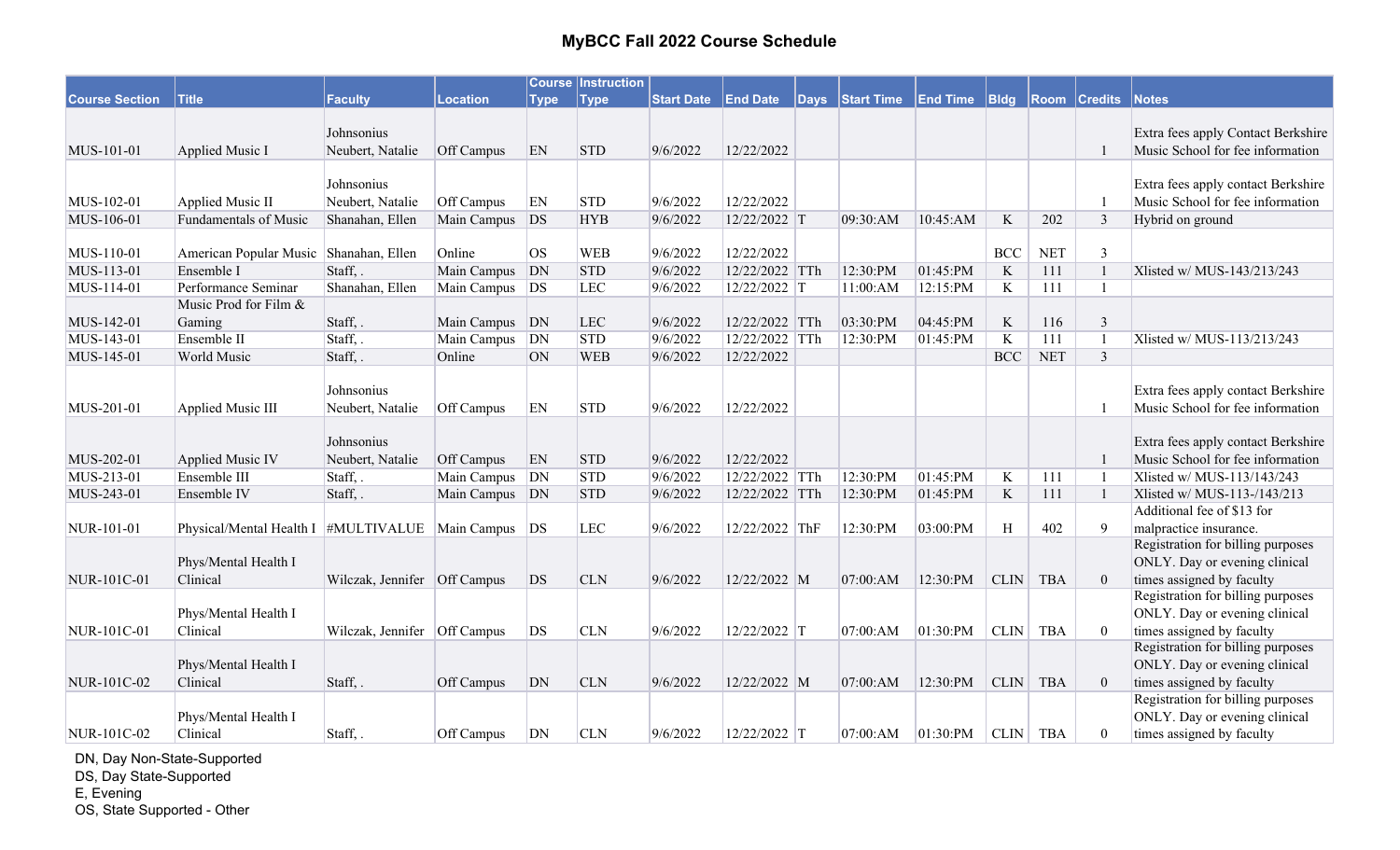| <b>Course Section</b> | <b>Title</b>                     | <b>Faculty</b>                       | <b>Location</b> | <b>Type</b> | <b>Course Instruction</b><br> Type | <b>Start Date</b> | <b>End Date</b> | $\sqrt{\mathsf{days}}$ | Start Time | <b>End Time</b> | $ B $ dg    |            | <b>Room Credits</b> | Notes                                                          |
|-----------------------|----------------------------------|--------------------------------------|-----------------|-------------|------------------------------------|-------------------|-----------------|------------------------|------------|-----------------|-------------|------------|---------------------|----------------------------------------------------------------|
|                       |                                  |                                      |                 |             |                                    |                   |                 |                        |            |                 |             |            |                     | Registration for billing purposes                              |
|                       | Phys/Mental Health I             |                                      |                 |             |                                    |                   |                 |                        |            |                 |             |            |                     | ONLY. Day or evening clinical                                  |
| NUR-101C-03           | Clinical                         | Staff, .                             | Off Campus      | DN          | <b>CLN</b>                         | 9/6/2022          | 12/22/2022 M    |                        | 07:00:AM   | 12:30:PM        | <b>CLIN</b> | <b>TBA</b> | $\overline{0}$      | times assigned by faculty                                      |
|                       |                                  |                                      |                 |             |                                    |                   |                 |                        |            |                 |             |            |                     | Registration for billing purposes                              |
|                       | Phys/Mental Health I             |                                      |                 |             |                                    |                   |                 |                        |            |                 |             |            |                     | ONLY. Day or evening clinical                                  |
| NUR-101C-03           | Clinical                         | Staff,.                              | Off Campus      | <b>DN</b>   | <b>CLN</b>                         | 9/6/2022          | 12/22/2022 T    |                        | 07:00:AM   | 01:30:PM        | $CLIN$      | <b>TBA</b> | $\overline{0}$      | times assigned by faculty                                      |
|                       |                                  |                                      |                 |             |                                    |                   |                 |                        |            |                 |             |            |                     | Registration for billing purposes                              |
|                       | Phys/Mental Health I             |                                      |                 |             |                                    |                   |                 |                        |            |                 |             |            |                     | ONLY. Day or evening clinical                                  |
| NUR-101C-04           | Clinical                         | Staff, .                             | Off Campus      | DN          | <b>CLN</b>                         | 9/6/2022          | 12/22/2022 M    |                        | 03:00:PM   | 08:30:PM        | <b>CLIN</b> | <b>TBA</b> | $\overline{0}$      | times assigned by faculty                                      |
|                       |                                  |                                      |                 |             |                                    |                   |                 |                        |            |                 |             |            |                     | Registration for billing purposes                              |
|                       | Phys/Mental Health I             |                                      |                 |             |                                    |                   |                 |                        |            |                 |             |            |                     | ONLY. Day or evening clinical                                  |
| NUR-101C-04           | Clinical                         | Staff, .                             | Off Campus      | <b>DN</b>   | <b>CLN</b>                         | 9/6/2022          | 12/22/2022 T    |                        | 03:00:PM   | 09:30:PM        | CLIN        | <b>TBA</b> | $\overline{0}$      | times assigned by faculty                                      |
|                       |                                  |                                      |                 |             |                                    |                   |                 |                        |            |                 |             |            |                     | Registration for billing purposes                              |
|                       | Phys/Mental Health I             |                                      |                 |             |                                    |                   |                 |                        |            |                 |             |            |                     | ONLY. Day or evening clinical                                  |
| NUR-101C-05           | Clinical                         | Staff, .                             | Off Campus      | DN          | <b>CLN</b>                         | 9/6/2022          | 12/22/2022 M    |                        | 03:00:PM   | 08:30:PM        | <b>CLIN</b> | <b>TBA</b> | $\overline{0}$      | times assigned by faculty                                      |
|                       |                                  |                                      |                 |             |                                    |                   |                 |                        |            |                 |             |            |                     | Registration for billing purposes                              |
|                       | Phys/Mental Health I             |                                      |                 |             |                                    |                   |                 |                        |            |                 |             |            |                     | ONLY. Day or evening clinical                                  |
| NUR-101C-05           | Clinical                         | Staff,.                              | Off Campus      | DN          | <b>CLN</b>                         | 9/6/2022          | 12/22/2022 T    |                        | 03:00:PM   | 09:30:PM        | <b>CLIN</b> | <b>TBA</b> | $\overline{0}$      | times assigned by faculty                                      |
|                       |                                  |                                      |                 |             |                                    |                   |                 |                        |            |                 |             |            |                     | Registration for billing purposes                              |
|                       | Phys/Mental Health I             |                                      |                 |             |                                    |                   |                 |                        |            |                 |             |            |                     | ONLY. Day or evening clinical                                  |
| NUR-101C-06           | Clinical                         | Staff,.                              | Off Campus      | DN          | <b>CLN</b>                         | 9/6/2022          | 12/22/2022 M    |                        | 03:00:PM   | 08:30:PM        | CLIN        | <b>TBA</b> | $\mathbf{0}$        | times assigned by faculty                                      |
|                       |                                  |                                      |                 |             |                                    |                   |                 |                        |            |                 |             |            |                     | Registration for billing purposes                              |
|                       | Phys/Mental Health I             |                                      |                 |             |                                    |                   |                 |                        |            |                 |             |            |                     | ONLY. Day or evening clinical                                  |
| NUR-101C-06           | Clinical                         | Staff, .                             | Off Campus      | DN          | <b>CLN</b>                         | 9/6/2022          | 12/22/2022 T    |                        | 03:00:PM   | 09:30:PM        | CLIN        | <b>TBA</b> | $\mathbf{0}$        | times assigned by faculty<br>Registration for billing purposes |
|                       |                                  |                                      |                 |             |                                    |                   |                 |                        |            |                 |             |            |                     | ONLY. Day or evening clinical                                  |
| NUR-101C-07           | Phys/Mental Health I<br>Clinical | Staff, .                             | Off Campus      | DN          | <b>CLN</b>                         | 9/6/2022          | 12/22/2022 M    |                        | 03:00:PM   | 08:30:PM        | CLIN        | <b>TBA</b> | $\overline{0}$      | times assigned by faculty                                      |
|                       |                                  |                                      |                 |             |                                    |                   |                 |                        |            |                 |             |            |                     | Registration for billing purposes                              |
|                       | Phys/Mental Health I             |                                      |                 |             |                                    |                   |                 |                        |            |                 |             |            |                     | ONLY. Day or evening clinical                                  |
| NUR-101C-07           | Clinical                         | Staff, .                             | Off Campus      | DN          | <b>CLN</b>                         | 9/6/2022          | 12/22/2022 T    |                        | 03:00:PM   | 09:30:PM        | <b>CLIN</b> | <b>TBA</b> | $\boldsymbol{0}$    | times assigned by faculty                                      |
|                       |                                  |                                      |                 |             |                                    |                   |                 |                        |            |                 |             |            |                     |                                                                |
|                       |                                  |                                      |                 |             |                                    |                   |                 |                        |            |                 |             |            |                     | Lab registration for billing                                   |
|                       | Physical/Mental Health I         |                                      |                 |             |                                    |                   |                 |                        |            |                 |             |            |                     | purposes ONLY. Actual lab days                                 |
| NUR-101L-01           | Lab                              | Wilczak, Jennifer   Main Campus   DS |                 |             | <b>LAB</b>                         | 9/6/2022          | 12/22/2022 Th   |                        | 08:00:AM   | 11:30:AM        | H           | 109        | 0                   | & times assigned by faculty.                                   |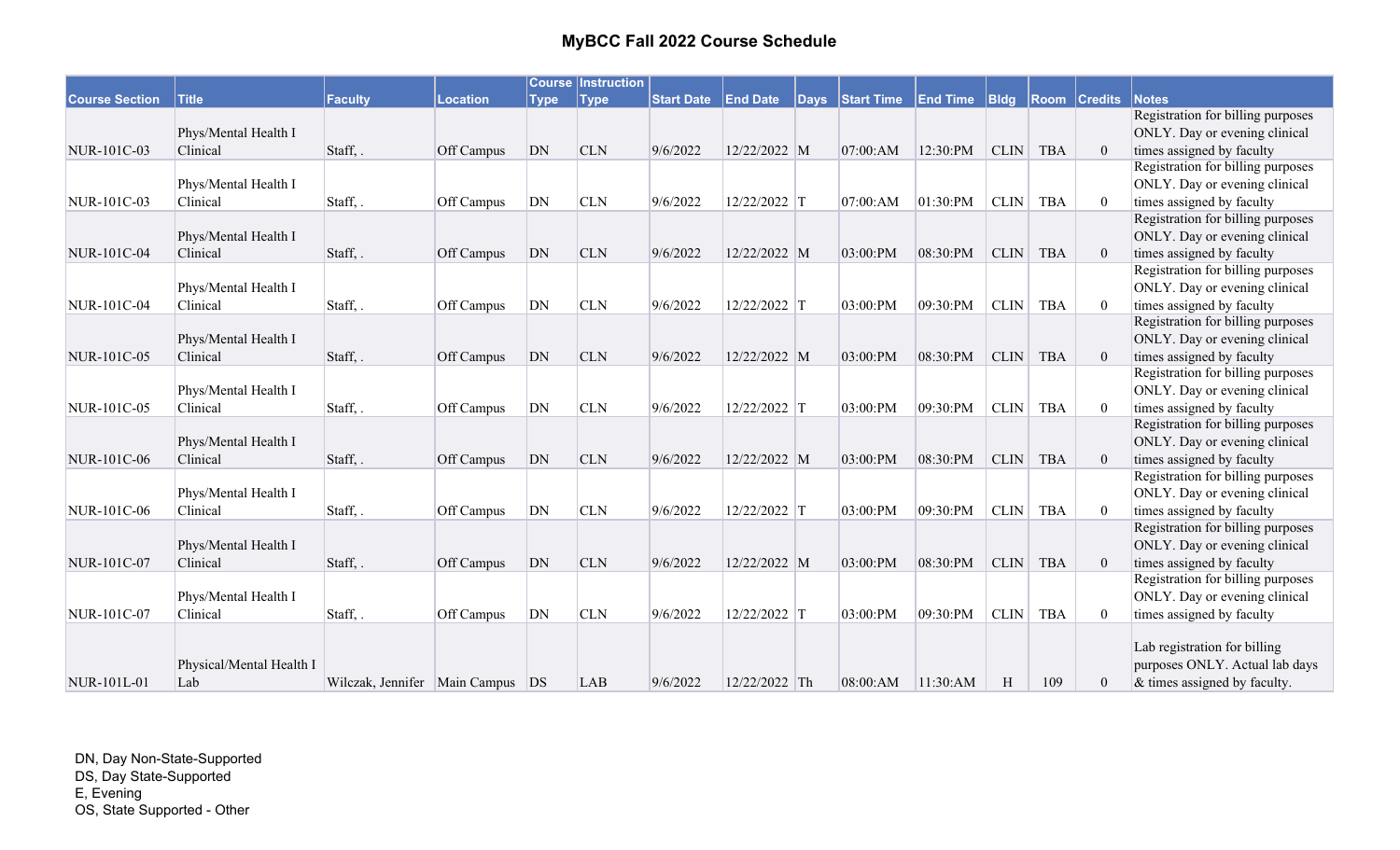|                       |                                                          |                                       |                |             | <b>Course Instruction</b> |          |               |                                                                |          |             |            |                |                                                                                                  |
|-----------------------|----------------------------------------------------------|---------------------------------------|----------------|-------------|---------------------------|----------|---------------|----------------------------------------------------------------|----------|-------------|------------|----------------|--------------------------------------------------------------------------------------------------|
| <b>Course Section</b> | <b>Title</b>                                             | <b>Faculty</b>                        | Location       | <b>Type</b> | <b>Type</b>               |          |               | Start Date End Date Days Start Time End Time Bldg Room Credits |          |             |            |                | <b>Notes</b>                                                                                     |
| NUR-101L-02           | Physical/Mental Health I<br>Lab                          | Kiernan, Christine   Main Campus   DS |                |             | <b>LAB</b>                | 9/6/2022 | 12/22/2022 Th | 08:00:AM                                                       | 11:30:AM | H           | 110        | $\mathbf{0}$   | Lab registration for billing<br>purposes ONLY. Actual lab days<br>& times assigned by faculty.   |
| NUR-101L-03           | Physical/Mental Health I<br>Lab                          | Kruszyna, Crystal   Main Campus   DS  |                |             | <b>LAB</b>                | 9/6/2022 | 12/22/2022 F  | 08:00:AM                                                       | 11:30:AM | H           | 109        | $\overline{0}$ | Lab registration for billing<br>purposes ONLY. Actual lab days<br>& times assigned by faculty.   |
| NUR-101L-04           | Physical/Mental Health I<br>Lab                          | Kiernan, Christine   Main Campus   DS |                |             | <b>LAB</b>                | 9/6/2022 | 12/22/2022 F  | 08:00:AM                                                       | 11:30:AM | H           | 110        | $\mathbf{0}$   | Lab registration for billing<br>purposes ONLY. Actual lab days<br>& times assigned by faculty.   |
| NUR-101L-05           | Physical/Mental Health I   Williams,<br>Lab              | Maryrose                              | Main Campus DS |             | LAB                       | 9/6/2022 | 12/22/2022 F  | 08:00:AM                                                       | 11:30:AM | H           | 319        | $\overline{0}$ | Lab registration for billing<br>purposes only. Actual lab days and<br>times assigned by faculty. |
| NUR-102-01            | Physical/Mental Health II #MULTIVALUE   Main Campus   DS |                                       |                |             | <b>LEC</b>                | 9/6/2022 | 12/22/2022 M  | 08:00:AM                                                       | 10:30:AM | M           | 317        | 8              |                                                                                                  |
| NUR-102-01            | Physical/Mental Health II #MULTIVALUE   Main Campus   DS |                                       |                |             | <b>LEC</b>                | 9/6/2022 | 12/22/2022 Th | 11:00:AM                                                       | 01:30:PM | M           | 317        | 8              |                                                                                                  |
| NUR-102L-01           | Physical/Mental Health II<br>Lab                         | Kruszyna, Crystal Off Campus          |                | DS          | <b>CLN</b>                | 9/6/2022 | 12/22/2022 M  | 12:00:PM                                                       | 01:00:PM | CLIN        | <b>TBA</b> | $\overline{0}$ | Registration for billing purposes<br>ONLY. Day or evening clinical<br>times assigned by faculty  |
| NUR-102L-01           | Physical/Mental Health II<br>Lab                         | Kruszyna, Crystal Off Campus          |                | DS          | <b>CLN</b>                | 9/6/2022 | 12/22/2022 TW | 07:00:AM                                                       | 01:00:PM | <b>CLIN</b> | <b>TBA</b> | $\overline{0}$ | Registration for billing purposes<br>ONLY. Day or evening clinical<br>times assigned by faculty  |
| NUR-102L-02           | Physical/Mental Health II<br>Lab                         | Kiernan, Christine   Off Campus       |                | DS          | <b>CLN</b>                | 9/6/2022 | 12/22/2022 M  | 12:00:PM                                                       | 01:00:PM | <b>CLIN</b> | <b>TBA</b> | $\overline{0}$ | Registration for billing purposes<br>ONLY. Day or evening clinical<br>times assigned by faculty  |
| NUR-102L-02           | Physical/Mental Health II<br>Lab                         | Kiernan, Christine Off Campus         |                | DS          | <b>CLN</b>                | 9/6/2022 | 12/22/2022 TW | 07:00:AM                                                       | 01:00:PM | CLIN        | <b>TBA</b> | $\overline{0}$ | Registration for billing purposes<br>ONLY. Day or evening clinical<br>times assigned by faculty  |
| NUR-102L-03           | Physical/Mental Health II<br>Lab                         | Staff, .                              | Off Campus     | DN          | <b>CLN</b>                | 9/6/2022 | 12/22/2022 M  | 03:30:PM                                                       | 04:30:PM | <b>CLIN</b> | <b>TBA</b> | $\theta$       | Registration for billing purposes<br>ONLY. Day or evening clinical<br>times assigned by faculty  |
| NUR-102L-03           | Physical/Mental Health II<br>Lab                         | Staff, .                              | Off Campus     | DN          | <b>CLN</b>                | 9/6/2022 | 12/22/2022 TW | 03:00:PM                                                       | 09:00:PM | <b>CLIN</b> | <b>TBA</b> | $\mathbf{0}$   | Registration for billing purposes<br>ONLY. Day or evening clinical<br>times assigned by faculty  |

DN, Day Non-State-Supported

DS, Day State-Supported

E, Evening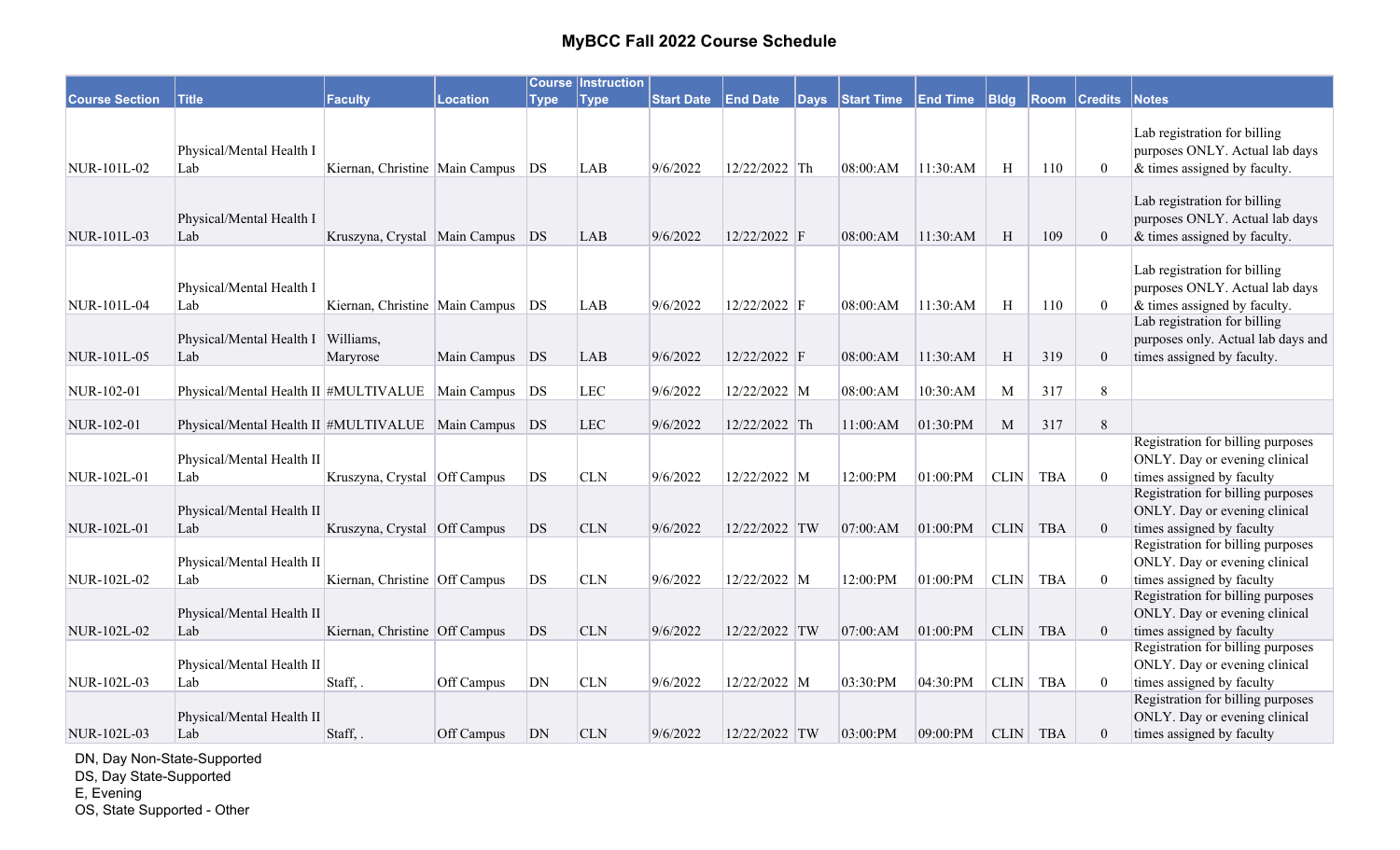|                       |                        |                                |            |             | <b>Course Instruction</b> |                   |                 |          |                   |                 |             |            |                     |                                   |
|-----------------------|------------------------|--------------------------------|------------|-------------|---------------------------|-------------------|-----------------|----------|-------------------|-----------------|-------------|------------|---------------------|-----------------------------------|
| <b>Course Section</b> | <b>Title</b>           | <b>Faculty</b>                 | Location   | <b>Type</b> | <b>Type</b>               | <b>Start Date</b> | <b>End Date</b> | $ $ Days | <b>Start Time</b> | <b>End Time</b> | Bldg        |            | <b>Room Credits</b> | <b>Notes</b>                      |
|                       | Physical/Mental Health |                                |            |             |                           |                   |                 |          |                   |                 |             |            |                     | Additional fee of \$13 for        |
| NUR-201-01            | III                    | #MULTIVALUE   Main Campus      |            | DS          | <b>LEC</b>                | 9/6/2022          | 12/22/2022 T    |          | 10:00:AM          | 01:30:PM        | H           | 402        | 9                   | malpractice insurance.            |
|                       | Physical/Mental Health |                                |            |             |                           |                   |                 |          |                   |                 |             |            |                     | Additional fee of \$13 for        |
| NUR-201-01            | Ш                      | #MULTIVALUE   Main Campus   DS |            |             | <b>LEC</b>                | 9/6/2022          | 12/22/2022 W    |          | 08:00:AM          | 10:30:AM        | H           | 402        | 9                   | malpractice insurance.            |
|                       |                        |                                |            |             |                           |                   |                 |          |                   |                 |             |            |                     | Registration for billing purposes |
|                       | Physical/Mental Health |                                |            |             |                           |                   |                 |          |                   |                 |             |            |                     | ONLY. Day or evening clinical     |
| NUR-201L-01           | III Lab                | Albano, Jillian                | Off Campus | DS          | <b>CLN</b>                | 9/6/2022          | 12/22/2022 ThF  |          | 07:00:AM          | 01:00:PM        | <b>CLIN</b> | TBA        | $\overline{0}$      | times assigned by faculty         |
|                       |                        |                                |            |             |                           |                   |                 |          |                   |                 |             |            |                     | Registration for billing purposes |
|                       | Physical/Mental Health |                                |            |             |                           |                   |                 |          |                   |                 |             |            |                     | ONLY. Day or evening clinical     |
| NUR-201L-01           | III Lab                | Albano, Jillian                | Off Campus | DS          | <b>CLN</b>                | 9/6/2022          | 12/22/2022 W    |          | 12:00:PM          | 01:00:PM        | $CLIN$      | <b>TBA</b> | $\mathbf{0}$        | times assigned by faculty         |
|                       |                        |                                |            |             |                           |                   |                 |          |                   |                 |             |            |                     | Registration for billing purposes |
|                       | Physical/Mental Health |                                |            |             |                           |                   |                 |          |                   |                 |             |            |                     | ONLY. Day or evening clinical     |
| NUR-201L-02           | III Lab                | Staff, .                       | Off Campus | ${\rm DN}$  | <b>CLN</b>                | 9/6/2022          | 12/22/2022 ThF  |          | 07:00:AM          | 01:00:PM        | CLIN        | <b>TBA</b> | $\mathbf{0}$        | times assigned by faculty         |
|                       |                        |                                |            |             |                           |                   |                 |          |                   |                 |             |            |                     | Registration for billing purposes |
|                       | Physical/Mental Health |                                |            |             |                           |                   |                 |          |                   |                 |             |            |                     | ONLY. Day or evening clinical     |
| NUR-201L-02           | <b>III</b> Lab         | Staff, .                       | Off Campus | DN          | <b>CLN</b>                | 9/6/2022          | 12/22/2022 W    |          | 12:00:PM          | 01:00:PM        | <b>CLIN</b> | <b>TBA</b> | $\overline{0}$      | times assigned by faculty         |
|                       |                        |                                |            |             |                           |                   |                 |          |                   |                 |             |            |                     | Registration for billing purposes |
|                       | Physical/Mental Health |                                |            |             |                           |                   |                 |          |                   |                 |             |            |                     | ONLY. Day or evening clinical     |
| NUR-201L-03           | III Lab                | Staff, .                       | Off Campus | DN          | <b>CLN</b>                | 9/6/2022          | 12/22/2022 ThF  |          | 07:00:AM          | 01:00:PM        | <b>CLIN</b> | <b>TBA</b> | $\overline{0}$      | times assigned by faculty         |
|                       |                        |                                |            |             |                           |                   |                 |          |                   |                 |             |            |                     | Registration for billing purposes |
|                       | Physical/Mental Health |                                |            |             |                           |                   |                 |          |                   |                 |             |            |                     | ONLY. Day or evening clinical     |
| NUR-201L-03           | III Lab                | Staff, .                       | Off Campus | DN          | <b>CLN</b>                | 9/6/2022          | 12/22/2022 W    |          | 12:00:PM          | 01:00:PM        | $CLIN$      | <b>TBA</b> | $\mathbf{0}$        | times assigned by faculty         |
|                       |                        |                                |            |             |                           |                   |                 |          |                   |                 |             |            |                     | Registration for billing purposes |
|                       | Physical/Mental Health |                                |            |             |                           |                   |                 |          |                   |                 |             |            |                     | ONLY. Day or evening clinical     |
| NUR-201L-04           | III Lab                | Staff, .                       | Off Campus | DN          | <b>CLN</b>                | 9/6/2022          | 12/22/2022 ThF  |          | 07:00:AM          | 01:00:PM        | <b>CLIN</b> | <b>TBA</b> | $\overline{0}$      | times assigned by faculty         |
|                       |                        |                                |            |             |                           |                   |                 |          |                   |                 |             |            |                     | Registration for billing purposes |
|                       | Physical/Mental Health |                                |            |             |                           |                   |                 |          |                   |                 |             |            |                     | ONLY. Day or evening clinical     |
| NUR-201L-04           | <b>III</b> Lab         | Staff, .                       | Off Campus | DN          | <b>CLN</b>                | 9/6/2022          | 12/22/2022 W    |          | 12:00:PM          | 01:00:PM        | CLIN        | <b>TBA</b> | $\mathbf{0}$        | times assigned by faculty         |
|                       |                        |                                |            |             |                           |                   |                 |          |                   |                 |             |            |                     | Registration for billing purposes |
|                       | Physical/Mental Health |                                |            |             |                           |                   |                 |          |                   |                 |             |            |                     | ONLY. Day or evening clinical     |
| NUR-201L-05           | III Lab                | Staff, .                       | Off Campus | <b>DN</b>   | <b>CLN</b>                | 9/6/2022          | 12/22/2022 ThF  |          | 03:00:PM          | 09:00:PM        | CLIN        | <b>TBA</b> | $\theta$            | times assigned by faculty         |
|                       |                        |                                |            |             |                           |                   |                 |          |                   |                 |             |            |                     | Registration for billing purposes |
|                       | Physical/Mental Health |                                |            |             |                           |                   |                 |          |                   |                 |             |            |                     | ONLY. Day or evening clinical     |
| NUR-201L-05           | III Lab                | Staff, .                       | Off Campus | DN          | <b>CLN</b>                | 9/6/2022          | 12/22/2022 W    |          | 03:30:PM          | 04:30:PM        | CLIN        | <b>TBA</b> | $\mathbf{0}$        | times assigned by faculty         |
|                       |                        |                                |            |             |                           |                   |                 |          |                   |                 |             |            |                     | Registration for billing purposes |
|                       | Physical/Mental Health |                                |            |             |                           |                   |                 |          |                   |                 |             |            |                     | ONLY. Day or evening clinical     |
| NUR-201L-06           | III Lab                | Staff, .                       | Off Campus | DN          | <b>CLN</b>                | 9/6/2022          | 12/22/2022 ThF  |          | 03:00:PM          | 09:00:PM        |             | CLIN TBA   | $\boldsymbol{0}$    | times assigned by faculty         |

DN, Day Non-State-Supported

DS, Day State-Supported

E, Evening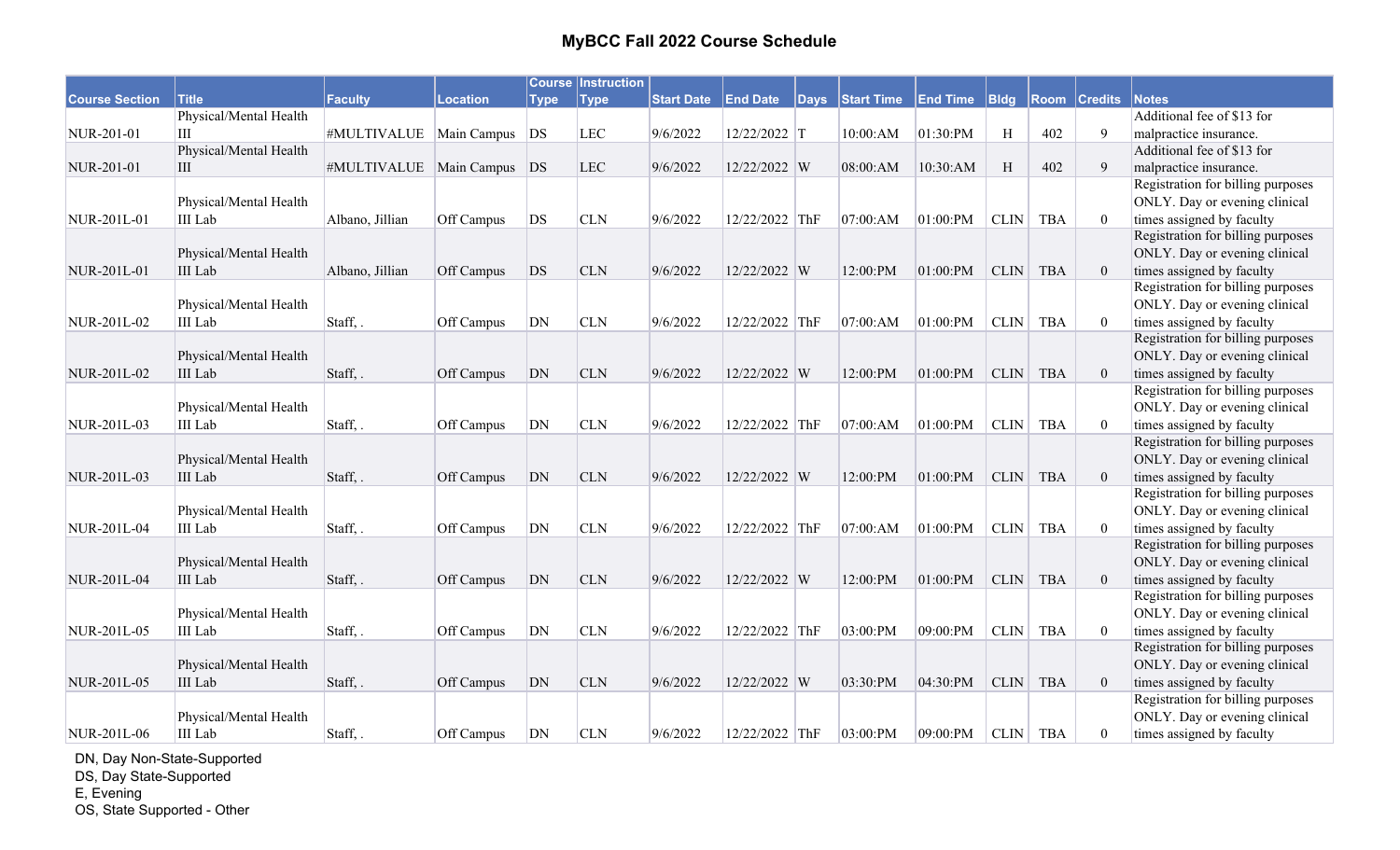| <b>Course Section</b> | <b>Title</b>                   | <b>Faculty</b>                      | <b>Location</b> | <b>Type</b> | <b>Course Instruction</b><br> Type | <b>Start Date End Date</b> |                | Days Start Time | <b>End Time</b> | $ B $ dg    |            | <b>Room Credits</b> | Notes                             |
|-----------------------|--------------------------------|-------------------------------------|-----------------|-------------|------------------------------------|----------------------------|----------------|-----------------|-----------------|-------------|------------|---------------------|-----------------------------------|
|                       |                                |                                     |                 |             |                                    |                            |                |                 |                 |             |            |                     | Registration for billing purposes |
|                       | Physical/Mental Health         |                                     |                 |             |                                    |                            |                |                 |                 |             |            |                     | ONLY. Day or evening clinical     |
| NUR-201L-06           | III Lab                        | Staff, .                            | Off Campus      | DN          | <b>CLN</b>                         | 9/6/2022                   | 12/22/2022 W   | 03:30:PM        | 04:30:PM        | CLIN        | <b>TBA</b> | $\overline{0}$      | times assigned by faculty         |
|                       |                                |                                     |                 |             |                                    |                            |                |                 |                 |             |            |                     | Registration for billing purposes |
|                       | Physical/Mental Health         |                                     |                 |             |                                    |                            |                |                 |                 |             |            |                     | ONLY. Day or evening clinical     |
| NUR-201L-07           | III Lab                        | Staff, .                            | Off Campus      | DN          | <b>CLN</b>                         | 9/6/2022                   | 12/22/2022 ThF | 03:00:PM        | 09:00:PM        | <b>CLIN</b> | <b>TBA</b> | $\mathbf{0}$        | times assigned by faculty         |
|                       |                                |                                     |                 |             |                                    |                            |                |                 |                 |             |            |                     | Registration for billing purposes |
|                       | Physical/Mental Health         |                                     |                 |             |                                    |                            |                |                 |                 |             |            |                     | ONLY. Day or evening clinical     |
| NUR-201L-07           | III Lab                        | Staff, .                            | Off Campus      | DN          | <b>CLN</b>                         | 9/6/2022                   | 12/22/2022 W   | 03:30:PM        | 04:30:PM        | <b>CLIN</b> | <b>TBA</b> | $\theta$            | times assigned by faculty         |
|                       |                                |                                     |                 |             |                                    |                            |                |                 |                 |             |            |                     | Registration for billing purposes |
|                       | Physical/Mental Health         |                                     |                 |             |                                    |                            |                |                 |                 |             |            |                     | ONLY. Day or evening clinical     |
| NUR-201L-08           | <b>III</b> Lab                 | Staff,.                             | Off Campus      | DN          | <b>CLN</b>                         | 9/6/2022                   | 12/22/2022 ThF | 03:00:PM        | 09:00:PM        | CLIN        | <b>TBA</b> | $\theta$            | times assigned by faculty         |
|                       |                                |                                     |                 |             |                                    |                            |                |                 |                 |             |            |                     | Registration for billing purposes |
|                       | Physical/Mental Health         |                                     |                 |             |                                    |                            |                |                 |                 |             |            |                     | ONLY. Day or evening clinical     |
| NUR-201L-08           | III Lab                        | Staff, .                            | Off Campus      | DN          | <b>CLN</b>                         | 9/6/2022                   | 12/22/2022 W   | 03:30:PM        | 04:30:PM        | <b>CLIN</b> | <b>TBA</b> | $\overline{0}$      | times assigned by faculty         |
|                       | Physical/Mental Health         |                                     |                 |             |                                    |                            |                |                 |                 |             |            |                     | Additional fee of \$13 for        |
| NUR-202-01            | IV                             | #MULTIVALUE                         | Main Campus DS  |             | <b>LEC</b>                         | 9/6/2022                   | 12/22/2022 F   | 08:00:AM        | 11:30:AM        | M           | 317        | 9                   | malpractice insurance.            |
|                       | Physical/Mental Health         |                                     |                 |             |                                    |                            |                |                 |                 |             |            |                     | Additional fee of \$13 for        |
| NUR-202-01            | IV                             | #MULTIVALUE   Main Campus   DS      |                 |             | <b>LEC</b>                         | 9/6/2022                   | 12/22/2022 M   | 11:00:AM        | 01:30:PM        | M           | 317        | 9                   | malpractice insurance.            |
|                       |                                |                                     |                 |             |                                    |                            |                |                 |                 |             |            |                     | Registration for billing purposes |
|                       | Physical/Mental Health         |                                     |                 |             |                                    |                            |                |                 |                 |             |            |                     | ONLY. Day or evening clinical     |
| NUR-202L-01           | IV Lab                         | Jannen, Sophie                      | Off Campus      | DS          | <b>CLN</b>                         | 9/6/2022                   | 12/22/2022 TW  | 07:00:AM        | 01:00:PM        | <b>CLIN</b> | <b>TBA</b> | $\theta$            | times assigned by faculty         |
|                       |                                |                                     |                 |             |                                    |                            |                |                 |                 |             |            |                     | Registration for billing purposes |
|                       | Physical/Mental Health         | VanDeusen,                          |                 |             |                                    |                            |                |                 |                 |             |            |                     | ONLY. Day or evening clinical     |
| NUR-202L-02           | IV Lab                         | Kimberly                            | Off Campus      | <b>DS</b>   | <b>CLN</b>                         | 9/6/2022                   | 12/22/2022 TW  | 07:00:AM        | 01:00:PM        | <b>CLIN</b> | <b>TBA</b> | $\overline{0}$      | times assigned by faculty         |
|                       |                                |                                     |                 |             |                                    |                            |                |                 |                 |             |            |                     | Registration for billing purposes |
|                       | Physical/Mental Health         |                                     |                 |             |                                    |                            |                |                 |                 |             |            |                     | ONLY. Day or evening clinical     |
| NUR-202L-03           | IV Lab                         | Alibozek, Kelley                    | Off Campus      | DS          | <b>CLN</b>                         | 9/6/2022                   | 12/22/2022 TW  | 03:00:PM        | 09:00:PM        | <b>CLIN</b> | <b>TBA</b> | $\overline{0}$      | times assigned by faculty         |
|                       |                                |                                     |                 |             |                                    |                            |                |                 |                 |             |            |                     |                                   |
| NUR-206-01            | Nursing in Transition          | #MULTIVALUE   Main Campus   DS      |                 |             | LEC                                | 9/6/2022                   | 12/22/2022 M   | 01:30:PM        | 03:00:PM        | M           | 317        |                     |                                   |
| PHL-101-01            | Philosophy & Self-<br>Identity | Staff, .                            | Main Campus     | DN          | <b>LEC</b>                         | 9/6/2022                   | 12/22/2022 WF  | 12:30:PM        | 01:45:PM        | M           | 317        | 3                   |                                   |
| PHL-102-01            | Intro to Philosophy            | Staff, .                            | Online          | <b>ON</b>   | <b>WEB</b>                         | 9/6/2022                   | 12/22/2022     |                 |                 | <b>BCC</b>  | <b>NET</b> | $\overline{3}$      |                                   |
|                       |                                |                                     |                 |             |                                    |                            |                |                 |                 |             |            |                     |                                   |
| PHY-111-01            | Ideas of Physics               | Colmenares, Jose   Main Campus   DS |                 |             | <b>LEC</b>                         | 9/6/2022                   | 12/22/2022 W   | 03:00:PM        | 04:15:PM        | M           | 419        | 3                   | Cross-listed with PHY-111A        |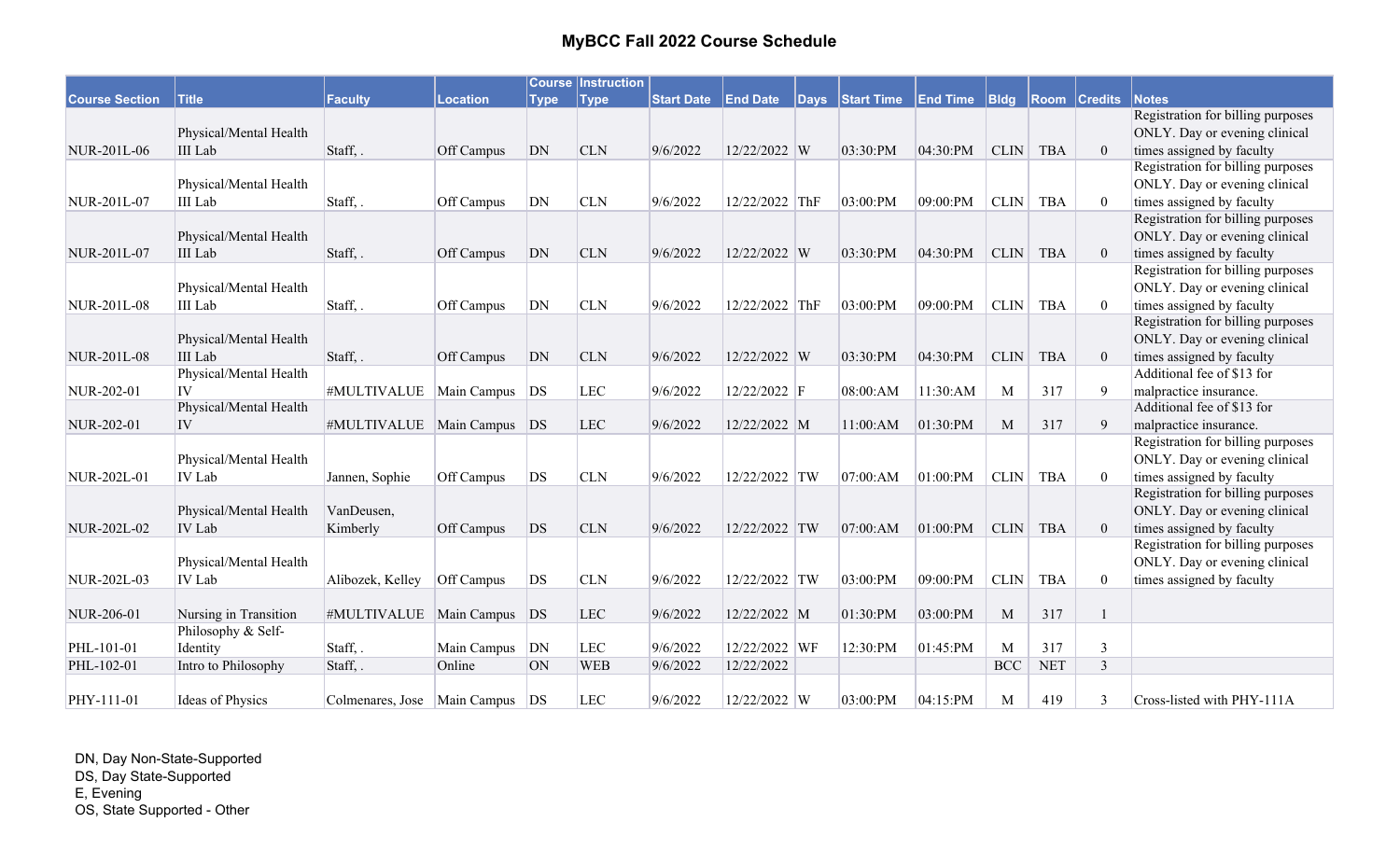|                       |                                         |                                     |                 |             | <b>Course Instruction</b> |                   |                       |                          |          |                           |            |                     |                                       |
|-----------------------|-----------------------------------------|-------------------------------------|-----------------|-------------|---------------------------|-------------------|-----------------------|--------------------------|----------|---------------------------|------------|---------------------|---------------------------------------|
| <b>Course Section</b> | <b>Title</b>                            | Faculty                             | <b>Location</b> | <b>Type</b> | <b>Type</b>               | <b>Start Date</b> | <b>End Date</b>       | Days Start Time End Time |          | <b>Bldg</b>               |            | <b>Room Credits</b> | Notes<br>Cross-listed with PHY-111-01 |
|                       |                                         |                                     |                 |             |                           |                   |                       |                          |          |                           |            |                     | Registration required in PHY-111L-    |
| PHY-111A-01           | Ideas of Physics                        | Colmenares, Jose Main Campus DS     |                 |             | <b>LEC</b>                | 9/6/2022          | 12/22/2022 W          | $03:00$ :PM              | 04:15:PM | M                         | 419        | $\overline{4}$      | 01                                    |
|                       |                                         |                                     |                 |             |                           |                   |                       |                          |          |                           |            |                     |                                       |
| PHY-111L-01           | Ideas of Physics Lab                    | Colmenares, Jose                    | Main Campus     | DS          | LAB                       | 9/6/2022          | 12/22/2022 M          | 03:00:PM                 | 05:00:PM | M                         | 419        | $\boldsymbol{0}$    |                                       |
| PSY-107-01            | Introductory Psychology                 | Klug, Wayne                         | Online          | <b>OS</b>   | <b>WEB</b>                | 9/6/2022          | 12/22/2022            |                          |          | <b>BCC</b>                | <b>NET</b> | 3                   |                                       |
| PSY-107-02            | Introductory Psychology   Klug, Wayne   |                                     | Online          | <b>OS</b>   | <b>WEB</b>                | 9/6/2022          | 12/22/2022            |                          |          | <b>BCC</b>                | <b>NET</b> | $\mathfrak{Z}$      |                                       |
|                       |                                         |                                     |                 |             |                           |                   |                       |                          |          |                           |            |                     |                                       |
| PSY-107-03            | Introductory Psychology   Klug, Wayne   |                                     | Online          | ON          | <b>WEB</b>                | 9/6/2022          | 12/22/2022            |                          |          | $\operatorname{BCC}$      | <b>NET</b> | $\mathfrak{Z}$      |                                       |
| PSY-107-04            | Introductory Psychology Fisher, Melody  |                                     | Main Campus     | DS          | <b>LEC</b>                | 9/6/2022          | 12/22/2022 TTh        | 09:30:AM                 | 10:45:AM | M                         | 213        | 3                   |                                       |
|                       |                                         |                                     |                 |             |                           |                   |                       |                          |          |                           |            |                     |                                       |
| PSY-107-05            | Introductory Psychology Fisher, Melody  |                                     | Main Campus DS  |             | <b>LEC</b>                | 9/6/2022          | 12/22/2022 TTh        | 12:30:PM                 | 01:45:PM | H                         | 205        | $\mathfrak{Z}$      |                                       |
|                       |                                         |                                     |                 |             |                           |                   |                       |                          |          |                           |            |                     | Virtual Hybrid Xlisted w/ PSY-107     |
| PSY-107-07            | Introductory Psychology Staff, .        |                                     | Online          | ON          | <b>VIR</b>                | 9/6/2022          | 12/22/2022 W          | 05:00:PM                 | 07:00:PM | BCC                       | <b>NET</b> | 3                   | 08                                    |
|                       |                                         |                                     |                 |             |                           |                   |                       |                          |          |                           |            |                     | Virtual Hybrid Reserved for ECE       |
| PSY-107-08            | Introductory Psychology Staff,.         |                                     | Online          | ON          | <b>VIR</b>                | 9/6/2022          | 12/22/2022 W          | 05:00:PM                 | 07:00:PM | BCC                       | <b>NET</b> | 3                   | cohort Xlisted w/ PSY-107-07          |
|                       |                                         |                                     |                 |             |                           |                   |                       |                          |          |                           |            |                     |                                       |
|                       |                                         |                                     |                 |             |                           |                   |                       |                          |          |                           |            |                     | Registration in Berkshire Honors      |
| PSY-107H-06           | Honors: Intro Psychology Fisher, Melody |                                     | Main Campus     | DS          | <b>LEC</b>                | 9/6/2022          | 12/22/2022 WF         | 12:30:PM                 | 01:45:PM | H                         | 205        | 3                   | Scholar Program Required              |
| PSY-122-01            | Women & Self-Esteem                     | Staff,.                             | Online          | ON          | <b>WEB</b>                | 9/6/2022          | 10/11/2022            |                          |          | BCC                       | <b>NET</b> |                     |                                       |
| PSY-127-01            | Developing Resiliency                   | Staff,.                             | Online          | ON          | <b>WEB</b>                |                   | 10/12/2022 11/16/2022 |                          |          | BCC                       | <b>NET</b> |                     |                                       |
|                       | Human Growth &                          |                                     |                 |             |                           |                   |                       |                          |          |                           |            |                     |                                       |
| PSY-204-01            | Develop                                 | Staff, .                            | Online          | ON          | <b>WEB</b>                | 9/6/2022          | 12/22/2022            |                          |          | $\operatorname{BCC}$      | <b>NET</b> | $\mathfrak{Z}$      |                                       |
|                       | Human Growth &                          |                                     |                 |             |                           |                   |                       |                          |          |                           |            |                     |                                       |
| PSY-204-02            | Develop                                 | Staff,.                             | Main Campus DN  |             | <b>LEC</b>                | 9/6/2022          | 12/22/2022 WF         | 02:00:PM                 | 03:15:PM | M                         | 302        | 3                   |                                       |
| PSY-207-01            | Social Psychology                       | Fisher, Melody                      | Main Campus DS  |             | <b>LEC</b>                | 9/6/2022          | 12/22/2022 WF         | 11:00:AM                 | 12:15:PM | $\boldsymbol{\mathrm{H}}$ | 204        | $\overline{3}$      |                                       |
| PSY-208-01            | Interviewing & Counsel                  | Dupuis, Kari                        | Main Campus     | DN          | <b>HYB</b>                | 9/6/2022          | 12/22/2022 W          | 12:30:PM                 | 01:45:PM | M                         | 302        | 3                   | Hybrid on-ground                      |
|                       | Spec Topic: Psych of                    |                                     |                 |             |                           |                   |                       |                          |          |                           |            |                     |                                       |
| PSY-297D-01           | War                                     | Klug, Wayne                         | Online          | <b>OS</b>   | <b>WEB</b>                | 9/6/2022          | 12/22/2022            |                          |          | BCC                       | <b>NET</b> | $\mathfrak{Z}$      |                                       |
| PTA-102-01            | Structural Anatomy                      | Darroch, Michele   Main Campus   DS |                 |             | <b>LEC</b>                | 9/6/2022          | 12/22/2022 TTh        | 08:00:AM                 | 08:50:AM | H                         | 205        | $\mathfrak{Z}$      |                                       |

DN, Day Non-State-Supported DS, Day State-Supported E, Evening OS, State Supported - Other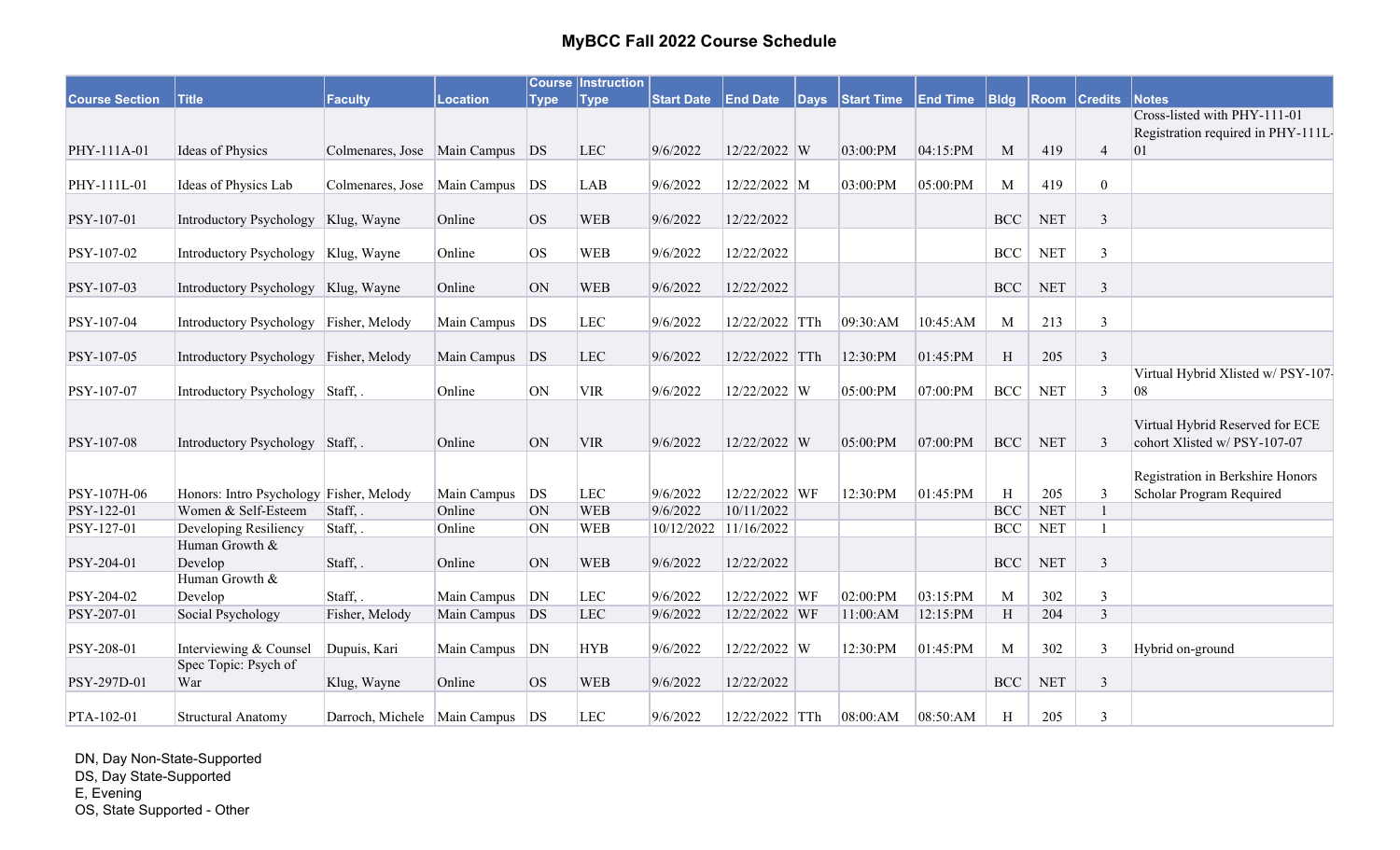|                       |                                                        |                                  |                  |             | <b>Course Instruction</b> |                   |                 |          |                   |                 |             |      |                  |                                        |
|-----------------------|--------------------------------------------------------|----------------------------------|------------------|-------------|---------------------------|-------------------|-----------------|----------|-------------------|-----------------|-------------|------|------------------|----------------------------------------|
| <b>Course Section</b> | <b>Title</b>                                           | Faculty                          | <b>Location</b>  | <b>Type</b> | <b>Type</b>               | <b>Start Date</b> | <b>End Date</b> | $ $ Days | <b>Start Time</b> | <b>End Time</b> | <b>Bldg</b> | Room | <b>Credits</b>   | <b>Notes</b>                           |
|                       |                                                        |                                  |                  |             |                           |                   |                 |          |                   |                 |             |      |                  | Registration required in PTA 102       |
| PTA-102L-01           | Structural Anatomy Lab Darroch, Michele Main Campus DS |                                  |                  |             | <b>LAB</b>                | 9/6/2022          | 12/22/2022 TTh  |          | 09:15:AM          | 11:00:AM        | H           | 303  | $\mathbf{0}$     | 01                                     |
|                       |                                                        |                                  |                  |             |                           |                   |                 |          |                   |                 |             |      |                  | requires registraiton in PTA 102       |
| PTA-102L-02           | Structural Anatomy Lab                                 | $\left  \text{Staff}, \right $ . | Main Campus      | DN          | <b>LAB</b>                | 9/6/2022          | 12/22/2022 TTh  |          | 09:15:AM          | 11:00:AM        | H           | 302  | $\overline{0}$   | 01                                     |
|                       |                                                        |                                  |                  |             |                           |                   |                 |          |                   |                 |             |      |                  | Additional fee of \$13 for             |
| PTA-103-01            | Intro to Physical Therapy Staff, .                     |                                  | Main Campus DN   |             | <b>LEC</b>                | 9/6/2022          | 12/22/2022 TTh  |          | 03:30:PM          | 04:20:PM        | H           | 202  | $\mathfrak{Z}$   | malpractice insurance.                 |
|                       | Intro Physical Therapy                                 |                                  |                  |             |                           |                   |                 |          |                   |                 |             |      |                  | requires registration in PTA 103       |
| PTA-103L-01           | Lab<br>Intro Physical Therapy                          | Staff, .                         | Main Campus      | DS          | <b>LAB</b>                | 9/6/2022          | 12/22/2022 TTh  |          | 12:00:PM          | 01:45:PM        | H           | 302  | $\overline{0}$   | 01<br>requires registration in PTA 103 |
| PTA-103L-02           | Lab                                                    | Staff, .                         | Main Campus DS   |             | <b>LAB</b>                | 9/6/2022          | 12/22/2022 TTh  |          | 12:00:PM          | 01:45:PM        | H           | 303  | $\mathbf{0}$     | 01                                     |
|                       |                                                        |                                  |                  |             |                           |                   |                 |          |                   |                 |             |      |                  | Additional fee of \$13 for             |
| PTA-200-01            | Rehab Neurology                                        | Darroch, Michele Main Campus     |                  | DS          | <b>LEC</b>                | 9/6/2022          | 12/22/2022 WF   |          | 08:00:AM          | 09:15:AM        | H           | 205  | 3                | malpractice insurance.                 |
|                       |                                                        |                                  |                  |             |                           |                   |                 |          |                   |                 |             |      |                  | requires registration in PTA 200       |
| PTA-200L-01           | Rehab Neurology Lab                                    | Darroch, Michele                 | Main Campus      | DS          | <b>LAB</b>                | 9/6/2022          | 12/22/2022 MWF  |          | 09:30:AM          | 11:15:AM        | H           | 303  | $\mathbf{0}$     | $ 01\rangle$                           |
| PTA-204-01            | Therapeutic Exercise                                   | Gawron, Judith                   | Main Campus      | DS          | <b>LEC</b>                | 9/6/2022          | 12/22/2022 WF   |          | 12:15:PM          | 01:30:PM        | H           | 201  | $\mathfrak{Z}$   |                                        |
|                       |                                                        |                                  |                  |             |                           |                   |                 |          |                   |                 |             |      |                  |                                        |
| PTA-204L-01           | Therapeutic Exercise Lab Gawron, Judith                |                                  | Main Campus DS   |             | LAB                       | 9/6/2022          | 12/22/2022 M    |          | 12:15:PM          | 02:00:PM        | H           | 303  | $\boldsymbol{0}$ | requires registration PTA 202 01       |
|                       |                                                        |                                  |                  |             |                           |                   |                 |          |                   |                 |             |      |                  |                                        |
| PTA-204L-01           | Therapeutic Exercise Lab Gawron, Judith                |                                  | Main Campus      | DS          | <b>LAB</b>                | 9/6/2022          | 12/22/2022 WF   |          | 02:00:PM          | 03:45:PM        |             |      | $\boldsymbol{0}$ | requires registration PTA 202 01       |
|                       |                                                        |                                  |                  |             |                           |                   |                 |          |                   |                 |             |      |                  | Off-campus clinical with online        |
| PTA-250-01            | Clinical Education II                                  | Gawron, Judith                   | Off Campus       | DS          | <b>CLN</b>                | 9/6/2022          | 12/22/2022      |          |                   |                 |             |      | $\overline{4}$   | Moodle component.                      |
|                       |                                                        |                                  |                  |             |                           |                   |                 |          |                   |                 |             |      |                  | Additional fee of \$13 for             |
| RSP-205-01            | Respiratory Care II                                    | Goss, Margaret                   | Main Campus      | DN          | <b>LEC</b>                | 9/6/2022          | 12/22/2022 TTh  |          | 09:30:AM          | 10:45:AM        |             |      | 7                | malpractice insurance                  |
|                       |                                                        |                                  |                  |             |                           |                   |                 |          |                   |                 |             |      |                  |                                        |
| RSP-205L-01           | Respiratory Care II Lab                                | Goss, Margaret                   | Main Campus      | DN          | <b>LAB</b>                | 9/6/2022          | 12/22/2022 T    |          | 12:30:PM          | 02:15:PM        |             |      | $\boldsymbol{0}$ |                                        |
|                       |                                                        |                                  |                  |             |                           |                   |                 |          |                   |                 |             |      |                  |                                        |
| RSP-205L-02           | Respiratory Care II Lab                                | Goss, Margaret                   | Off Campus       | DN          | <b>CLN</b>                | 9/6/2022          | 12/22/2022 MW   |          | 07:00:AM          | 03:30:PM        |             |      | $\boldsymbol{0}$ | off-campus                             |
|                       |                                                        |                                  |                  |             |                           |                   |                 |          |                   |                 |             |      |                  |                                        |
| RSP-205L-03           | Respiratory Care II Lab                                | Maiello, Leslie                  | Off Campus       | DN          | <b>CLN</b>                | 9/6/2022          | 12/22/2022 MW   |          | 07:00:AM          | 03:30:PM        |             |      | $\boldsymbol{0}$ | off campus                             |
|                       |                                                        |                                  |                  |             |                           |                   |                 |          |                   |                 |             |      |                  |                                        |
| RSP-205L-04           | Respiratory Care II Lab                                | Staff, .                         | Off Campus       | DN          | <b>CLN</b>                | 9/6/2022          | 12/22/2022 MW   |          | 07:00:AM          | 03:30:PM        |             |      | $\boldsymbol{0}$ | off-campus                             |
|                       | Cardiopulmonary                                        |                                  |                  |             |                           |                   |                 |          |                   |                 |             |      |                  |                                        |
| RSP-241-01            | Anat/Phys                                              | Goss, Margaret                   | Main Campus DN   |             | <b>LEC</b>                | 9/6/2022          | 12/22/2022 TTh  |          | 11:00:AM          | 12:15:PM        |             |      | 2                |                                        |
| SOC-105-01            | Introductory Sociology                                 | Evans, Stacy                     | Main Campus      | DS          | <b>HYB</b>                | 9/6/2022          | 12/22/2022 T    |          | 12:30:PM          | 01:45:PM        | M           | 301  | $\overline{3}$   | On-ground Hybrid Course                |
| SOC-105-02            | <b>Introductory Sociology</b>                          | Adams, Colin                     | Main Campus      | DS          | <b>LEC</b>                | 9/6/2022          | 12/22/2022 TTh  |          | 09:30:AM          | 10:45:AM        | H           | 205  | 3                | Service Learning Option Available      |
| SOC-105-03            | Introductory Sociology                                 | Adams, Colin                     | Main Campus   DS |             | LEC                       | 9/6/2022          | 12/22/2022 WF   |          | 11:00:AM          | 12:15:PM        | M           | 301  | $\overline{3}$   | Service-learning option offered        |
|                       |                                                        |                                  |                  |             |                           |                   |                 |          |                   |                 |             |      |                  |                                        |

DN, Day Non-State-Supported

DS, Day State-Supported

E, Evening